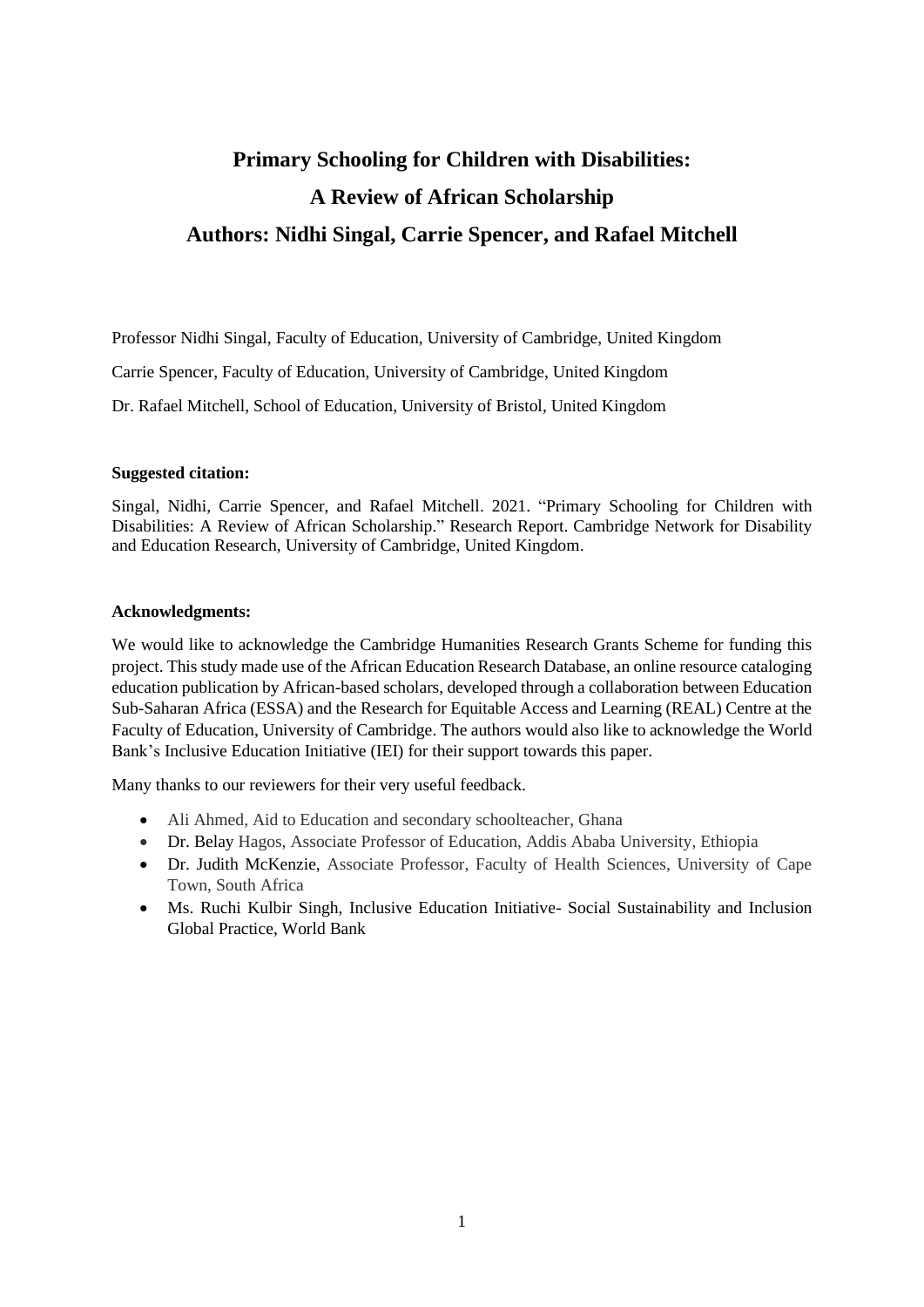## Contents

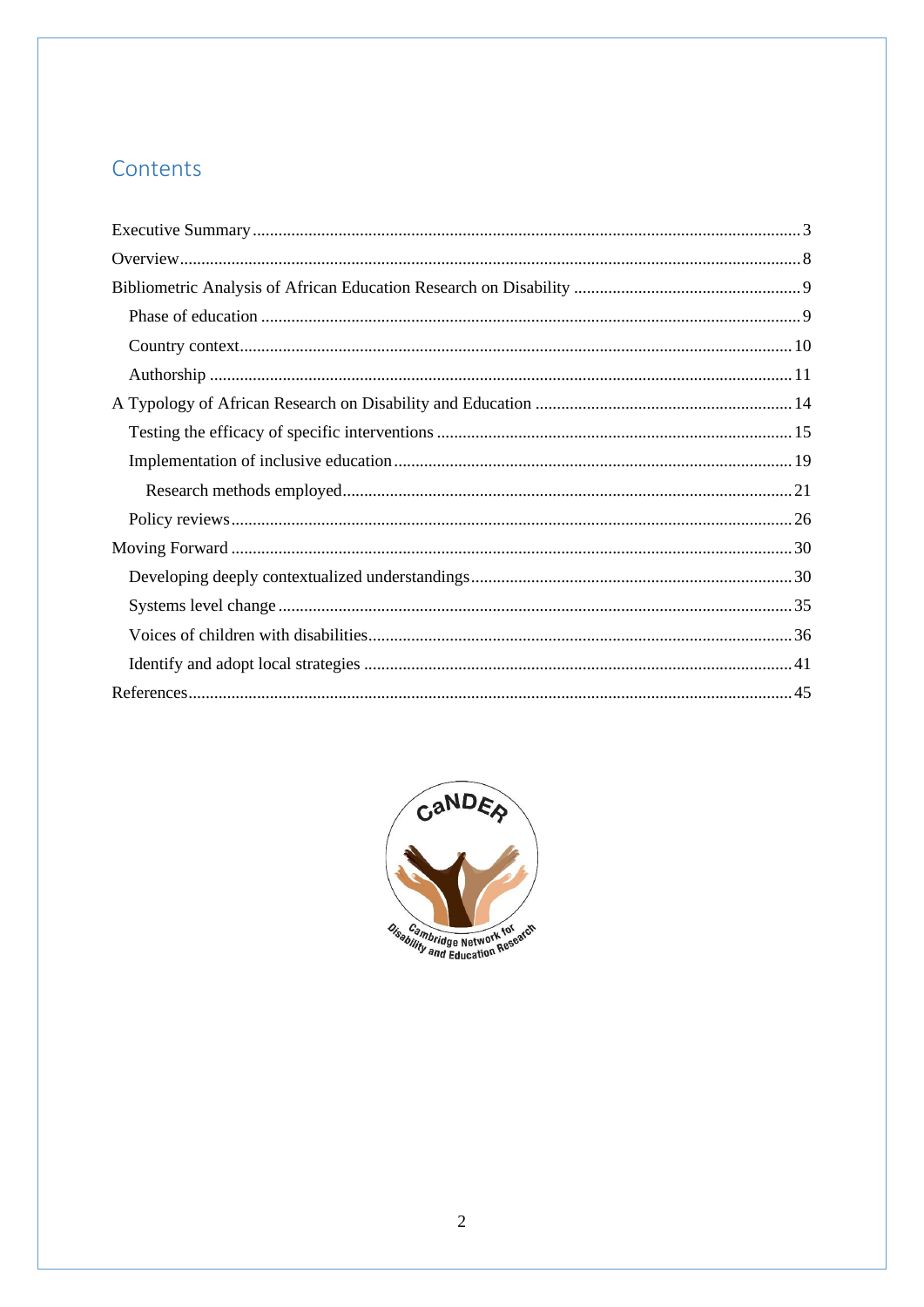## <span id="page-2-0"></span>Executive Summary

The African Education Research Database (AERD) was searched for articles published in peerreviewed journals between 2010 and 2018 to explore how the education of children with disabilities is understood and investigated within African education research. The systematic review of research from 14 Sub-Saharan African countries examined the patterns (if any) in publications on disability and education by researchers based in Sub-Saharan Africa (geographical and thematic focus), the salient findings emerging from this body of research, and the implications of the study for current policy, practice, future research, and investment on disability and education in Sub-Saharan Africa.

Analysis of the publications highlighted the emphasis on primary education in disability research within the Sub-Saharan Africa region. Almost half of the disability studies in AERD focus on primary education (39 studies), with less emphasis given to secondary (23 studies), higher (19 studies), and early childhood education (7 studies). This report focuses on the 39 studies undertaken at the level of primary education. Although the AERD includes research from 48 countries in Sub-Saharan Africa, the geographical coverage of the 39 studies included in this review is limited to only 14 Sub-Saharan African countries.

The review indicated that within Sub-Saharan Africa, research in disability and education focuses on just a few countries, with most studies taking place in Kenya. A majority of the research papers are from Kenya (9 studies), followed by Botswana (6), Uganda (5), Tanzania (4), Nigeria (3), Ghana (3), and Lesotho (2). Out of the 39 studies, 14 were written by authors based in Sub-Saharan Africa. In comparison, the remaining 25 studies were authored through collaborations with non-academic organizations or with researchers based outside of the region. In half of the countries, no research was carried out by Sub-Saharan-Africa-based academics. A total of 64 percent of the research studies were conducted via research affiliations with United Kingdom (43 percent), Australia, the United States, and Canada.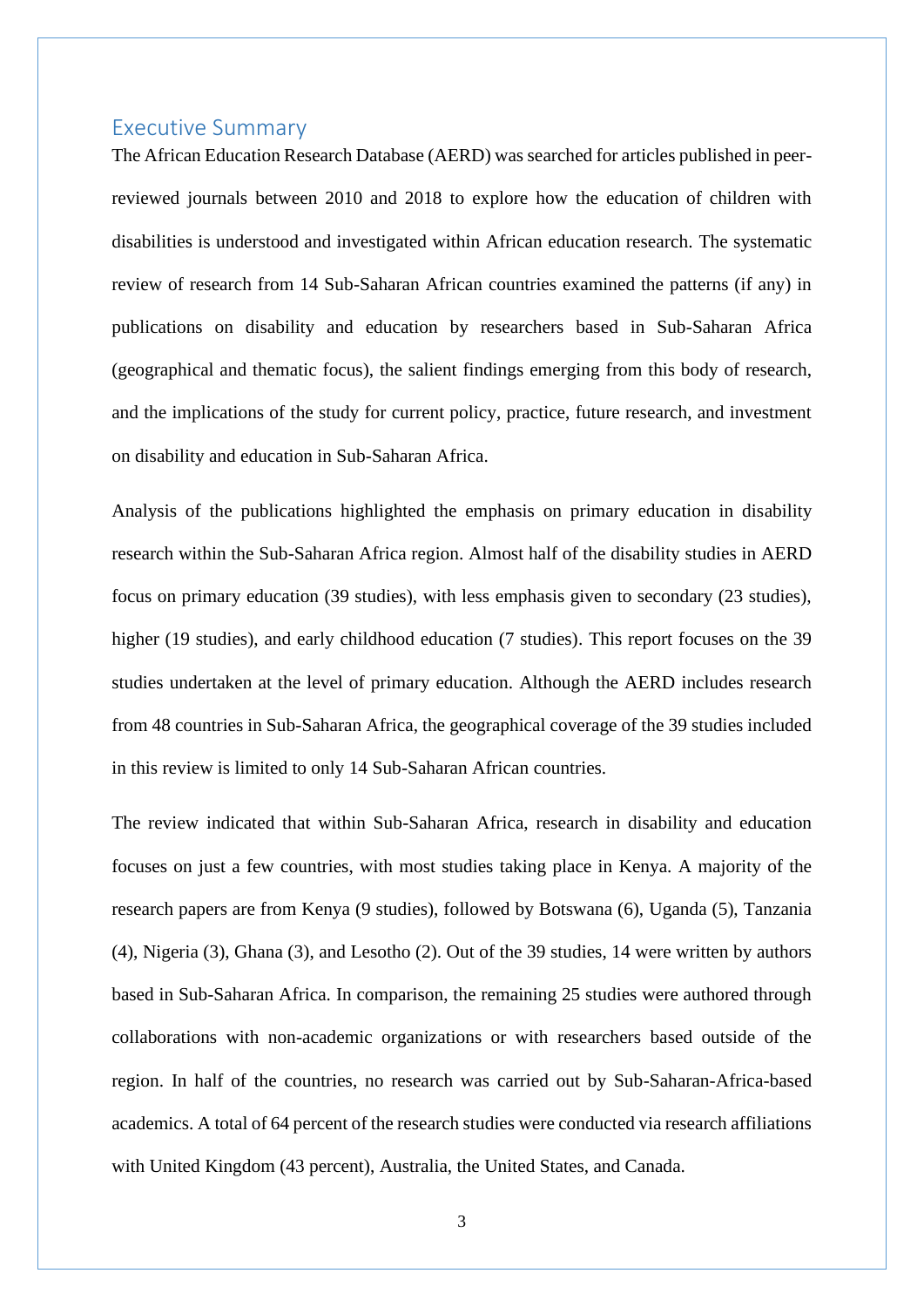The 39 studies reviewed were grouped under three main themes:

- 1. **Testing efficacy of specific interventions (6 studies)**—Studies in this theme focused on interventions to support the learning of children with disabilities in primary mainstream and special schools. Four out of six studies were conducted in special schools, five focused mostly on hearing impairment, and five were concerned with measuring reading, language, and literacy using quantitative methods. The review highlights the complicating effects of bilingual literacy in Sub-Saharan Africa, which need to be addressed to support a richer experience of inclusion for children with disabilities. The absence of student voices and perspectives in these interventions was notable.
- 2. **Implementation of inclusive education (28 studies)**—This theme had the largest number of studies and focused on understanding how inclusive education can become a reality in Sub-Saharan Africa contexts. Most studies (15) focused on teacher training for implementing inclusive education, followed by understanding the attitudes, beliefs, and experiences of different stakeholders (12 studies) such as parents, family/community, teachers, and children with disabilities. Only one study examined the learning outcomes of children with disabilities as compared to their nondisabled peers.

Analysis of the studies highlight the clear need for contextualizing inclusive education in local, national, and regional realities. Many of the studies noted that cultural context, local belief systems, and historical developments have informed attitudes and beliefs about disability and/or inclusive education among stakeholders. Some studies underscore the role of colonialism in shaping educational practices and policies and explicitly promote a decolonizing and post-colonial approach to inclusive education,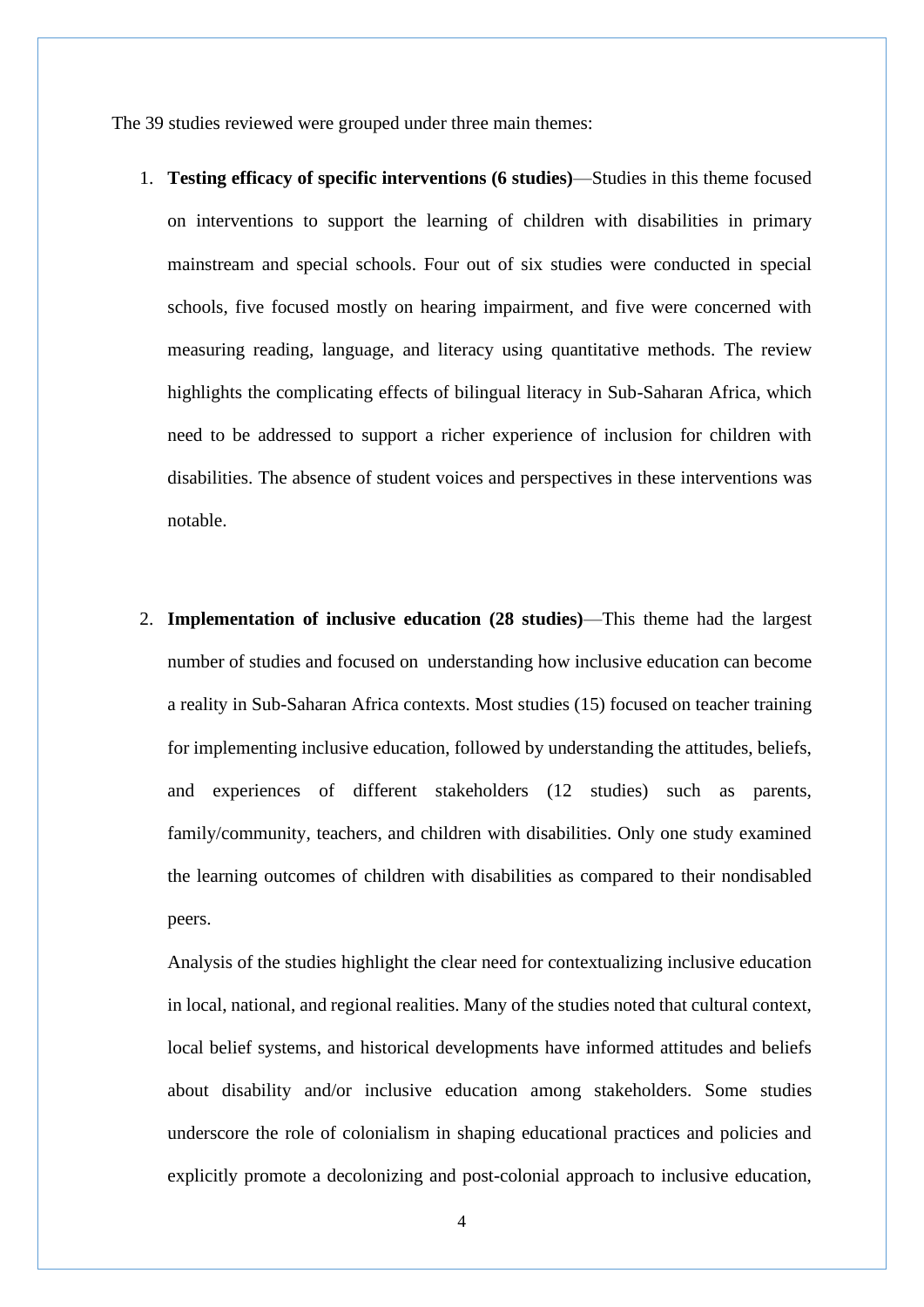highlighting the importance of engaging within the African context—local belief systems, cultural concepts, and national education systems.

Eight studies in this category employed quantitative methods. Three studies mostly performed a secondary analysis on existing large-scale datasets. The remainder of the studies (including one mixed-methods study) focused on measuring attitudes (parents' and teachers'), knowledge, practices, and the training of teachers in inclusion concepts. The research concluded that increased knowledge and formal training about disability and/or inclusive education improved parents' or teachers' knowledge, skills, and willingness to include children with disabilities.

Nineteen studies used qualitative methods, focusing on attitudes and interactions between multiple participants (children, parents, teachers, and communities) in implementing inclusive education. The review noted the disproportionate skew toward teachers as primary participants in these studies.

3. **Policy Reviews—**The four studies under this theme traced the development of international thinking on inclusive education and regional and in-country developments. These reviews showed that inclusive education is far from a reality because enrollment and progression for children with disabilities continue to be low despite the government's adoption of inclusive education policies.

Studies reviewed under this theme noted that practical, contextualized knowledge and the local context should inform inclusive education policies for schools, teachers, and decision-makers. Economic and social policies should respond to the realities in which inclusive education policies are implemented, thereby adopting a "holistic approach" to inclusive education. Research shows the need for greater regional knowledge sharing of national inclusive education policies and approaches, an increased exchange of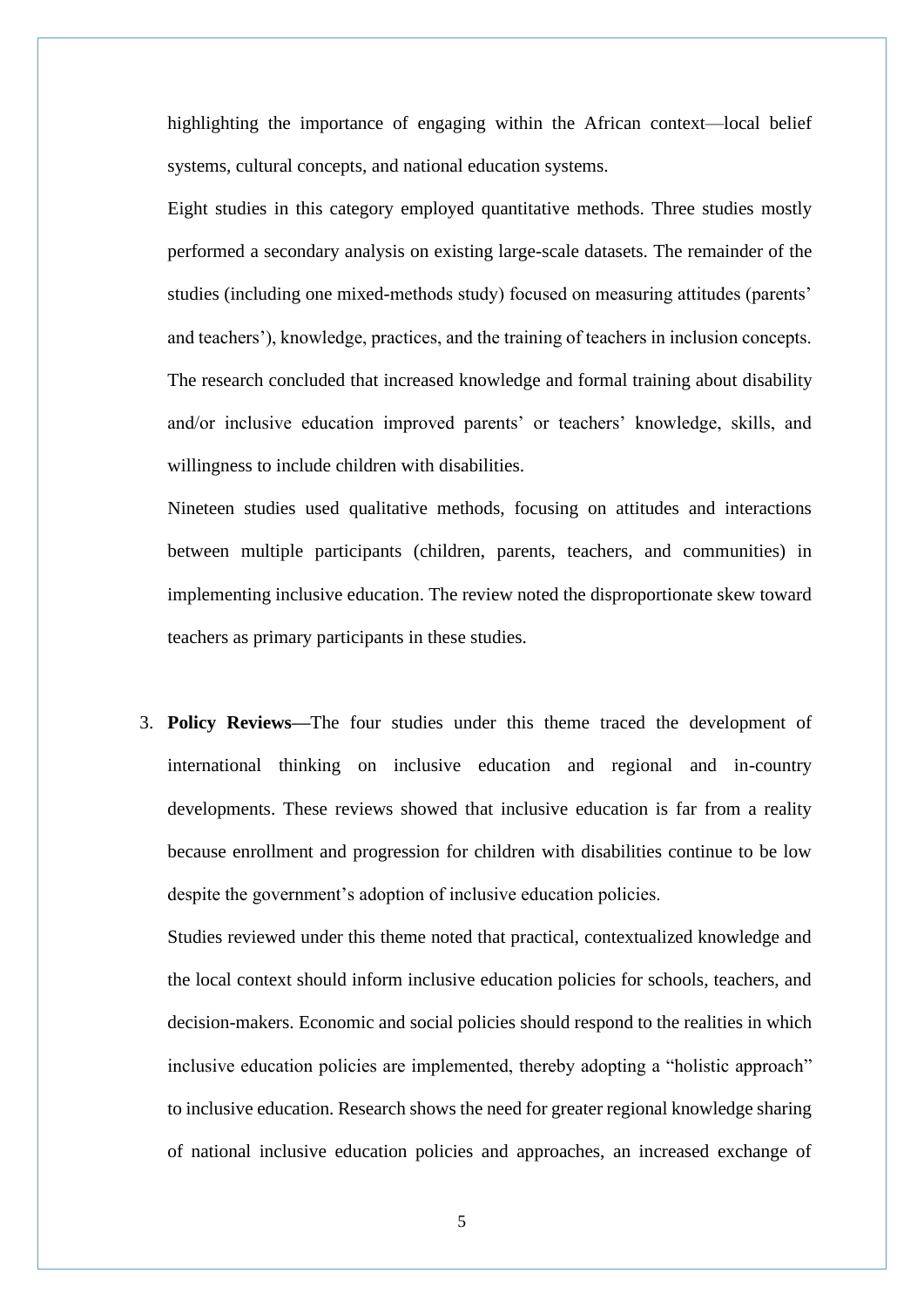knowledge from communities and research evidence to policymakers, and improved monitoring and evaluation of policies to keep implementation on track.

#### **Recommendations:**

- 1. **Develop a contextualized understanding of inclusive education**. A recurrent issue in these research studies is the confusion and lack of clarity around inclusive education, which is further complicated by disconnected policy ambitions and the practical realities of implementation. Research studies highlight the rejection of medical and social models of disability, noting the challenges of applying the terminology and concepts of disability developed in Northern contexts to Sub-Saharan African circumstances. African scholars acknowledge that efforts toward inclusive education are complex and are best developed while considering local socio-cultural and practical realities.
- 2. **Adopt systems-level change.** The review notes that barriers to inclusive education are a product of the incoherence of systems that have introduced education policies without adequate resources for implementing action plans. Shifting this would need careful consideration at all levels, extending from acknowledging the uniqueness of cultures that influence the local education systems to the realities of classroom provision. Changes at all levels must be part of an overall program and policy framework, supported by ongoing dialogue between policymakers, government, local practitioners, parents, and persons with disabilities.
- 3. **Include the voices of children with disabilities.** Voices of teachers and parents dominate most research studies included in this systematic review, discounting the voices of children with disabilities.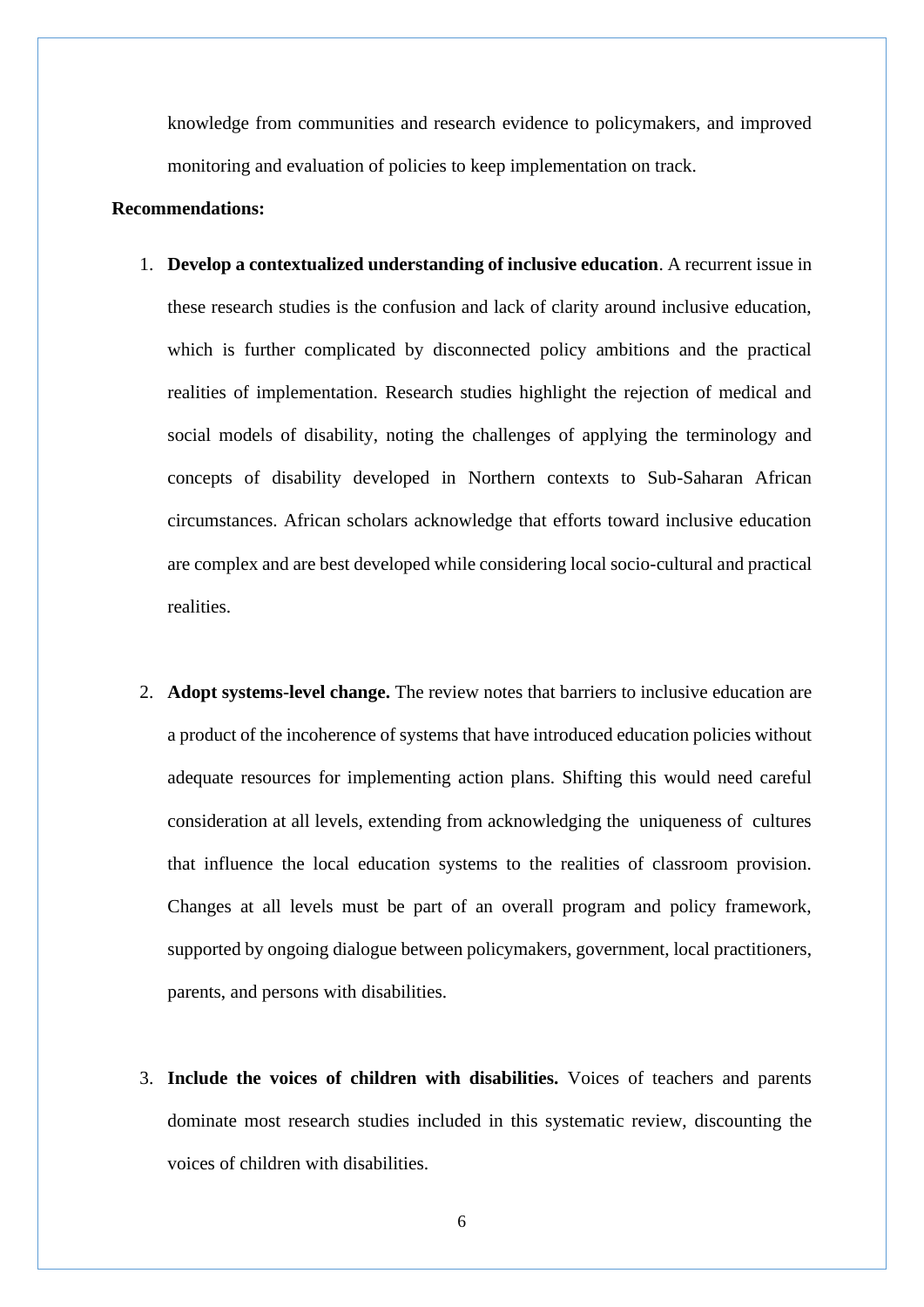Of the five studies that included the voices of learners with disabilities, students identified a range of positive experiences and friendships at school. Although learners with disabilities were very much aware of the stigma, discrimination, lack of resources, accommodations, and bullying at school, this did not alter their desire to attend school. Furthermore, the studies identified children with disabilities as strong self-advocates with the ability to voice their needs and concerns. This is starkly different from the barriers and enablers identified by teachers, parents, and other stakeholders to promote inclusive education at school and within communities.

4. **Identify and adopt local strategies**. The review identifies the possibility of developing and implementing local strategies for promoting inclusive education, including forming school inclusion communities, pooling community resources when government funds are limited, leveraging social capital, and fundraising, where possible. Various researchers argue for designing holistic, inclusive education projects that go beyond enrollment and sensitization activities. There is a need to carefully rethink models of teacher training so that they exceed the one-off workshop approach. Training on inclusive education should draw on local and contextual realities and be an intrinsic part of ongoing professional development.

This report is not without its limitations and findings are presented as a snapshot of scholarship on disability and primary education in Sub-Saharan African contexts that continue to make progress in understanding and addressing the complexities and constraints on inclusive education. Notably, the AERD excludes South Africa, which has been central in knowledge production in this region. Nonetheless, this review highlights important areas of consensus, what needs to be valued, and the existing gaps in knowledge, which need to be addressed going forward.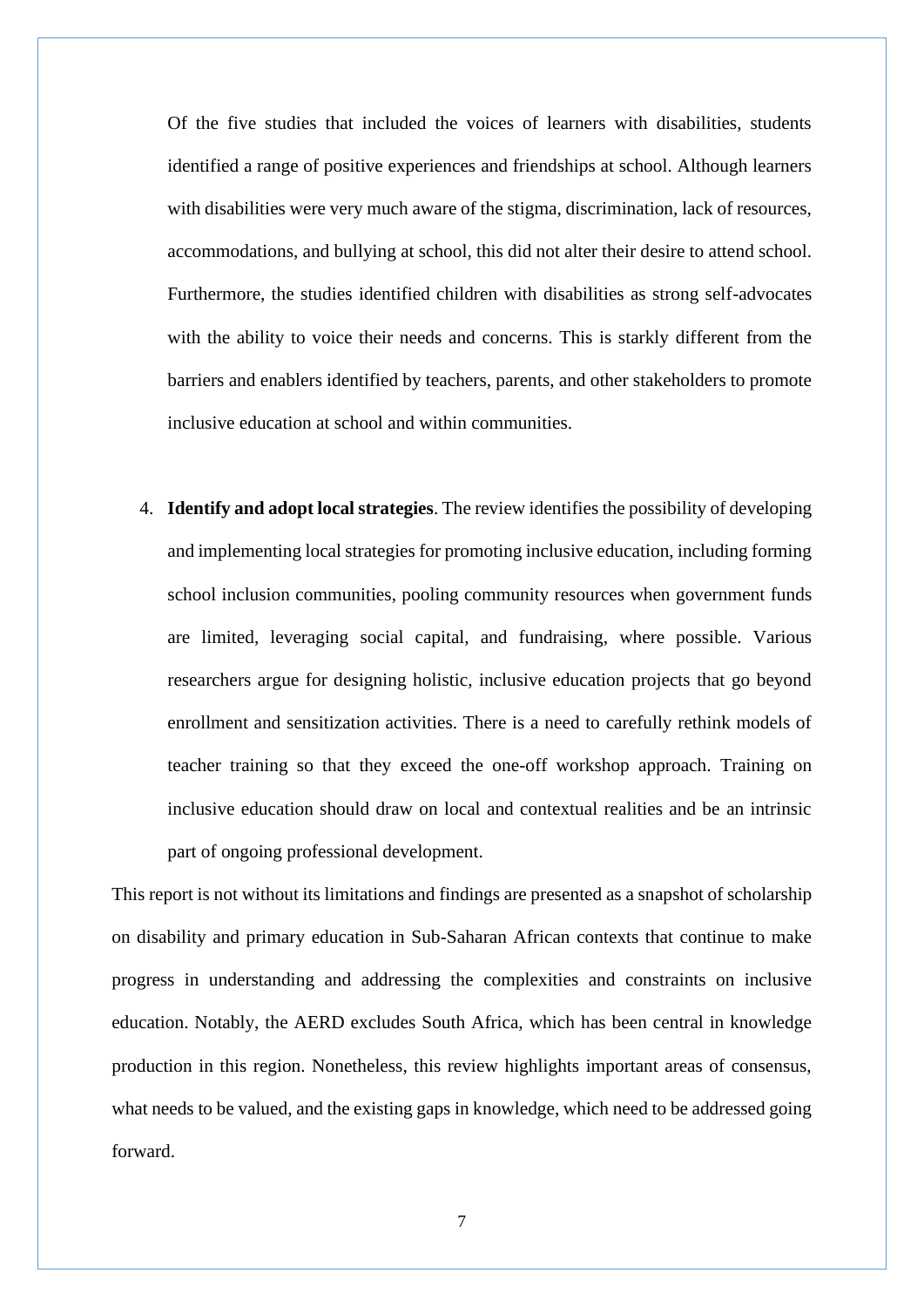### <span id="page-7-0"></span>Overview

This report explores how education of children with disabilities is understood and investigated within African education research. For this purpose, the authors draw on publications in the African Education Research Database (AERD) that are cataloged with the keyword "disability". The AERD is a catalog of social science research that brings together articles published in internationally recognized journals<sup>1</sup> and written by at least one researcher based in the region<sup>2</sup>. The catalog is not limited to education-focused journals and includes education-related studies from other fields, such as health, development, and do on. Publications from 48 countries in the region are included in AERD, except for South Africa<sup>3</sup>, which is not included in the analysis for this paper. At the time of analysis (January 2020) the AERD included 1,650 English-language<sup>4</sup> articles published in peer-reviewed journals between 2010 and 2018 with an impact factor of 0.2 and above, 87 (5.3 percent) of which were cataloged with the keyword "disability."

This report is written for researchers, funding bodies, and national and international nongovernmental organizations and policymakers who are interested in disability and primary education in Sub-Saharan Africa. The following questions are addressed:

• What patterns exist in publications on disability and education by researchers based in Sub-Saharan Africa, in terms of geographical and thematic foci?

<sup>1</sup> As defined as ≥0.2 based on SCImago data.

<sup>&</sup>lt;sup>2</sup> The AERD literature search protocol is published elsewhere (Mitchell and Rose 2018).

<sup>&</sup>lt;sup>3</sup> The decision to exclude South African publications from the AERD reflected the practical resource limitations of the project. Preliminary analysis revealed South Africa to have ~360% more education research outputs than the second-most prolific country in the region, Nigeria (ibid). In light of the markedly different research landscape, and since AERD relies on manual data entry, the decision was taken to prioritise the remaining 48 countries in the region.

<sup>4</sup> The AERD includes publications in French, Portuguese and some other languages, but this review has focused only on studies published in English reflecting the capacities within our own team.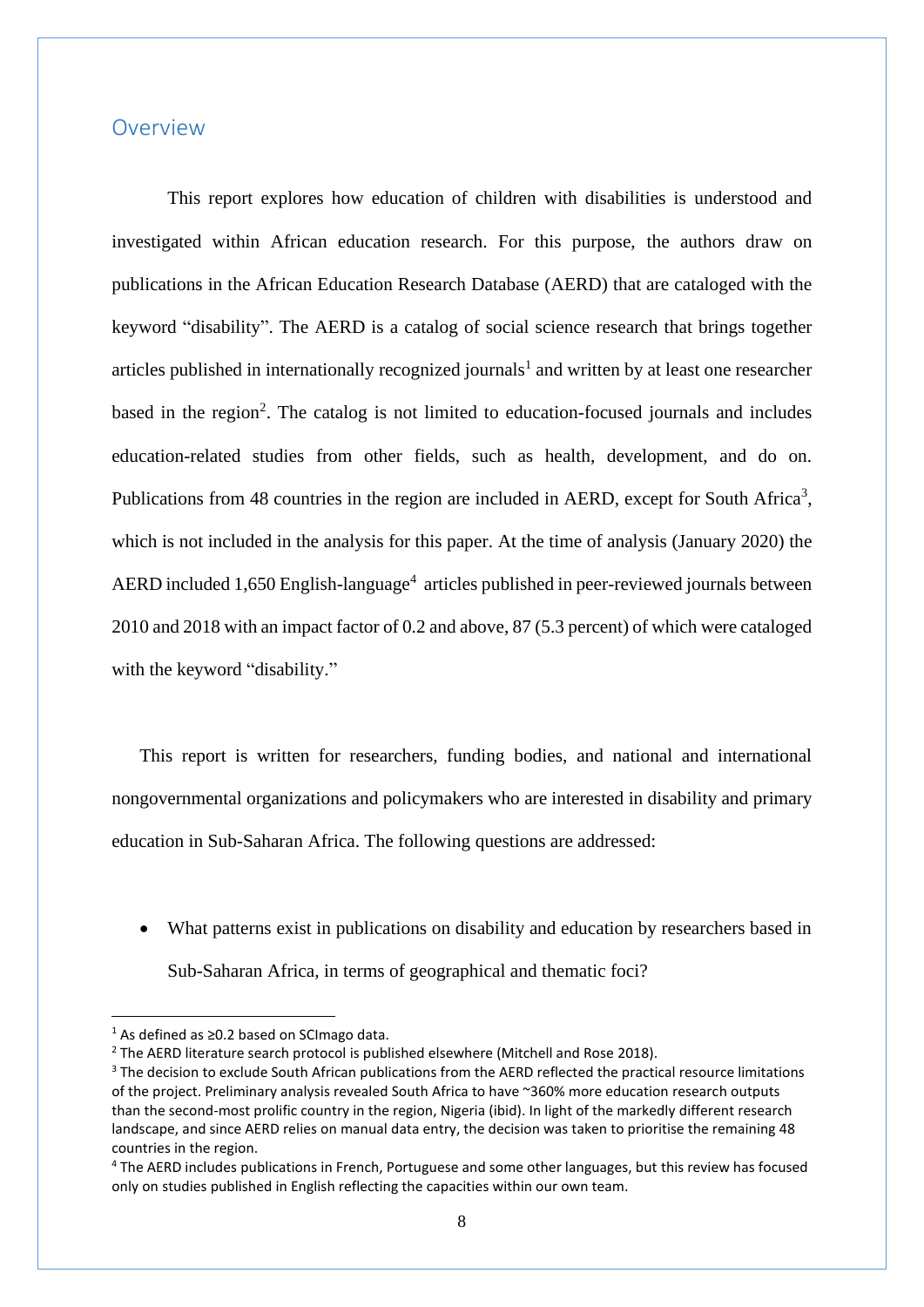- What are the salient findings emerging from this body of research?
- What are the implications of the present study for i) current policy and practice and ii) future research and investment on disability and education in Sub-Saharan Africa?

## <span id="page-8-0"></span>Bibliometric Analysis of African Education Research on Disability

The authors begin with an analysis of publications to identify patterns in research from the region in terms of phase of education and country contexts.

### <span id="page-8-1"></span>Phase of education

As Table 1 indicates, almost half of disability studies in AERD focus on primary education, with less emphasis given to secondary, higher, and early childhood education. This diverges from the wider pattern of research in the region, which directs greatest attention toward higher education (31.2 percent), followed by secondary (28.6 percent), and primary (28.5 percent) (Mitchell et al. 2020). However, the emphasis given to primary education in disability research makes sense in the light of inequitable access and progression through the education system for children with disabilities across many countries in the Global South (WHO 2011; Singal et al. 2019). This report focuses on the **39 studies** undertaken at the level of primary education.

|                           | # of studies | % of total |
|---------------------------|--------------|------------|
| Early childhood education |              | 8.0        |
| Primary education         | 39           | 44.8       |
| Secondary education       | 23           | 26.4       |
| Higher education          | 19           | 21.8       |

**Table 1. Phases of Education Covered in African Research on Disability**

*Note:* The total number of studies exceeds 87 as some cover multiple phases of education.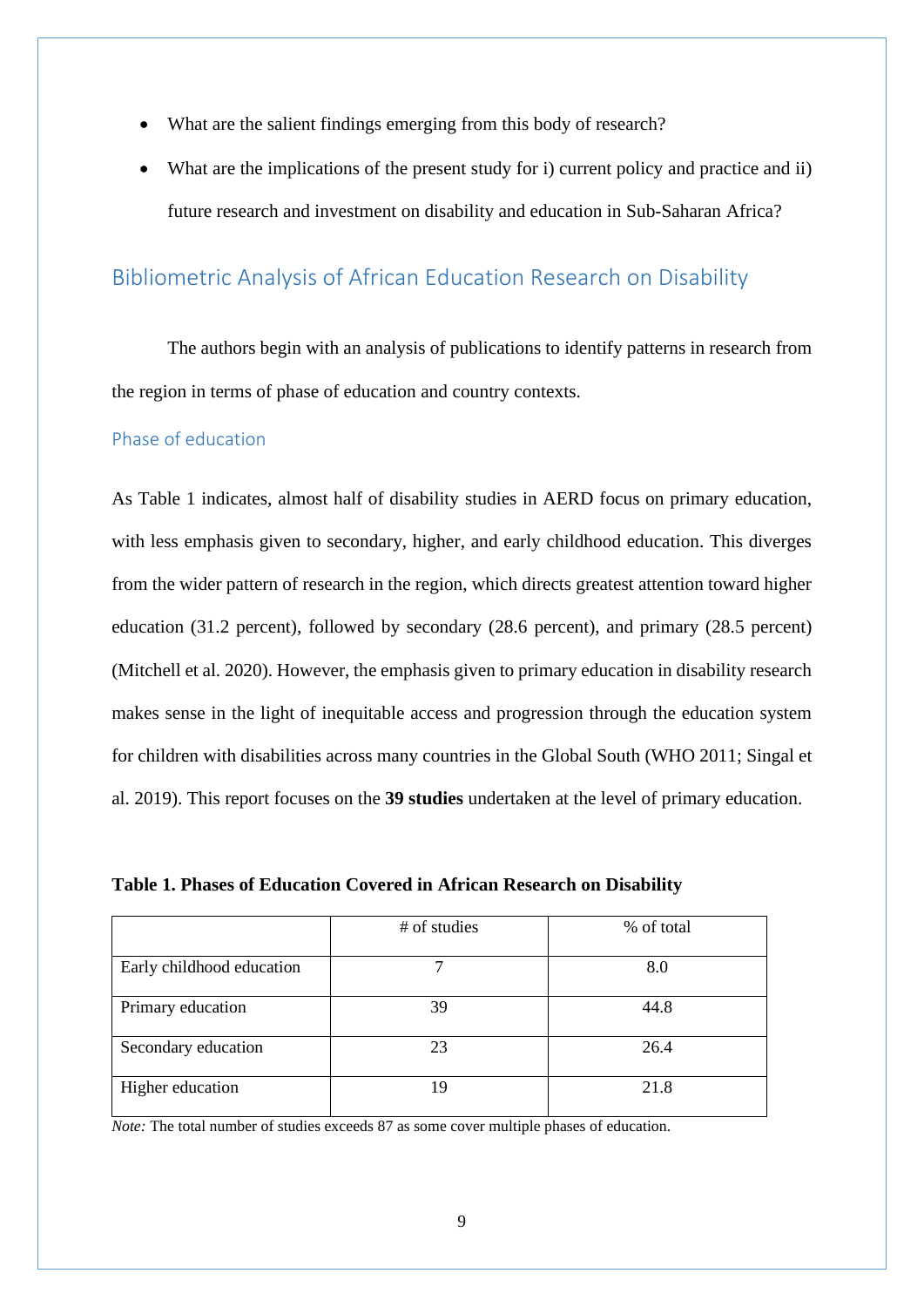#### <span id="page-9-0"></span>Country context

Although the AERD includes research from 48 countries in Sub-Saharan Africa, the geographical coverage of the 39 studies included in this review is limited to only 14 Sub-Saharan African countries (see Fig. 1).



#### **Figure 1: Distribution of Studies by Country**

*Note*: Because of multi-country studies, the total in this chart exceeds the total number of studies

Nearly a quarter (23 percent) of the studies took place in Kenya, 15 percent in Botswana, and 13 percent in Uganda (including one multi-country study in Kenya and Uganda). Research conducted in these three countries accounted for half (51 percent or 20 papers) of all studies within the region. Four studies (10 percent) were conducted in Tanzania, three (8 percent) in Nigeria and Ghana, respectively, and two in Lesotho. This distribution differs from the larger AERD database, in which Nigeria was the most prolific country. Only one study took place in each of the remaining seven countries. Thus, Sub-Saharan Africa research on primary education and disabilities is focused on fewer nations, suggesting there are significant gaps to be addressed.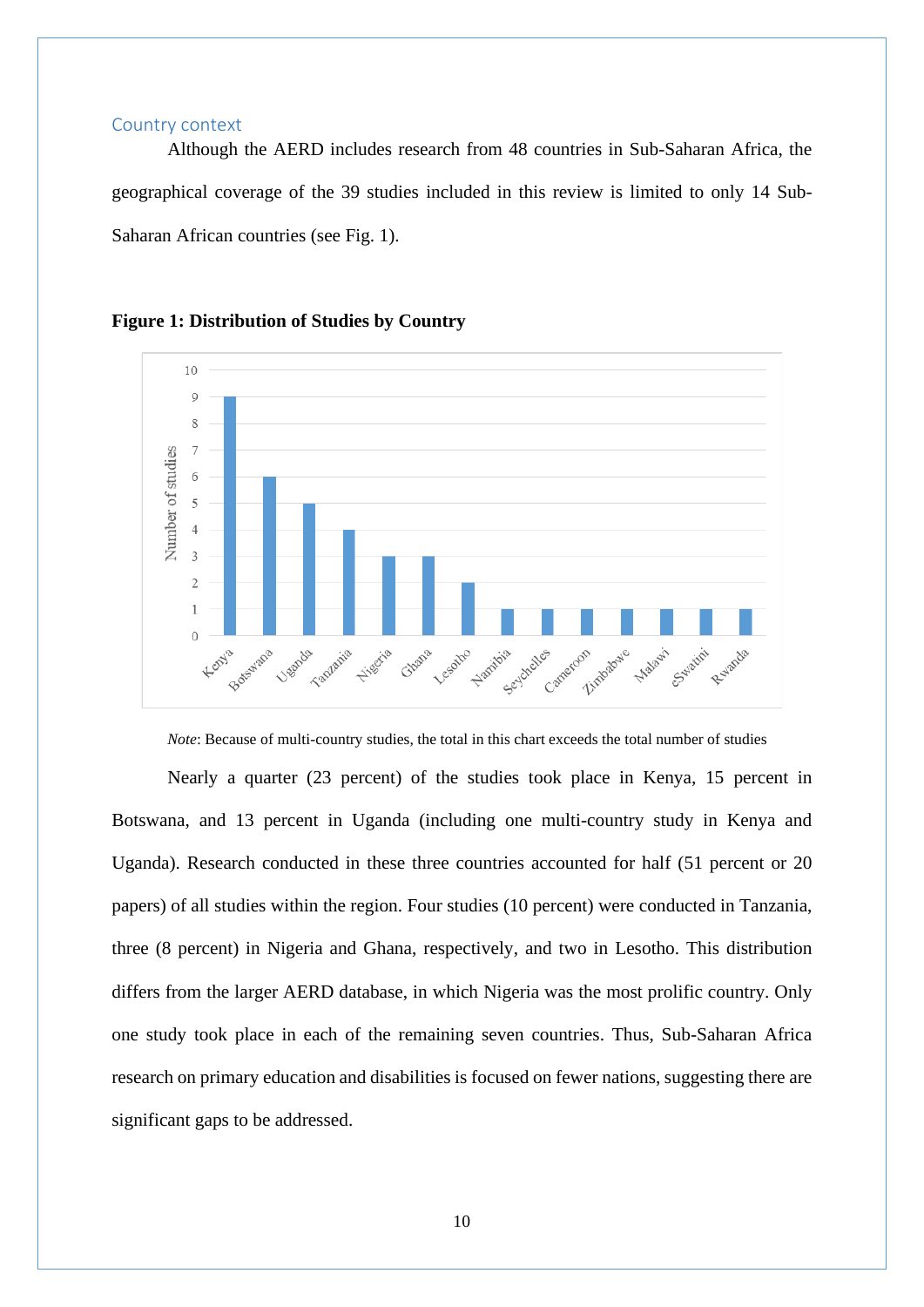#### <span id="page-10-0"></span>Authorship

Of the 39 publications in the primary phase of education, 14 (36 percent) are written solely by Sub-Saharan Africa-based authors, of which nine are single-authored and five result from collaborations within the region. All of these authors had academic affiliations within Sub-Saharan Africa. The remaining 25 studies (64 percent) are authored through collaborations involving researchers outside the Sub-Saharan African . Among the 25 studies resulting from external collaboration, four papers were co-authored by Sub-Saharan Africa-based researchers affiliated with non-academic institutions (for example, Kenya office of Sightsavers, Lynch et al. 2012).



**Figure 2: Distribution of Studies by Author(s) Country Affiliation as Noted on the Paper**

Figure 2 shows there were only four countries (Botswana, Ghana, Nigeria, Zimbabwe) in which the majority of the research was solely by Sub-Saharan Africa-based researchers. Elsewhere, studies largely result from collaborations with researchers based outside of the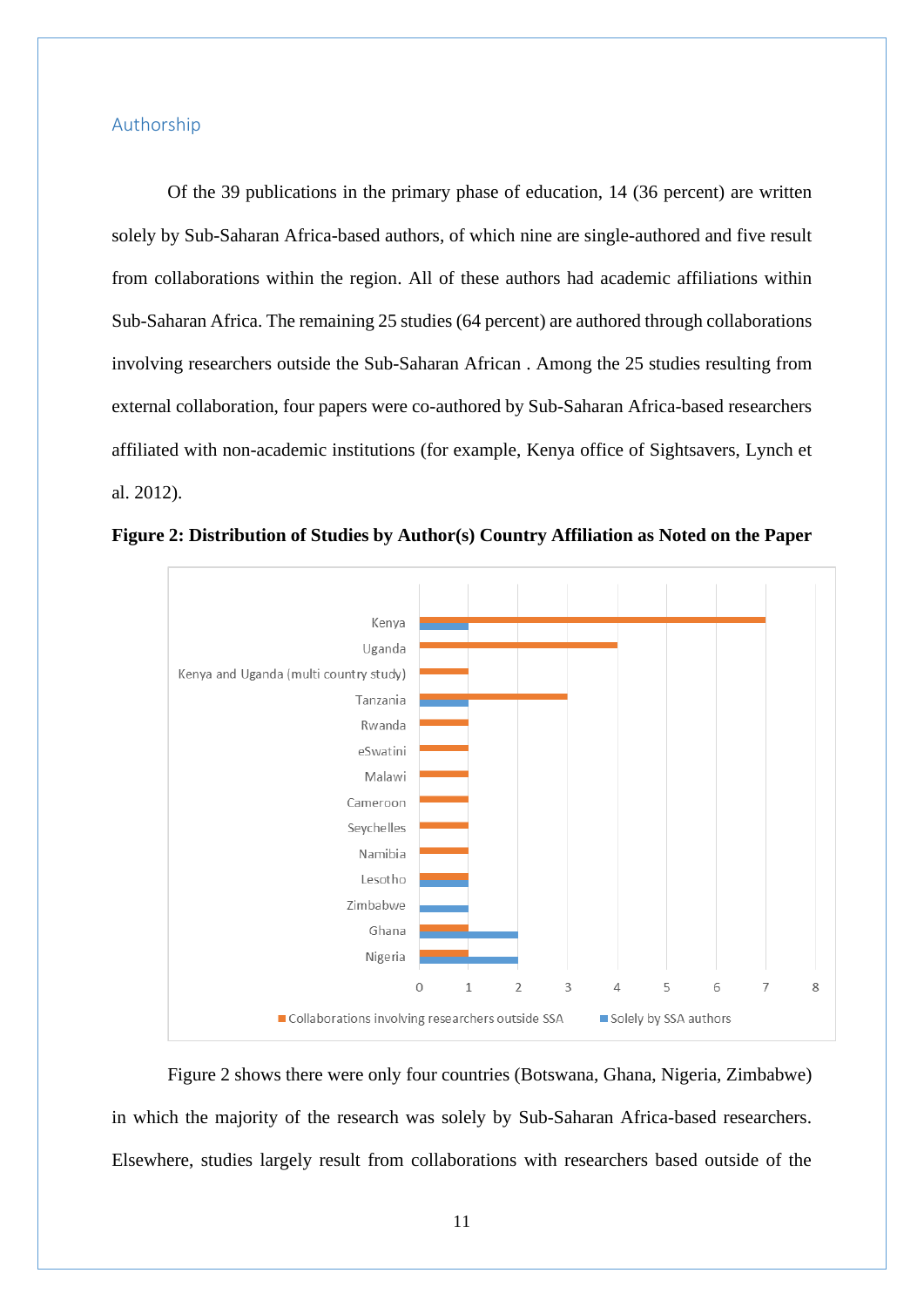region. Zimbabwe was the only country with a single research report (Sithole 2018) conducted solely by a Sub-Saharan Africa- based author. Elsewhere, countries with a single study were undertaken through collaboration with researchers outside the region. The geographical coverage and authorship of these publications reveals that research solely by Sub-Saharan Africa-based authors halves geographical coverage to only seven nations: Botswana, Ghana, Kenya, Lesotho, Nigeria, Tanzania and Zimbabwe. Of the 48 countries in the AERD, only seven in our sample included independently authored studies by Sub-Saharan Africa-based researchers. Only one study was a collaboration between authors based in two affiliated institutions (Kenya and Uganda).

When examining more carefully studies conducted in collaboration with partners outside the region (as noted in Figure 2), further patterns emerge between the national context of research and the location of Northern-based partners. Publications resulting from external collaborations included 42 authors affiliated with nine countries outside of the region. The 32 Sub-Saharan Africa-based authors were affiliated with 14 countries in the region. Authors affiliated with UK institutions accounted for 43 percent of the total in these international research partnerships. More than three-quarters (81 percent) of these external collaborators were affiliated with institutions in four countries: Australia, Canada, United Kingdom, and United States.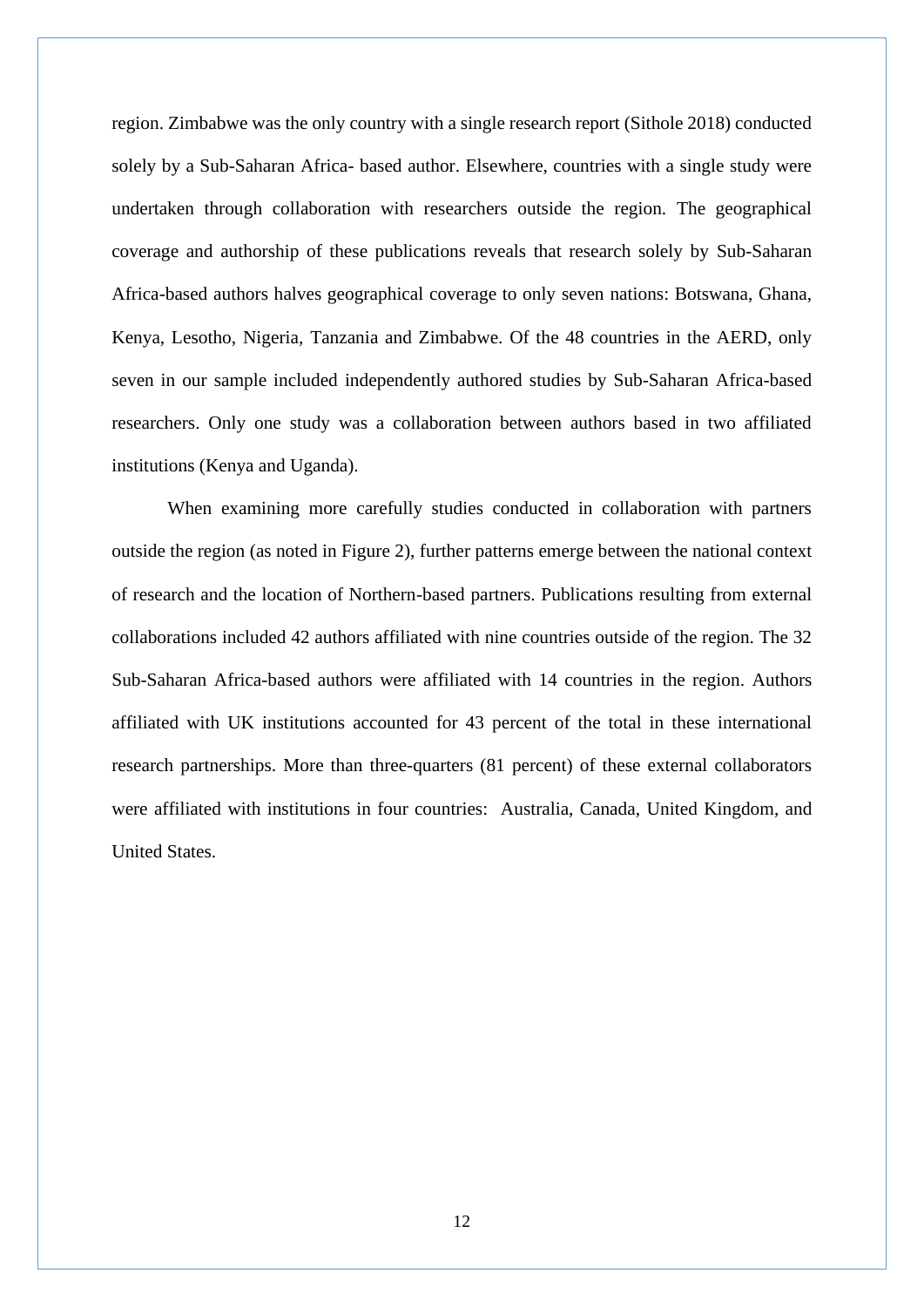



#### **Country of Study.**

*Note*: Figures adjusted to remove double-counting from authors who collaborated on multiple papers and/or who had multiple country affiliations

Figure 3 shows the concentration of international collaborations in specific countries. For example, only scholars affiliated with Scandinavian institutions (Finland and Norway) collaborated in Tanzania, while the only study in Cameroon was undertaken by scholars based in French institutions, and the only study undertaken by German-based scholars took place in Nigeria. There is a pattern where Northern scholars focus on countries in the region with which they have an established connection. For example, the only study in the Seychelles was undertaken by scholars affiliated with Australian institutions that engage in teacher education in that context (Main, Chambers, and Sarah 2016).

In summary, publications focusing on disability at the primary level are concentrated in Botswana, Kenya, and Uganda (23 percent of studies). Most studies (64 percent) are authored through collaborations involving researchers outside Sub-Saharan Africa, of which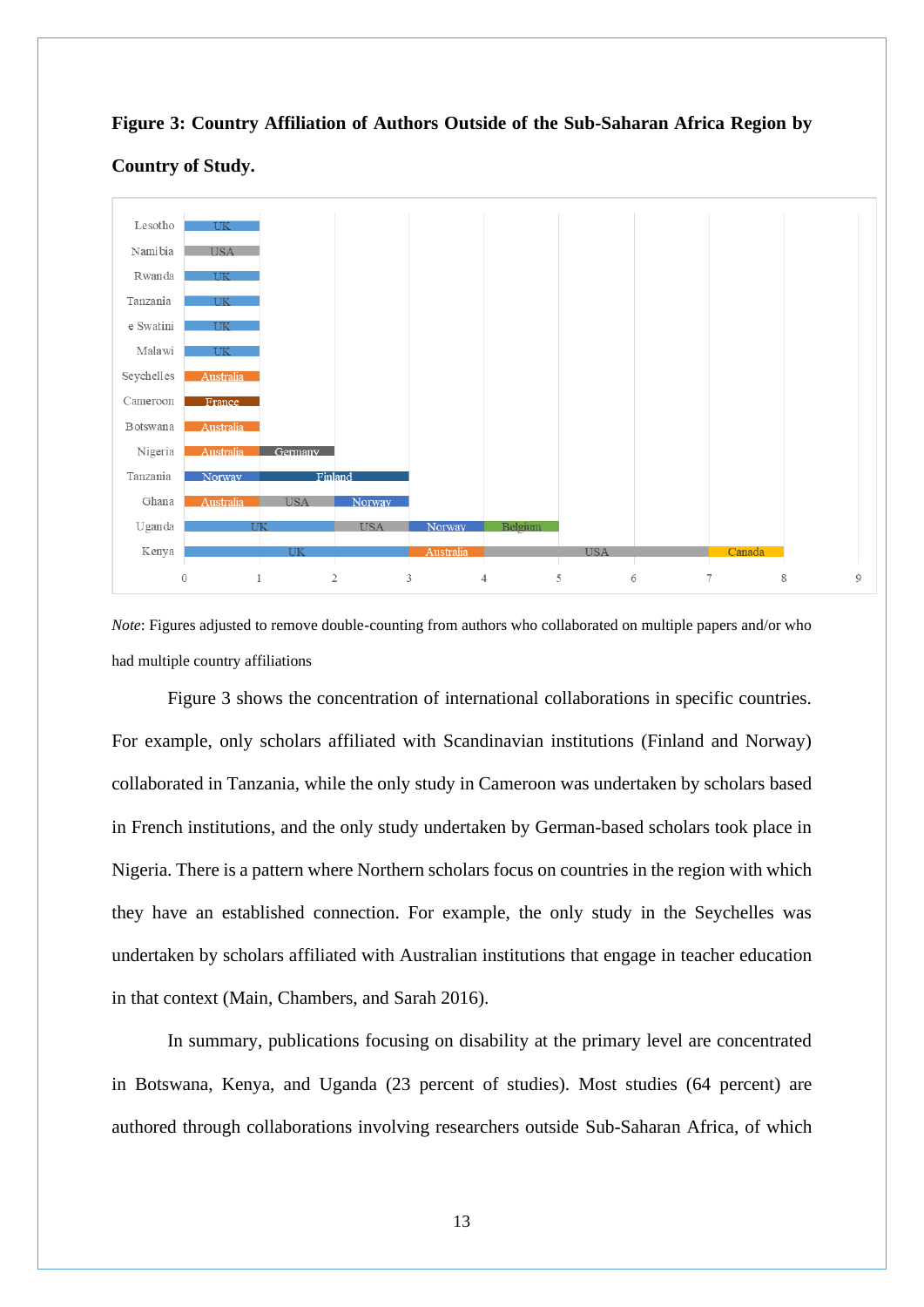author affiliations are mainly in the UK<sup>5</sup> (43 percent of Northern authors). A further 14 (36 percent) studies are written solely by Sub-Saharan Africa-based authors. In terms of the geographical location, 14 countries in the region provided the location for these studies, while this coverage is further reduced to only seven nations, if studies undertaken solely by Sub-Saharan Africa-based authors are focused on.

## <span id="page-13-0"></span>A Typology of African Research on Disability and Education

The studies identified as focused on disability and primary education can be clustered around three broad categories:

(1) Testing the efficacy of specific interventions

- (2) Implementation of inclusive education
- (3) Policy reviews

Each of them is associated with different aims, research approaches, and participants.

Key features and characteristics are shown in Table 2.

| <b>Study category</b>                                  | <b>Number</b><br>of studies | <b>Methodologies</b>                                           | <b>Participants</b>                                                                  | <b>Presentation of voices of</b><br>children with disabilities              |
|--------------------------------------------------------|-----------------------------|----------------------------------------------------------------|--------------------------------------------------------------------------------------|-----------------------------------------------------------------------------|
| <i>Efficacy of</i><br>specific<br><i>interventions</i> | 6                           | Quantitative testing of<br>intervention efficacy               | Children and/or parent<br>and/or teachers                                            | N <sub>0</sub>                                                              |
| Policy review                                          | $\overline{4}$              | Qualitative review<br>(desk-based)                             | None                                                                                 | N/A                                                                         |
| IE<br>implementation                                   | 28                          | Quantitative (for<br>example, analysis of<br>survey responses) | Children and/or parent<br>and/or teachers and/ or<br>community leaders or<br>members | 10 studies include<br>children with disabilities<br>(solely or with others) |
|                                                        |                             | Qualitative (for<br>example, semi-<br>structured interviews)   |                                                                                      | Of these, 5 present the<br>voices of children with<br>disabilities          |

|  |  |  |  | Table 2: Features of the Studies under the Three Categories |
|--|--|--|--|-------------------------------------------------------------|
|  |  |  |  |                                                             |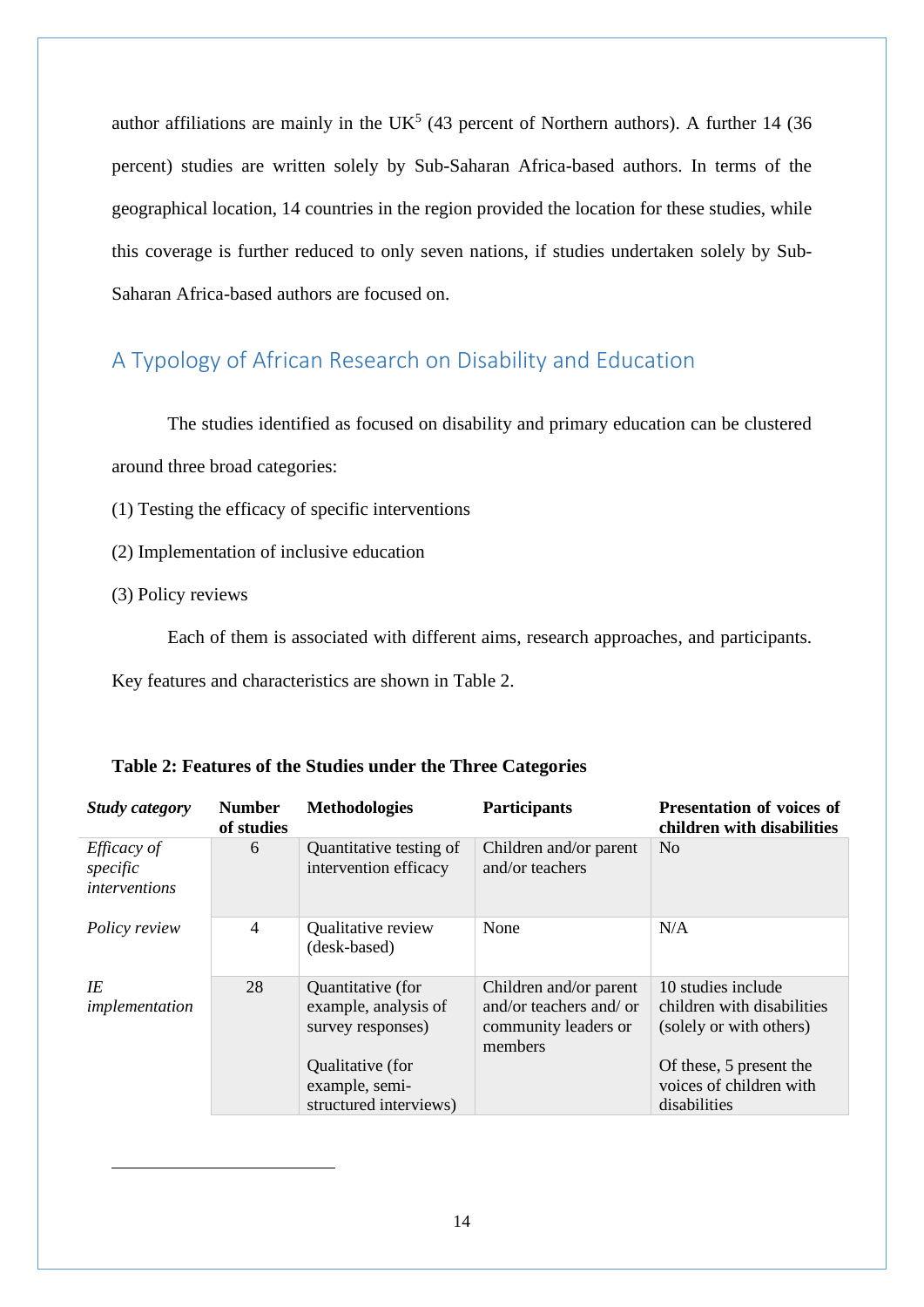In nearly three-quarters of these studies (64 percent or 25 papers) the research looked at inclusive education without focusing on a specific type of impairment or disability (Table 3). A quarter of the studies (10) looked at either hearing impairments or visual impairments. In other words, three-quarters of the studies looked at either inclusive education for students with disabilities in general, or at hearing or visual impairments. This leaves large gaps in research into the experiences and inclusion of primary school children with different types of disabilities in Sub-Saharan African contexts.



**Table 3: Coverage of Different Types of Disability or Impairment by Category of Study**

For each category of studies, we consider the research methods employed and participant groups in more detail.

#### <span id="page-14-0"></span>Testing the efficacy of specific interventions

The six papers in this category focused on the efficacy of teaching and/or interventions for primary school children. Four were conducted in a special education setting (see Table 4).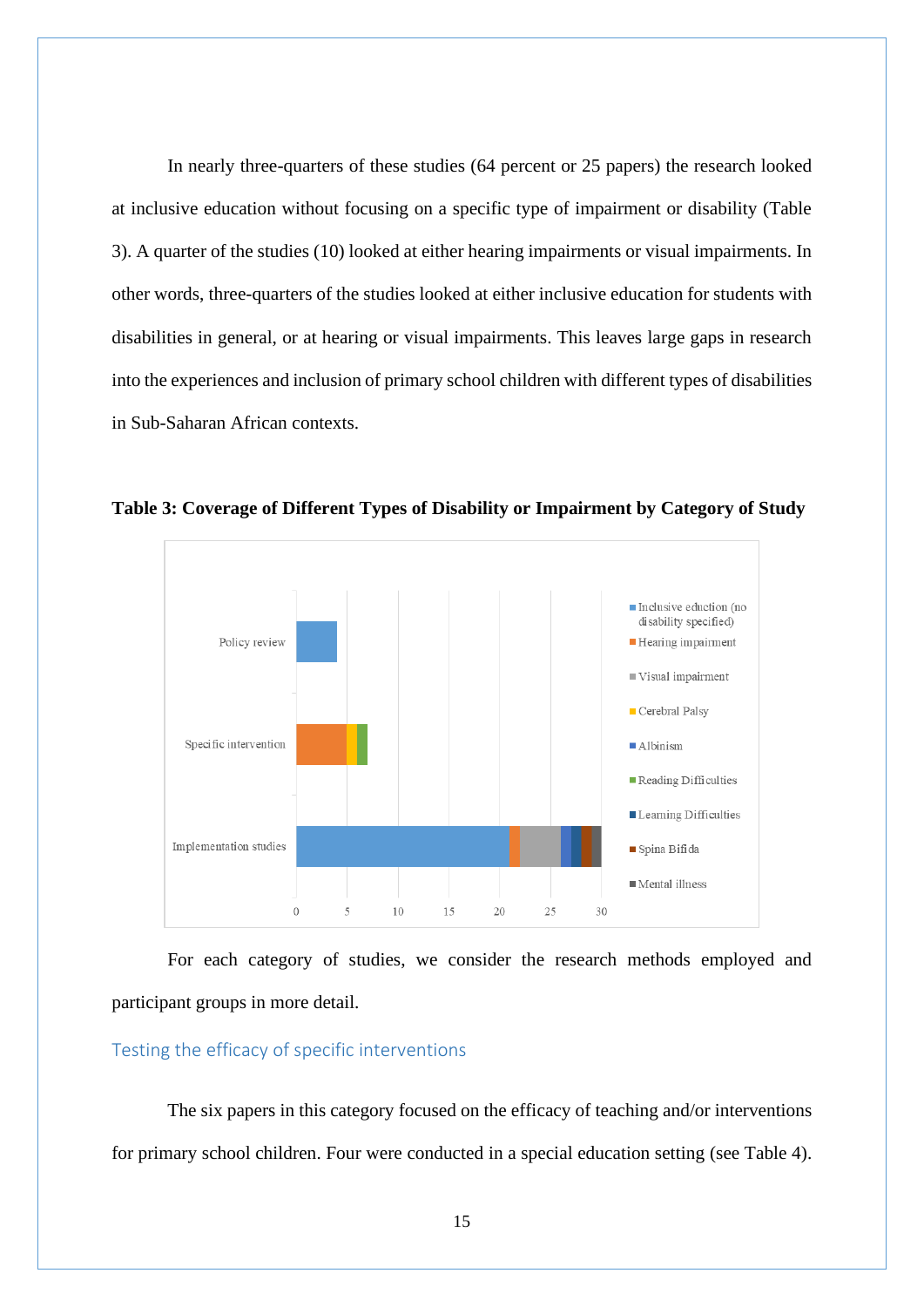There is marked consistency in the impairments and learning objectives addressed in these studies. Five studies focus on hearing impairments, including one that also focuses on cerebral palsy (Bunning et al. 2013), and one on reading difficulties (Sithole 2018 [Zimbabwe]). In terms of learning outcomes, five studies are concerned with reading, language, and literacy, and only one with numeracy (Kiboss 2012 [Kenya]).

| <b>Study</b>                                            | <b>Type of</b><br>Impairment               | Learning<br>objective                | Location                                                     | Sample size                                                                   | Age of children                               |
|---------------------------------------------------------|--------------------------------------------|--------------------------------------|--------------------------------------------------------------|-------------------------------------------------------------------------------|-----------------------------------------------|
| <b>Nigeria</b>                                          |                                            |                                      |                                                              |                                                                               |                                               |
| Osisanya and<br>Adewunmi,<br>2018                       | Hearing<br>impairment                      | Reading,<br>language and<br>literacy | Mainstream<br>school                                         | 80 child<br>participants                                                      | $7 - 11$ years old                            |
| Ugwuanyi and<br>Adaka, 2015                             | Hearing<br>impairment                      | Reading,<br>language and<br>literacy | Special school                                               | 33 child<br>participants                                                      | Primary class 5                               |
| Kenya                                                   |                                            |                                      |                                                              |                                                                               |                                               |
| Aura, Venville<br>and Marais,<br>2016                   | Hearing<br>impairment                      | Reading,<br>language and<br>literacy | Special school                                               | 60 child<br>participants                                                      | Grades $6-8$<br>(Upper Primary)               |
| Bunning, Gona,<br>Buell, Newton<br>and Hartley,<br>2013 | Cerebral palsy<br>or hearing<br>impairment | Reading,<br>language and<br>literacy | Special school,<br>Hospital<br>occupational<br>therapy dept. | 6 child<br>participants<br>(out of 13 total<br>participants<br>incl teachers) | $1 - 11$ years old                            |
| Kiboss, 2012                                            | Hearing<br>impairment                      | Maths                                | Special school                                               | 66 child<br>participants                                                      | Primary grade 3<br>$(9 - 14$ years<br>$old)*$ |
| <b>Zimbabwe</b>                                         |                                            |                                      |                                                              |                                                                               |                                               |
| Sithole, 2018                                           | Reading<br>difficulties                    | Reading,<br>language and<br>literacy | Mainstream<br>school                                         | 100 child<br>participants                                                     | Grades $2-3$                                  |

**Table 4: Summary of Studies Focused on Testing Interventions**

\*Note: In several studies, primary school children with disabilities are in a different grade than might be expected for their age

Across studies on hearing impairment and/or literacy, issues that emerge include the complexity of bilingual literacy in Sub-Saharan Africa classrooms—where teaching is often carried out in English even though it is not the children's first language—and teaching practices for children with disabilities.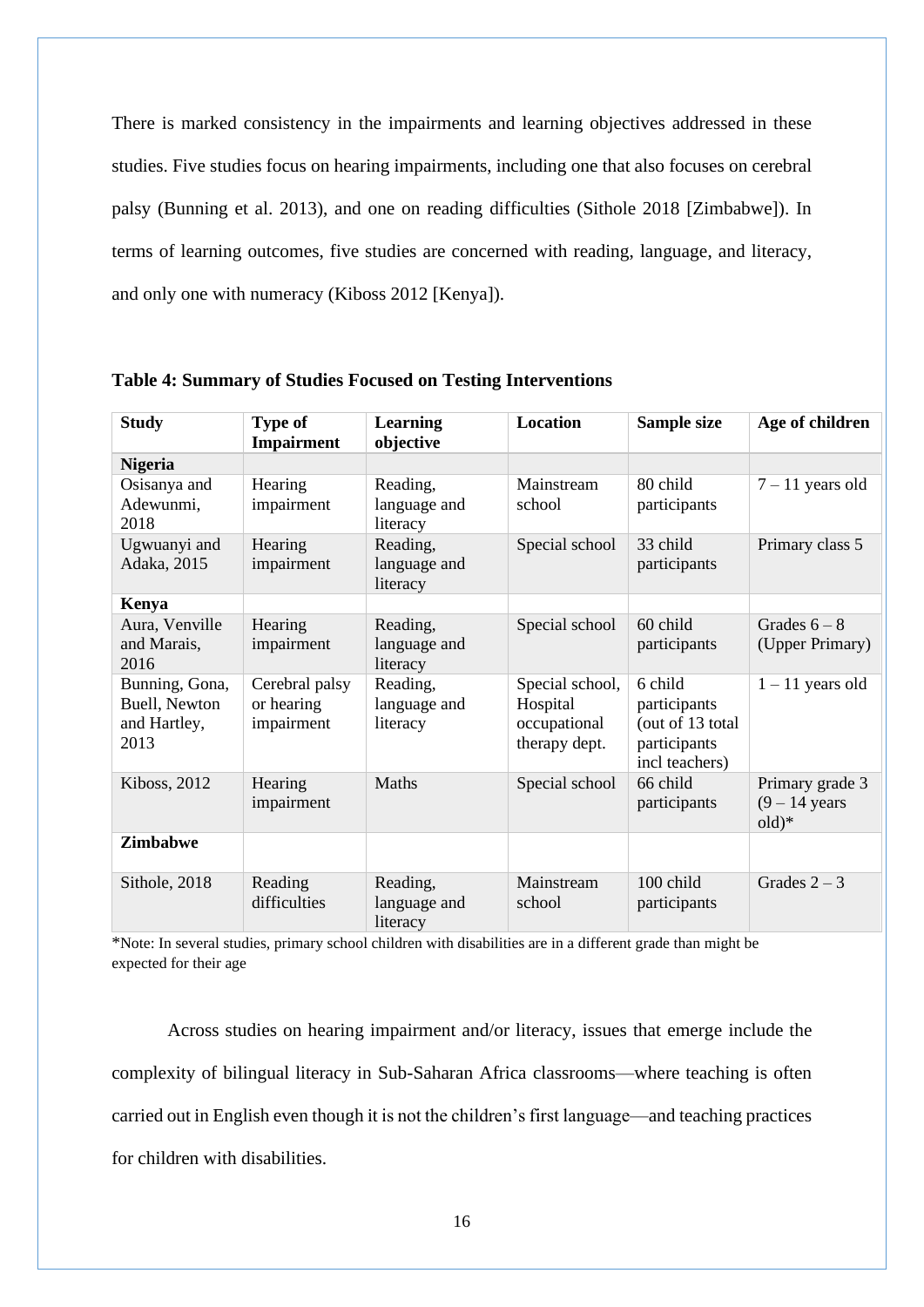The reality of bilingual literacy is important and needs to be acknowledged. The two Nigerian studies (Osisanya and Adewunmi 2018; Ugwuanyi and Adaka 2015) relied heavily on Northern-based research literature without critical reflection on how these interventions and approaches may translate into the local context of bilingual literacy. Both studies tested the efficacy of auditory training techniques on children's comprehension of English-language sounds, words, and stories. However, as Sithole (2018) points out in her Zimbabwe study, reading difficulties can arise from the bilingual system itself, particularly as English is not a phonetic language (p. 177). Similarly, Aura et al. (2016) contextualize their study in research that shows that proficiency in a first language supports literacy acquisition in other languages, such as English (p. 176). However, they argue for acquiring Kenyan Sign Language and guard against a transference of research from Northern contexts that often assumes hearing loss is detected within a day of birth (Aura et al. 2016, p.169) which can enable early interventions in language development (including sign language), whereas early assessment and intervention cannot be taken for granted. Drawing on and applying Northern approaches without discussing how teaching and learning differs between country contexts ignores the complicating effects of bilingual literacy in Sub-Saharan African classrooms and, particularly, the challenges faced by children with hearing impairments.

All six studies make recommendations for classroom teaching practices, teacher training, and/or use of specific interventions. Most of these studies introduced new techniques or inventions, but the most detailed study of *existing* practices and interventions with children with cerebral palsy or hearing impairment (Bunning et al. 2013 [Kenya]) also noted the lack of skills and training for both teachers and occupational therapists. This study notes that for interventions to support the communication skills of children with hearing impairment or cerebral palsy, "staff practiced what they had been trained for and not for the additional responsibilities assumed" (ibid, p. 700). As such, interventions aimed to "tackle surface-level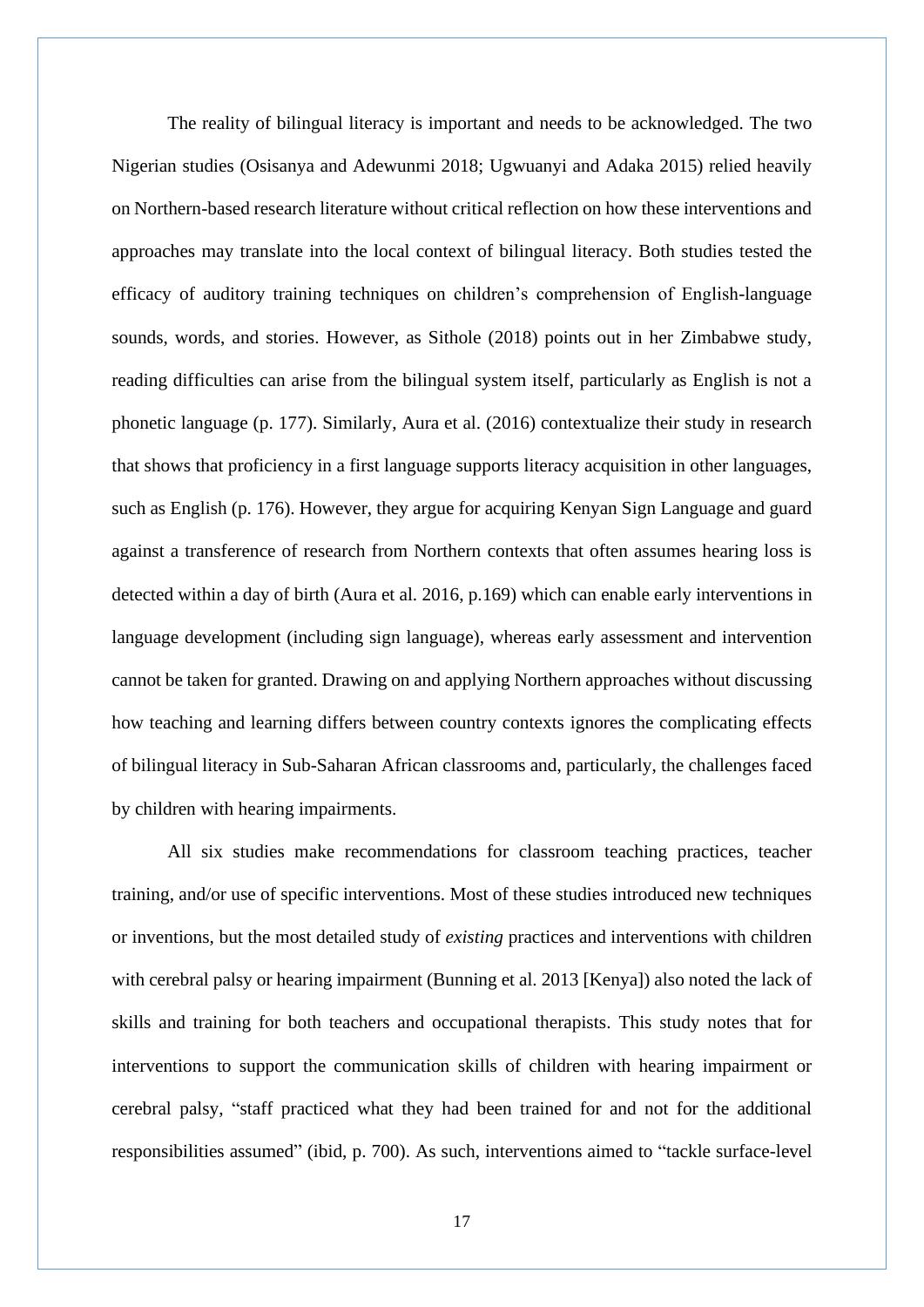processes affecting speech production" (ibid, p. 700), rather than the more desired goal of "language acquisition and the development of concepts" (ibid, 700). While professional training was suggested, the authors also recommended developing a range of means of communication, drawing on experiences within families with children having complex communication needs. In this way, both Bunning et al. (2013) and Aura et al. (2016) pay attention to how communication strategies beyond hearing and speech can support a richer experience of inclusion for children with disabilities.

Kiboss (2012 [Kenya]) was the only study to focus on numeracy skills and, uniquely, the author designed a new intervention to support the learning of deaf children: an e-learning program for geometry. This study is strongly positioned in the context of children with disabilities and poor performance on math exams and aims to test the efficacy of an e-learning program that presents information in both text and animated sign language "designed to make maximum use of the hearing-impaired learner's visual perception" (ibid, 45). Potential barriers to uptake in the region include the cost of the high-processing speed equipment needed and the supply of electricity (ibid, 49). Nonetheless, this research showed that the e-program learners' geometry skills did improve significantly more than in the control group (ibid, 57), making an innovative contribution to the literature on using technology to support diverse learners.

In summary, studies in this category focused on interventions to support the learning of children with disabilities in primary mainstream and special schools. Common enabling factors included changes to classroom practices, improving skills of teachers and practitioners working with children with impairments, and improved specialist materials. Barriers included a lack of early assessment, and specialist skills and resources designed to support primary age children. Studies tended to use quantitative methods and focused on a narrow range of disabilities mostly hearing impairments—with one study each also considering cerebral palsy or reading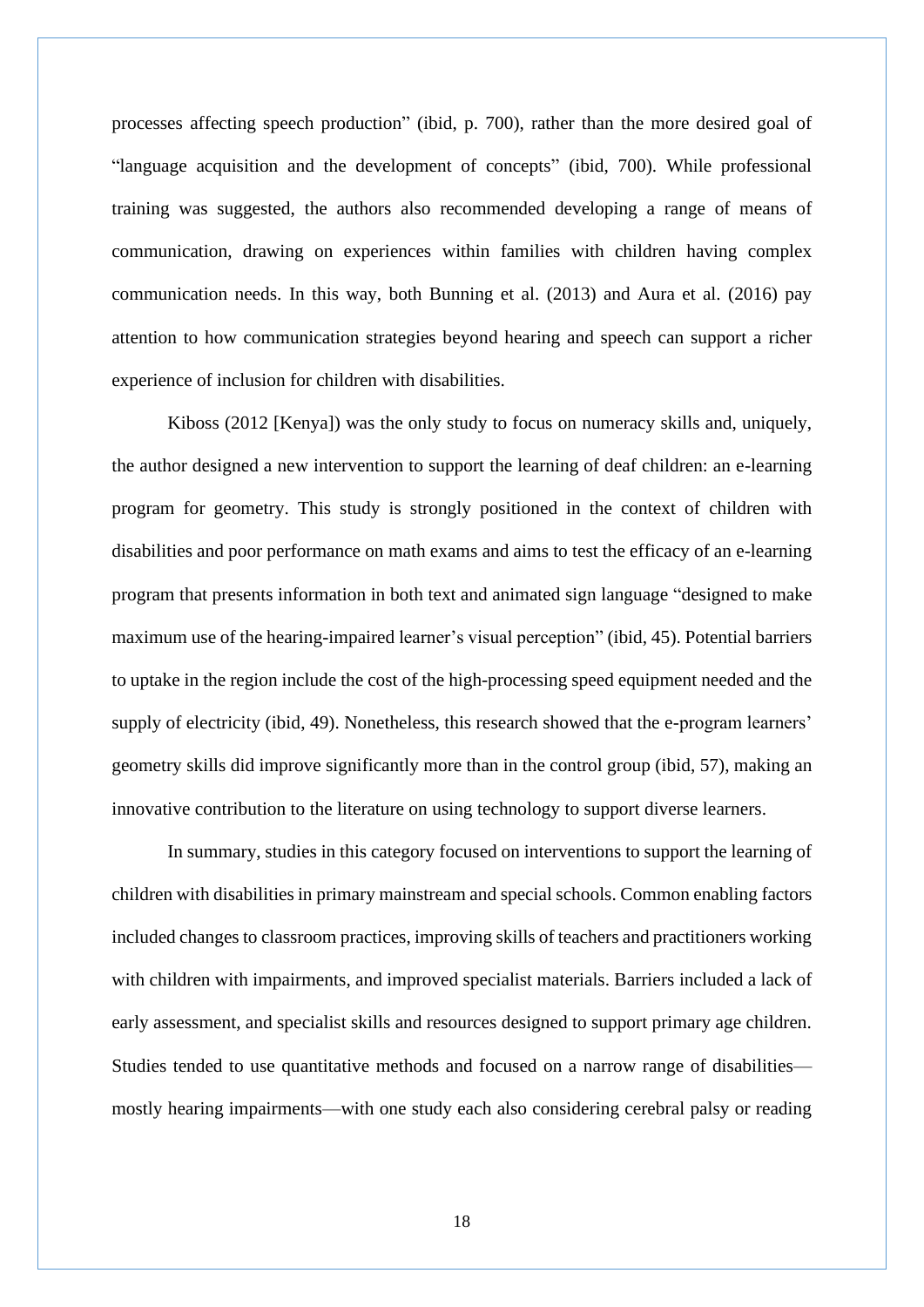difficulties. A common thread across these studies was a lack of attention to students' perspectives, with the voices of the child participants entirely absent.

#### <span id="page-18-0"></span>Implementation of inclusive education

This category, which is the largest, includes studies aimed at understanding how inclusive education can become a reality in Sub-Saharan Africa contexts. Figure 4 summarizes these 28 studies by their main research focus and shows an emphasis on stakeholders' attitudes, beliefs, knowledge, and practice (79 percent or 22 papers). Figure 4 highlights a disproportionate amount of focus on parents, teachers, and community members, while only two studies considered the attitudes and experiences of children (Ndetei et al. 2016 [Kenya] and Devries et al. 2014 [Uganda]).

The largest group of studies (11 papers, or 39 percent) focused on teachers and training for implementing inclusive education. The five studies that examined interactions between different stakeholder groups variously involved teachers, parents, children, the wider community, and others in practices to implement or support inclusive education. Only one study (Simo et al. 2018 [Cameroon]) looked at the outcomes, comparing students with disabilities to those without disabilities in terms of whether children attended school, had ever attended school, and attainment (progress at school).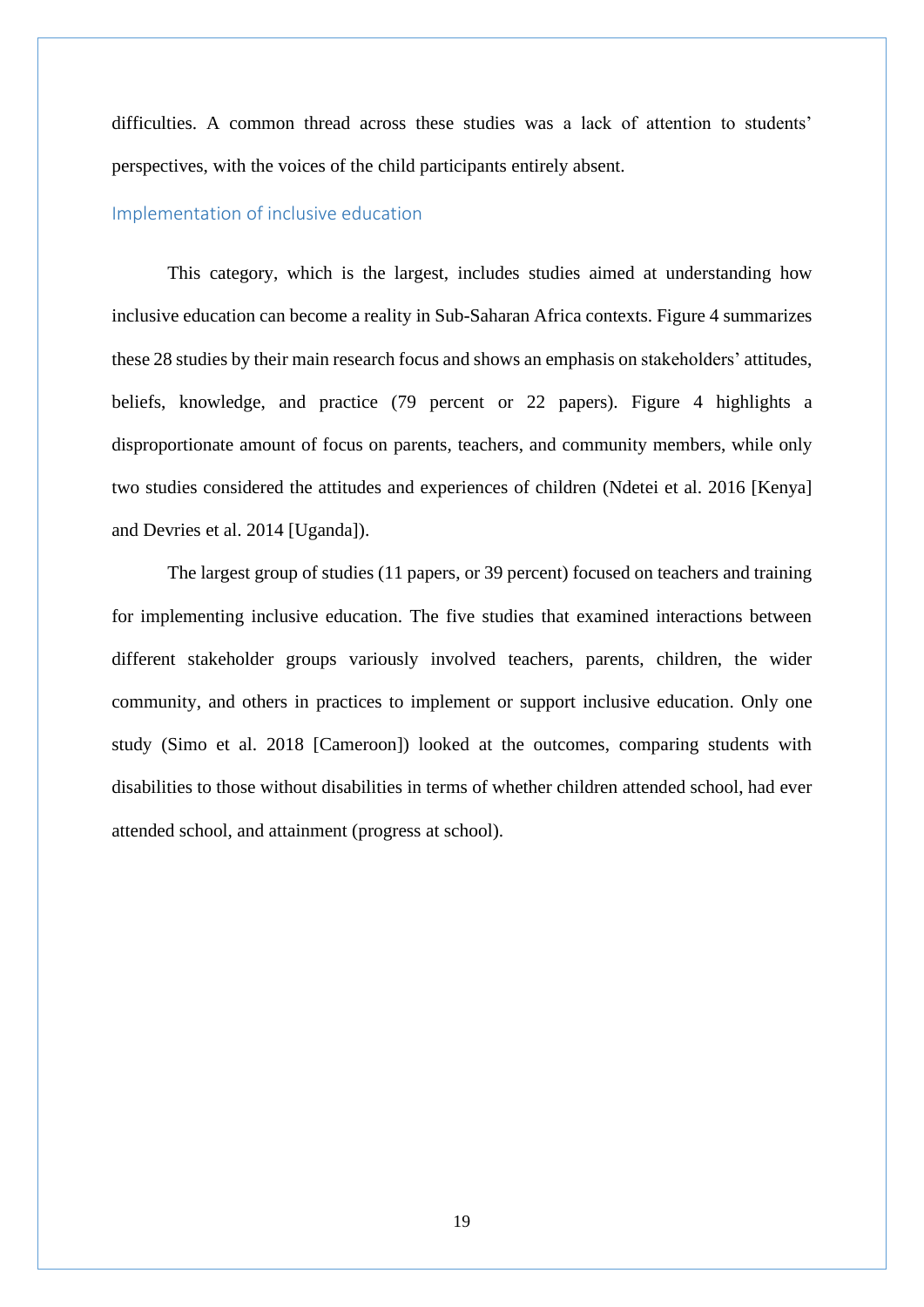# **Figure 4: Summary of Research Papers on Inclusive Education Implementation by Research Focus**

| Attitudes, beliefs and     | Parents (2)                                           |                                 |
|----------------------------|-------------------------------------------------------|---------------------------------|
| experiences (12)           | Family/community (3)                                  |                                 |
|                            | Teachers (5)                                          |                                 |
|                            | Children (2)                                          |                                 |
| Teachers and teaching (15) |                                                       |                                 |
|                            | Teacher knowledge (3)                                 |                                 |
|                            | Teaching practice (10)                                |                                 |
|                            | Teacher training (2)                                  |                                 |
|                            |                                                       |                                 |
|                            | Interactions between different stakeholder groups (5) | <b>Outcomes</b><br>for $CWD(1)$ |

*Note*: The size of each box reflects the number of papers. The total sums to more than 28, since some papers had a dual focus—for example, on teacher attitudes and classroom practices.

Almost all 28 studies in the implementation category contextualized their research in the international and/or national policy landscape, frequently referring to UN Conventions on the Rights of the Child and the Rights of Persons with Disabilities (UN 2006 and 2016) and the Salamanca Statement (UNESCO 1994). Less frequent mention was made of the Millennium Development Goals or the Sustainable Development Goals. Commonly mentioned domestic policies included universal free primary education for all and/or policies for the inclusion of learners with special educational needs. The studies of attitudes and beliefs about disability were less likely to reference specific international and national policies relating to disability, education, and/or inclusion (for example, Haihambo and Lightfoot 2010 [Namibia]).

These studies were significantly contextualized in local, national, and regional realities. For some studies, the cultural context informed their focus on attitudes and beliefs about disability and/or inclusive education (for example, Tungazara 2012 [Tanzania]). Several studies provide historical contexts for education practices and policies shaped by colonialism in which special schools that focused on one type of impairment (for example, schools for deaf children) were first developed by missionaries (for example Torgbenu et al. 2018 [Nigeria] and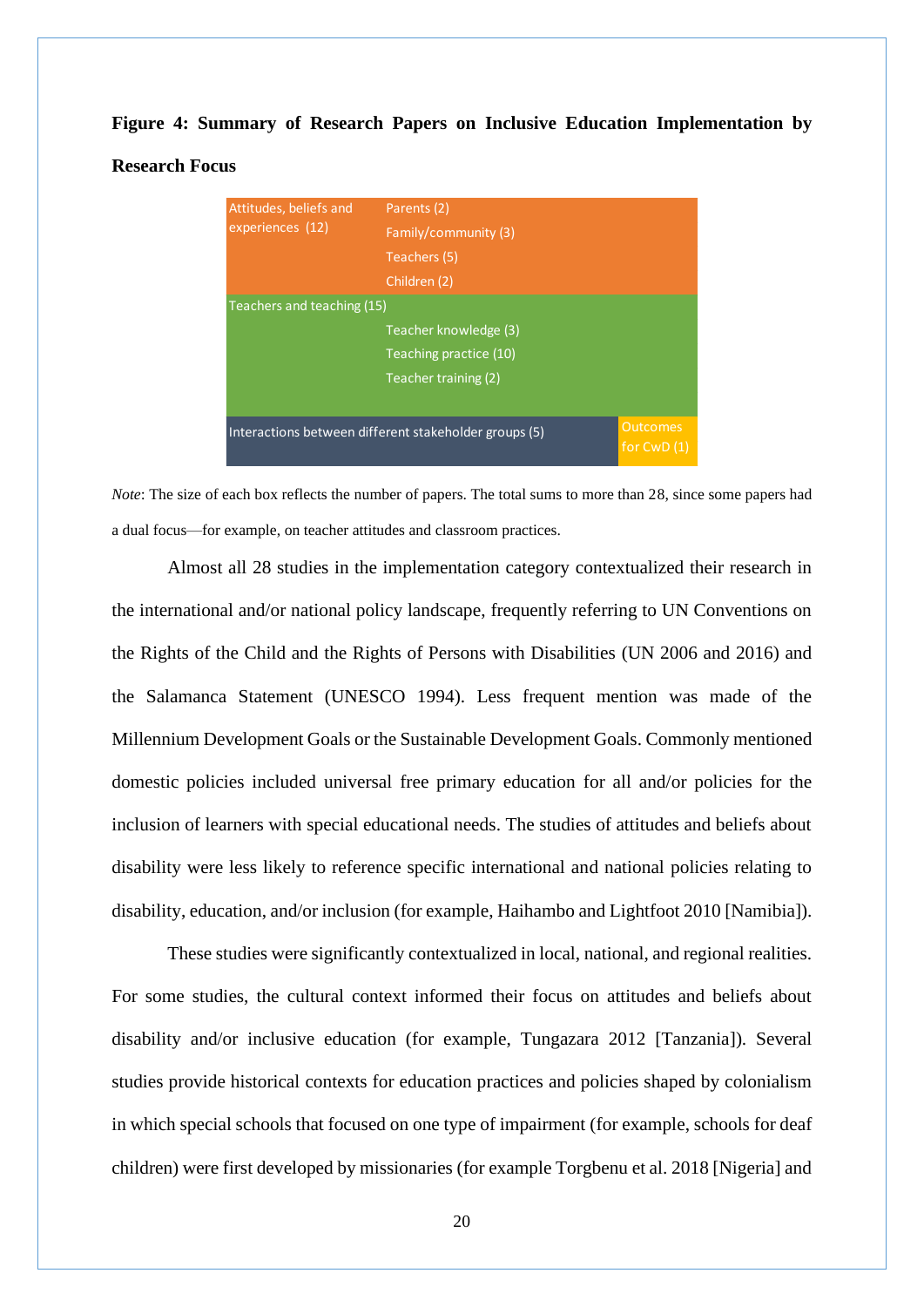Mukhopadyay 2015 [Botswana]). Consequently, few studies explicitly adopted a decolonizing or post-colonial approach (including Elder and Odoyo 2018 [Kenya] and Mukhopadyay 2015 [Botswana]). Despite whether studies adopted an explicit post-colonial stance, all emphasized the importance of the African context, including the need for engaging with cultural concepts, local belief systems, and historical developments in the national education system.

As scholars more widely in the field have argued, such work is significant for developing insights and recommendations that respond to sociocultural and material realities in the region (Nsamenang and Tchombe 2011) and more so in relation to inclusive education (Singal and Muthukrishna 2014; Walton 2018).

The following sections discuss the studies identified under the theme 'implementation of studies'.

#### <span id="page-20-0"></span>Research methods employed

Studies in this category used quantitative methods (large-scale n=3, and small-scale n=5) or qualitative methods (19 studies), with one study adopting a mixed methods approach.

#### *Large-scale quantitative studies*

The three studies in this category had between 3,000 and 11,000 survey respondents and took place in Cameroon (Simo et al. 2018), Kenya (Ndetei et al. 2016), and Uganda (Devries et al. 2014). All performed secondary analysis on existing large datasets (See Table 5). From these datasets, studies generate macro-level perspectives and can draw statistically robust conclusions about the differences in experiences and outcomes for children with disabilities compared to their non-disabled peers, controlling for a variety of socioeconomic factors, including poverty. These perspectives enrich understandings of complex contexts beyond very specific or local situations, while explaining differences between groups (for example, experiences of children with disabilities can be distinguished by gender and/or severity of disability), thus avoiding homogenizing assumptions about "disability." These are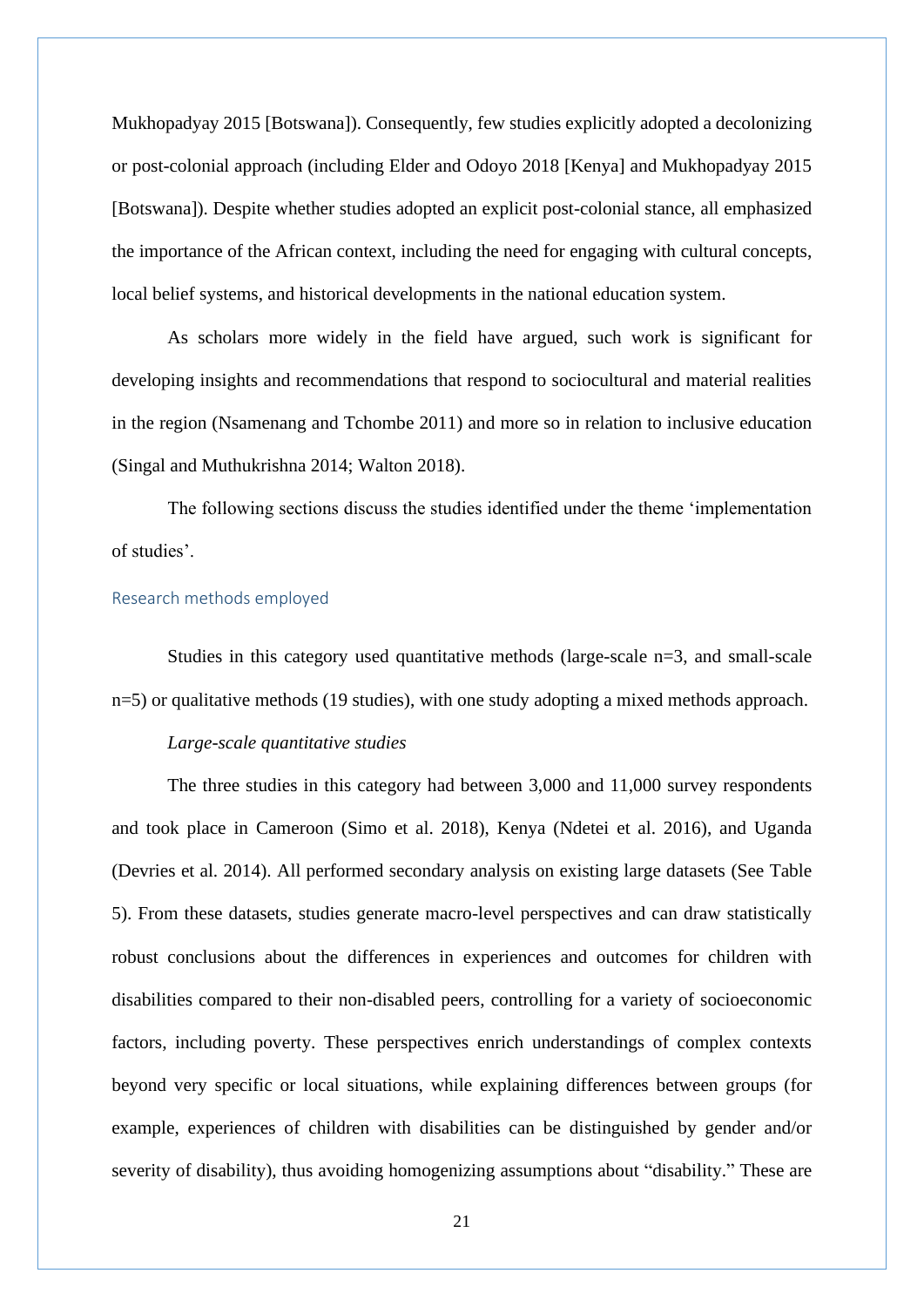the only studies (out of the 39 papers) to engage with outcomes, mental illness, and violence, suggesting research is extending into these important areas. Finally, although Ndetei et al. (2016) and Devries et al. (2014) were the only two studies (of the 39 papers) with children as the sole research participants, neither study offers samples of the voices of children from the data.

| Study                     | Country  | Aim                         | Survey used               | Sample size          | Age of       |
|---------------------------|----------|-----------------------------|---------------------------|----------------------|--------------|
|                           |          |                             |                           | and                  | child        |
|                           |          |                             |                           | participants         | participants |
| Simo, Solaz,<br>Diene and | Cameroon | Educational<br>outcomes for | Demographic<br>Health and | 11,000<br>Households | N/A          |
| <b>Tsafack</b> (2018)     |          | children with               | Multiple                  |                      |              |
|                           |          | disabilities                | <b>Indicators Cluster</b> |                      |              |
|                           |          |                             | Survey (DHS-              |                      |              |
|                           |          |                             | MICS)                     |                      |              |
| Ndetei,                   | Kenya    | Stigmatizing                | Kenyan Integrated         | 4,565 Children       | 5 to 21      |
| Mutiso, Maraj,            |          | beliefs and                 | Intervention              |                      | years (99    |
| Anderson,                 |          | attitudes of                | Model for                 |                      | percent      |
| Musyimi, and              |          | children                    | Dialogue and              |                      | under $16$ ) |
| McKenzie                  |          | towards mental              | Screening to              |                      |              |
| (2016)                    |          | illness                     | Promote                   |                      |              |
|                           |          |                             | Children's Mental         |                      |              |
|                           |          |                             | Well-being                |                      |              |
|                           |          |                             | (KIDS)                    |                      |              |
| Devries,                  | Uganda   | Children's                  | The Good Schools          | 3,706 Children       | 11 to 14     |
| Kyegombe,                 |          | experiences of              | Study                     |                      | years old    |
| Zuurmond,                 |          | violence                    |                           |                      |              |
| Parkes, Child,            |          |                             |                           |                      |              |
| Walakira and              |          |                             |                           |                      |              |
| Naker                     |          |                             |                           |                      |              |
| (2014)                    |          |                             |                           |                      |              |

**Table 5: Summary of Large-Scale Quantitative Studies**

#### *Small-scale quantitative and mixed methods studies*

In this group of six studies (Table 6), four focused on measuring parent or teacher attitudes, beliefs, and/or concerns, while the remaining two conducted surveys on teachers regarding their knowledge, practices, and training for inclusive primary classrooms. The methods used are remarkably homogenous, relying on a Likert-scale survey. Four of the five studies were explicitly grounded in Icek Ajzen's (1985) theory of planned behavior. Only one study (Chhabra et al. 2010 [Botswana]) did not mention this theoretical framework but used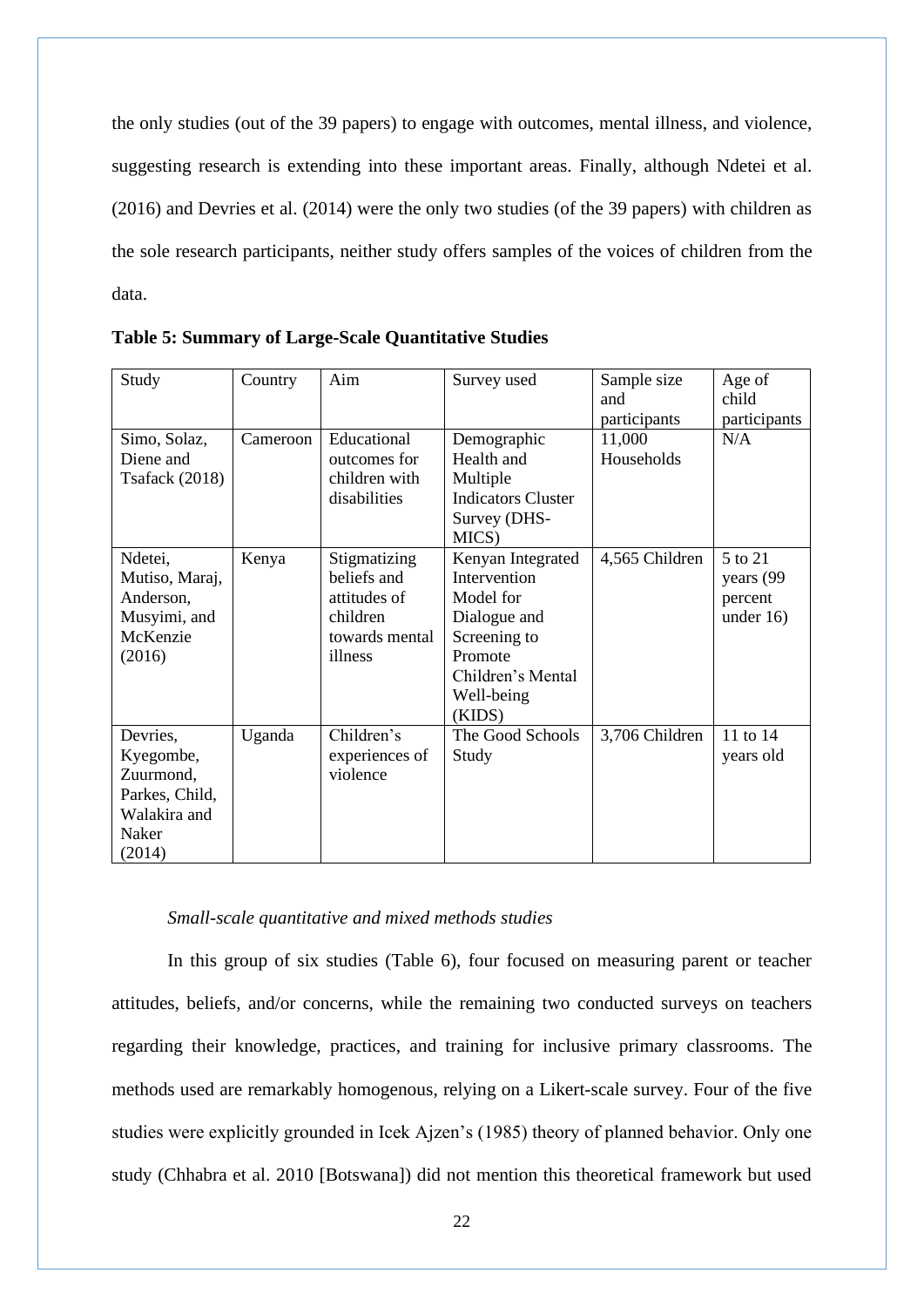the same data collection and analysis methods as the other studies. Kuyini et al. (2016 [Ghana]) designed their own questionnaire to research teacher's perceptions of the relative importance of various classroom practices to support inclusion. None of the studies had child participants.

#### **Table 6: Summary Characteristics of Small-Scale Quantitative Papers and the Only**

#### **Mixed Method Study**

| <b>Study</b>                            | Country         | <b>Study theme</b>                                | Participant<br>group                            | <b>Sample</b><br>size                             |
|-----------------------------------------|-----------------|---------------------------------------------------|-------------------------------------------------|---------------------------------------------------|
| <b>Small-scale quantitative studies</b> |                 |                                                   |                                                 |                                                   |
| Torgbenu et al.<br>(2018)               | Nigeria         | Attitudes, beliefs and<br>experiences             | Parents                                         | 644                                               |
| Ojok and<br>Wormnæs $(2013)$            | Uganda          | Attitudes, beliefs and<br>experiences             | <b>Teachers</b>                                 | 125                                               |
| Chhabra et al.<br>(2010)                | <b>Botswana</b> | Attitudes, beliefs and<br>experiences             | <b>Teachers</b>                                 | 103                                               |
| Kuyini et al. (2016)                    | Ghana           | Teachers and teaching<br>(knowledge and practice) | <b>Teachers</b>                                 | $163*$                                            |
| Main et al. (2016)                      | Seychelles      | Teachers and teaching (teacher<br>training)       | <b>Teachers</b>                                 | 32                                                |
| <b>Mixed methods</b>                    |                 |                                                   |                                                 |                                                   |
| Mukhopadhyay<br>(2014)                  | <b>Botswana</b> | Attitudes, beliefs and<br>experiences             | Teachers<br>$\cdots$ $\cdots$ $\cdots$ $\cdots$ | 273<br>$\mathbf{r}$ , $\mathbf{r}$ , $\mathbf{r}$ |

*\*of which 114 primary school teachers*

Five of the studies found that increased knowledge and formal training about disability and/or inclusive education improved parents or teachers' knowledge, skills, and willingness to include children with disabilities (the exception is Chhabra et al. 2010, which found no relationship). All studies recommended teacher training in inclusive education strategies and/or sensitization of parents and the community. The small-scale nature and sole reliance on statistical analysis means that these studies produce limited insights into various barriers and strategies to support inclusive education. However, the inclusion of quotes from teachers and analysis of interview responses in the Mukhopadhyay (2014 [Botswana]) study added some richer information on how teachers responded to pupils with disabilities, rather than simply recording their attitudes via the Likert scale. For example, this study recorded teachers'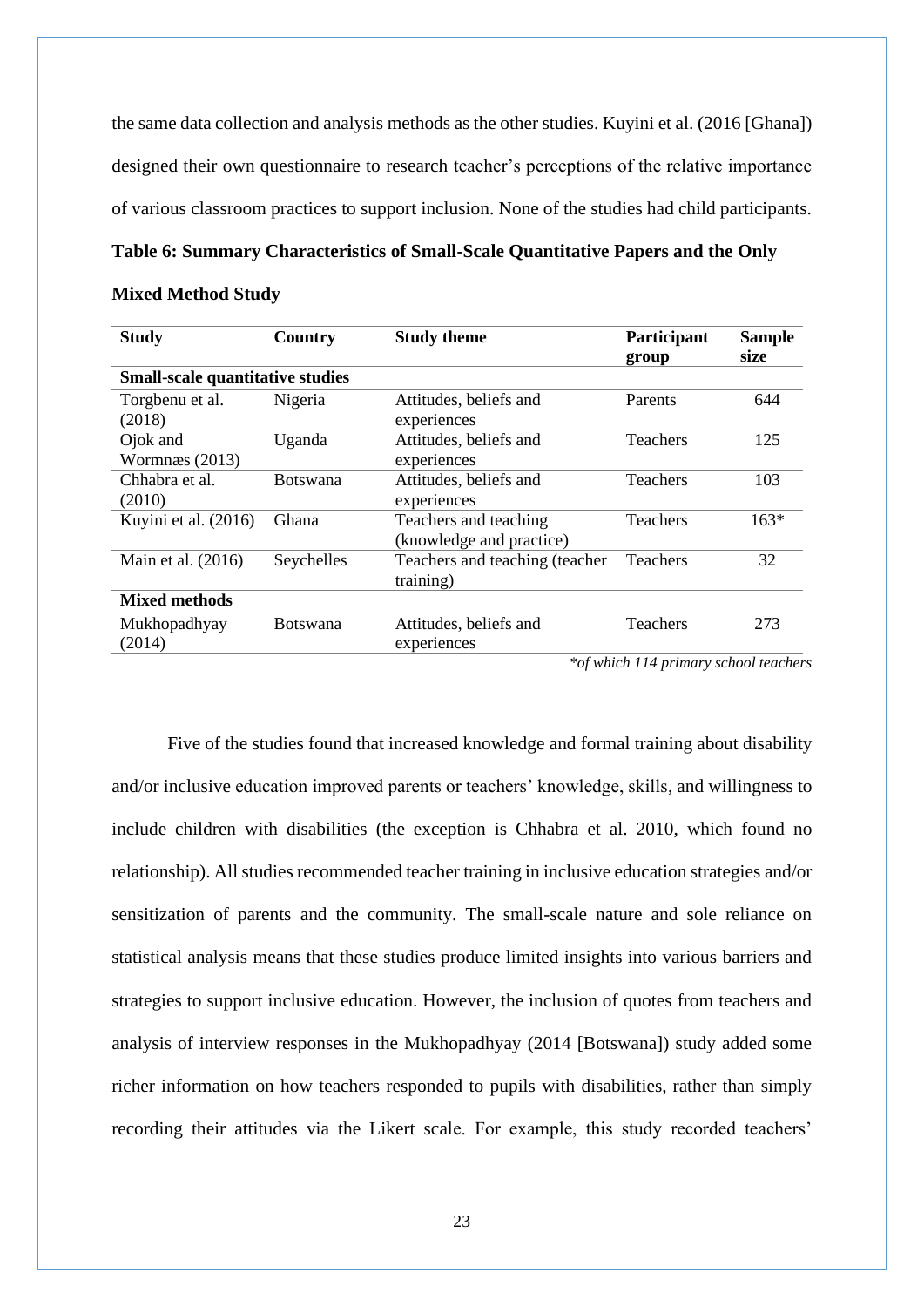concerns that they did not know how to include pupils or support their learning (Mukhopadhyay 2014, p. 35).

#### *Qualitative studies*

The remaining 19 studies are qualitative with many focusing on attitudes of and interactions between multiple participants (children, parents, teachers, community) in implementing inclusive education (figure 5). Yet there remains a disproportionate focus on teachers and teaching, since more than half of the qualitative studies (53 percent or 10 papers) focused on teachers as the participants, examining teachers' attitudes in combination with teaching practices (2 papers or 10 percent), or focused on teachers and teaching (8 papers or 42 percent). None of the qualitative studies had children as their sole research participants.

Despite the greater diversity in participant groups in the qualitative studies, the use of data collection instruments and analytical techniques is remarkably homogenous. Reliance on semi-structured interviews and/or focus group discussions for data collection with thematic analysis of interviews as the primary or only data analysis method was noted in 84 percent of the qualitative studies (16 out of 19 papers). Six of these studies made use of semi-structured interviews as their only data collection instrument; the rest made use of semi-structured interviews and/or focus group discussions, in combination with other instruments. Three studies added questionnaires to the semi-structured interviews (for example to collect sociodemographic information on the participants). One study (Bannink et al. 2016 [Uganda]) also used a quantitative functioning scale to provide a check on observations and narratives about the participation and communication of children with spina bifida.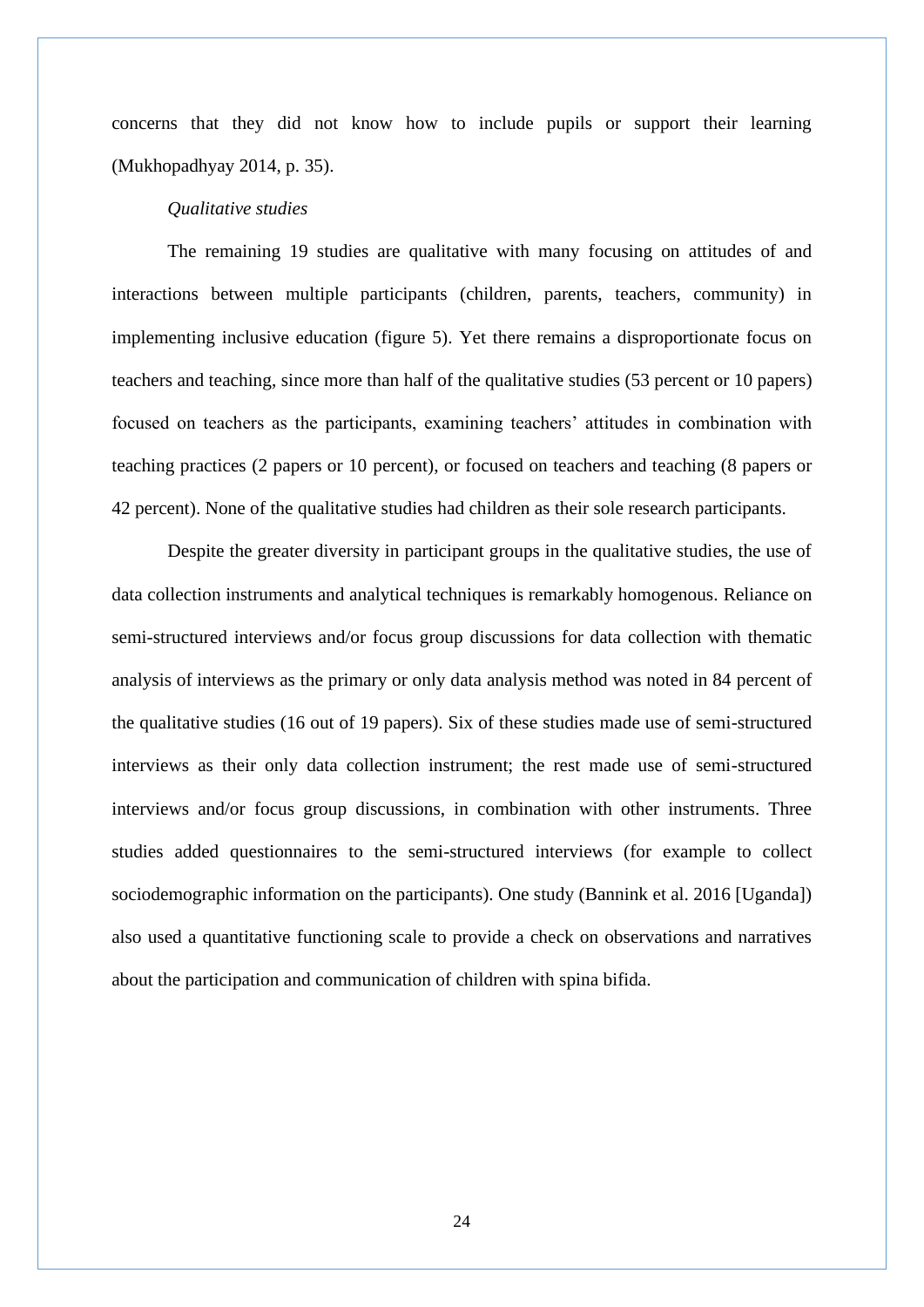

**Figure 5: Implementation Studies by Research Method and Participant Group** 

Interestingly, even though some studies used data collection instruments in addition to the semi-structured interviews, little or no reported use was made of these data in the analysis or findings. Most commonly (7 studies), observational data was collection (for example, in schools, clinics, or homes), although typically little mention is made of observations in the analysis or findings in most of these studies. A further five of the 19 qualitative studies mentioned document analysis as a mode of data collection. However, in most cases, the studies do not refer to these documents or their contents in the analysis. The only significant exception to this are two studies published from the same multi-country research project conducted in Uganda (Lynch et al. 2011) and Kenya (Lynch et al. 2011) which used descriptive statistics to analyze journals kept by itinerant teachers.

Finally, it is worth noting the qualitative methods in the three papers that could be characterized as reviews or evaluation studies. The first two of these (Lynch et al. 2012 [Kenya and Uganda]; and Elder and Odoyo 2018 [Kenya]) provided a reflection on the use of participatory research methods in international collaborative research projects. Neither paper deploys an evaluation or review methodology, relying instead on the authors' reflections on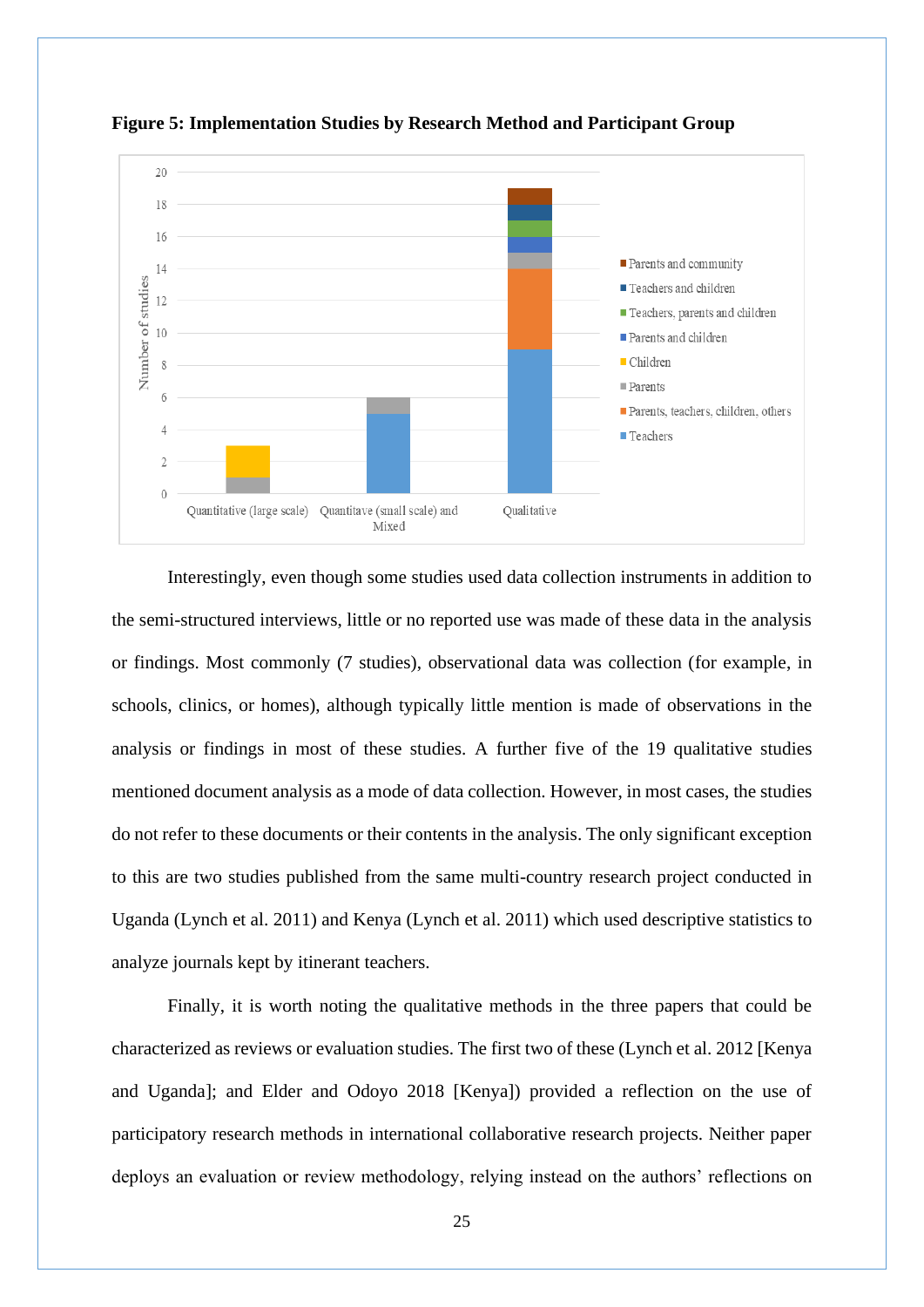project processes and outcomes. The third review paper provided an evaluation of a two-year inclusive education program in Tanzania (McConkey and Mariga 2011). This evaluation study collected data from participants in the program using semi-structured interviews and undertook thematic analysis.

In summary, across a seemingly diverse range of goals, participants, and themes of the 19 qualitative research studies, they can be characterized as strikingly homogenous in their use of semi-structured interviews and thematic coding for data analysis, often making little use of the data collected from observations, questionnaires, and/or documents.

#### <span id="page-25-0"></span>Policy reviews

This section considers the four studies that reviewed inclusive education principles, policies, and progress within a specific country. Although conducted with differing methodologies, these studies all trace the development of international thinking on inclusive education, as well as regional and in-country developments (see Table 7 for an overview of these studies). The two studies conducted in Tanzania (Juma and Lehtomäki 2016; and Lehtomäki, Tuomi, and Matonya 2014) undertook documentary analysis on the development and implementation of an inclusive education policy. The other two studies (Pather and Nxumalo 2013 [eSwatini]; and Urwick and Elliott 2010 [Lesotho]) take a broader view, interrogating inclusive education principles and policies and how these have been applied in Sub-Saharan African contexts.

These reviews show that, despite adopting inclusive education principles and policies, it is far from a reality, because enrollment and progression for children with disabilities continues to be low. For example, in Tanzania, only "280 primary schools with inclusive practices" (Lehtomäki, Tuomi, and Matonya 2014 p. 33) and "about 140 primary schools" (Pather and Nxumalo 2013 p. 426) in eSwatini were noted. In examining the historical, social, cultural, and economic contexts for inclusive education policy in these countries, these review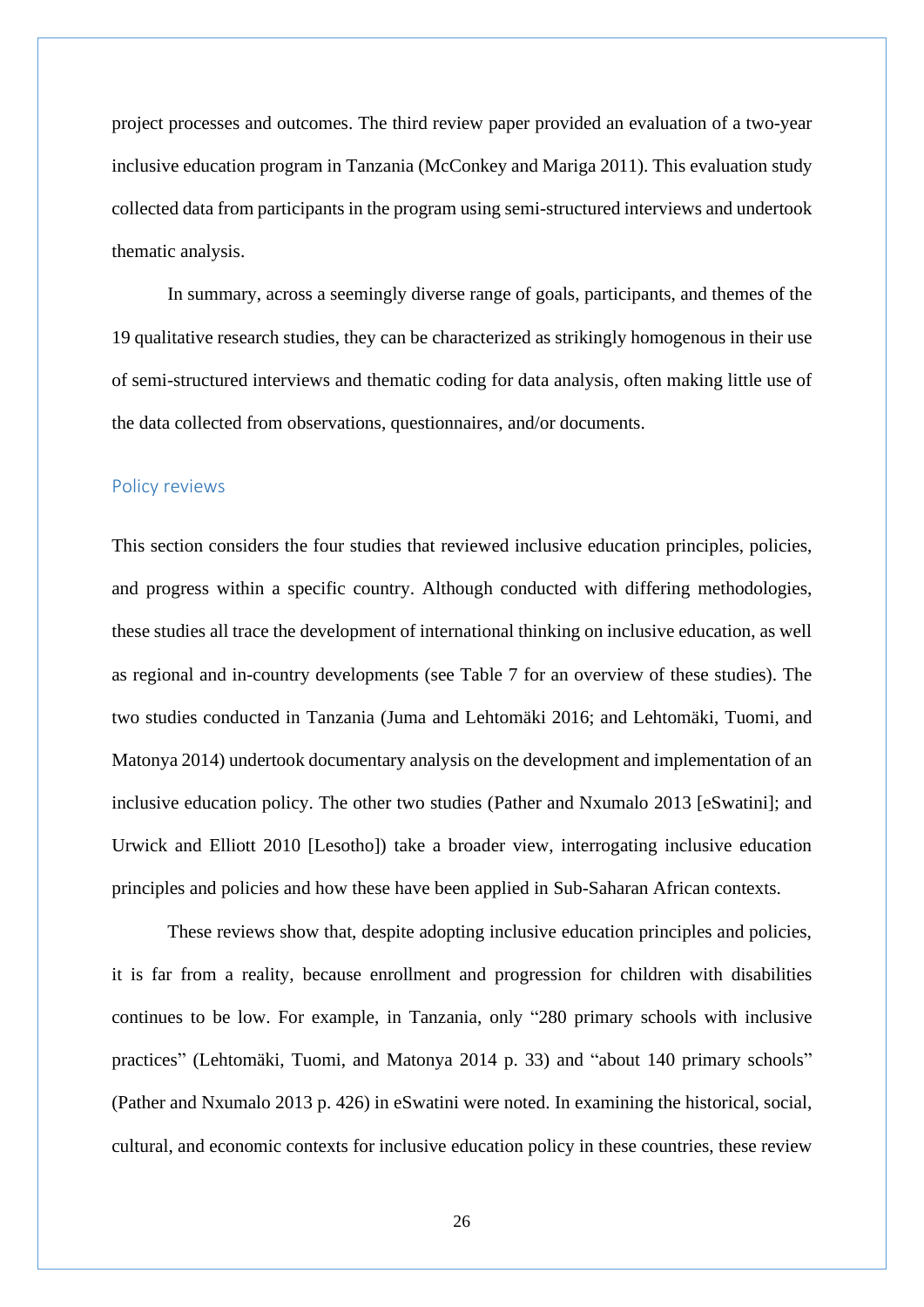studies focus on the role of policy, rather than attitudes or teaching strategies, and reach a common conclusion that there cannot be a straightforward transference of Northern concepts and policies of inclusive education to African contexts.

| <b>Study</b>                                    | Country  | Aim of study                                                                                                                                                                                                                                   | <b>Methodology</b>                                                                                                                                                                                   | <b>Time</b><br>frame |
|-------------------------------------------------|----------|------------------------------------------------------------------------------------------------------------------------------------------------------------------------------------------------------------------------------------------------|------------------------------------------------------------------------------------------------------------------------------------------------------------------------------------------------------|----------------------|
| Juma and<br>Lehtomäki,<br>2016                  | Tanzania | Review the steps taken by<br>the Zanzibar government<br>(as semi-autonomous<br>region) in developing IE<br>policies and their<br>implementation.                                                                                               | Document analysis.<br>Thematic analysis of $\leq 90$ [exact<br>number not given] government<br>policy documents and academic<br>literature.                                                          | 1964-<br>2014        |
| Lehtomäki,<br>Tuomi,<br>and<br>Matonya,<br>2014 | Tanzania | Review of government<br>policy, implementation and<br>the role of research into<br>inclusive education in<br>Tanzania between two<br>policy changes (1998 –<br>2008).                                                                          | Document analysis.<br>Thematic analysis of 42<br>documents, including doctoral<br>dissertations, masters' theses<br>and published reports and<br>journal articles in Tanzania in<br>t10-year period. | 1998-<br>2008        |
| Pather and<br>Nxumalo,<br>2013                  | eSwatini | Review inclusive<br>education policy<br>implementation in the<br>African context, with<br>particular attention to<br>international (EU funded)<br>teacher training.                                                                            | Post-colonial critique.<br>Critique of development<br>initiatives and education<br>programs and their<br>effectiveness in the African<br>context (specifically eSwatini)                             | 1967<br>2010         |
| Urwick<br>and Elliott,<br>2010                  | Lesotho  | Interrogate the<br>transference of education<br>principles and policies<br>developed in higher-<br>income countries to low-<br>income country contexts,<br>particularly the realities of<br>barriers to inclusion within<br>mainstream schools | Comparative education<br>approach.<br>Economic, social and<br>educational realities for<br>inclusive education, including<br>impact of HIV/AIDS pandemic<br>on children.                             | 1989-<br>2009        |

**Table 7: Characteristics of Policy Review Studies**

In their critiques of Eurocentric concepts and policy frameworks, these studies surface the tacit assumptions that underpin such concepts and approaches. A common point is the vast economic disparity between Northern contexts where seemingly global inclusive education policies have been largely framed. These studies conclude that "local context should inform local inclusive education practice otherwise imported ideas or models will not work" (Pather and Nxumalo 2013 p. 430 [eSwatini]).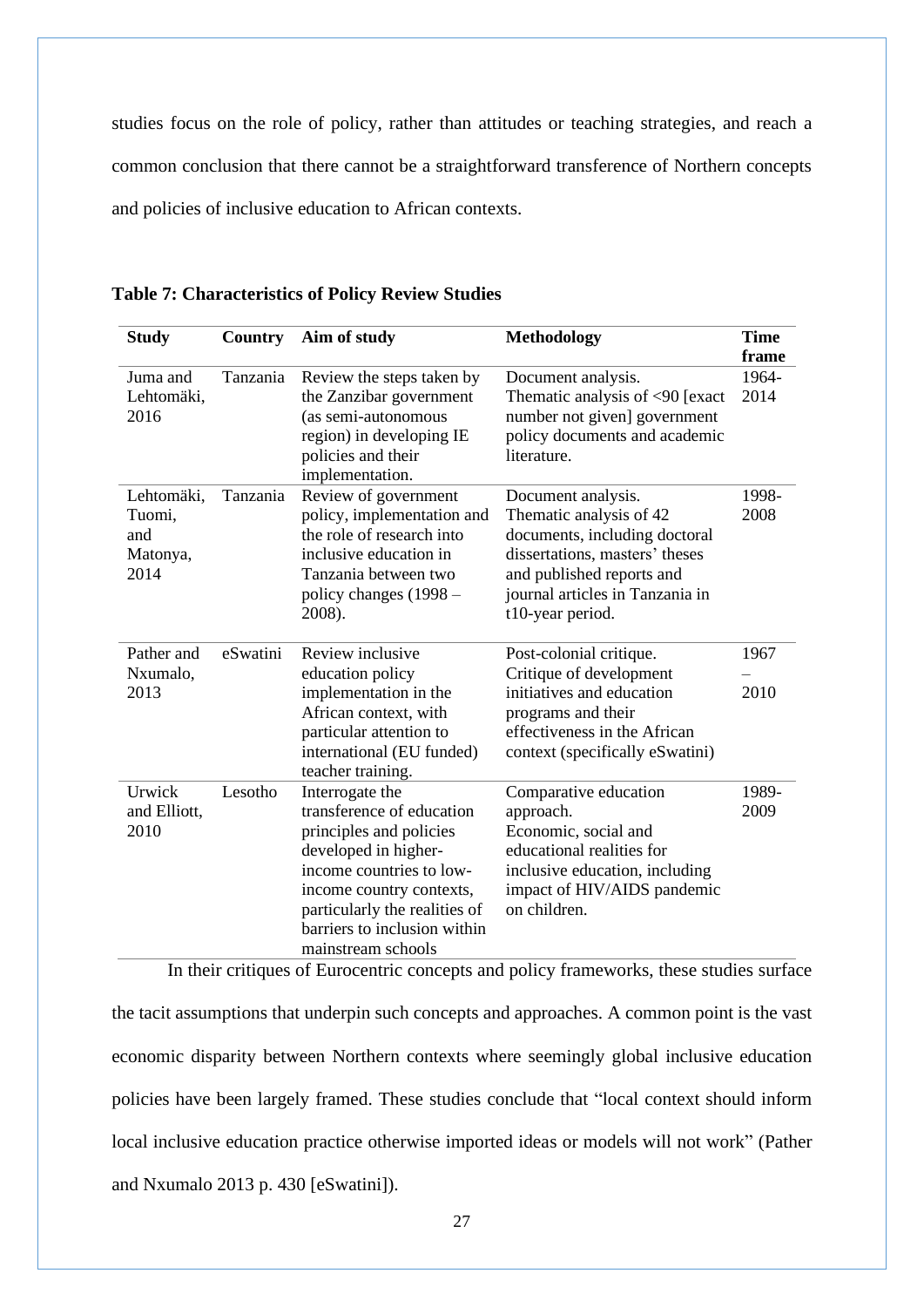All these studies note perceived differences in contextual realities between the North and the South, such as large class sizes, inadequate physical infrastructure (including lack of classrooms or electricity), and insufficient numbers of textbooks for all learners. Lehtomäki et al. 2014 p. 35 (Tanzania) note "the poor quality of the educational system" that presents challenges for the attainment and progression of all learners. Thus, these researchers, like others, note that since children with disabilities will be joining these classrooms, understanding the context is important and that "any attempt to reform pedagogy for their benefit faces an uphill struggle" (Urwick and Elliott, 2010 p. 144 [Lesotho]). Importantly, these studies take the position that it is imperative to "do something given the present challenges" (Pather and Nxumalo, 2013 p. 430 [eSwatini]) and that small initiatives, developed within contextual realities can "demonstrate what is possible, given resources, expertise, and commitment" (Urwick and Elliott 2010 p. 146 [Lesotho]).

Another important issue highlighted in these studies is the need for greater regional knowledge-sharing in the development of national approaches that could be strengthened further. For example, Juma and Lehtomäki (2016) note that the early adoption of inclusive education in Lesotho was a key influence on government policy in Tanzania in the early 2000s (ibid p. 674) and that, since 2014, regional resource and teacher centers have been modelled on a similar structure in Uganda (ibid p. 681). Similarly, Pather and Nxumalo (2013) note that international teacher training programs could usefully allow more time for participants from African nations to discuss how to apply the inclusive education strategies they have learned about in Northern contexts to the realities of their own countries (p. 427). Sharing perspectives on policy development and implementation between African nations was seen as a positive step to tackling common barriers alongside the need to consider more local contexts and physical realities (such as roads or weather) that vary by area and region.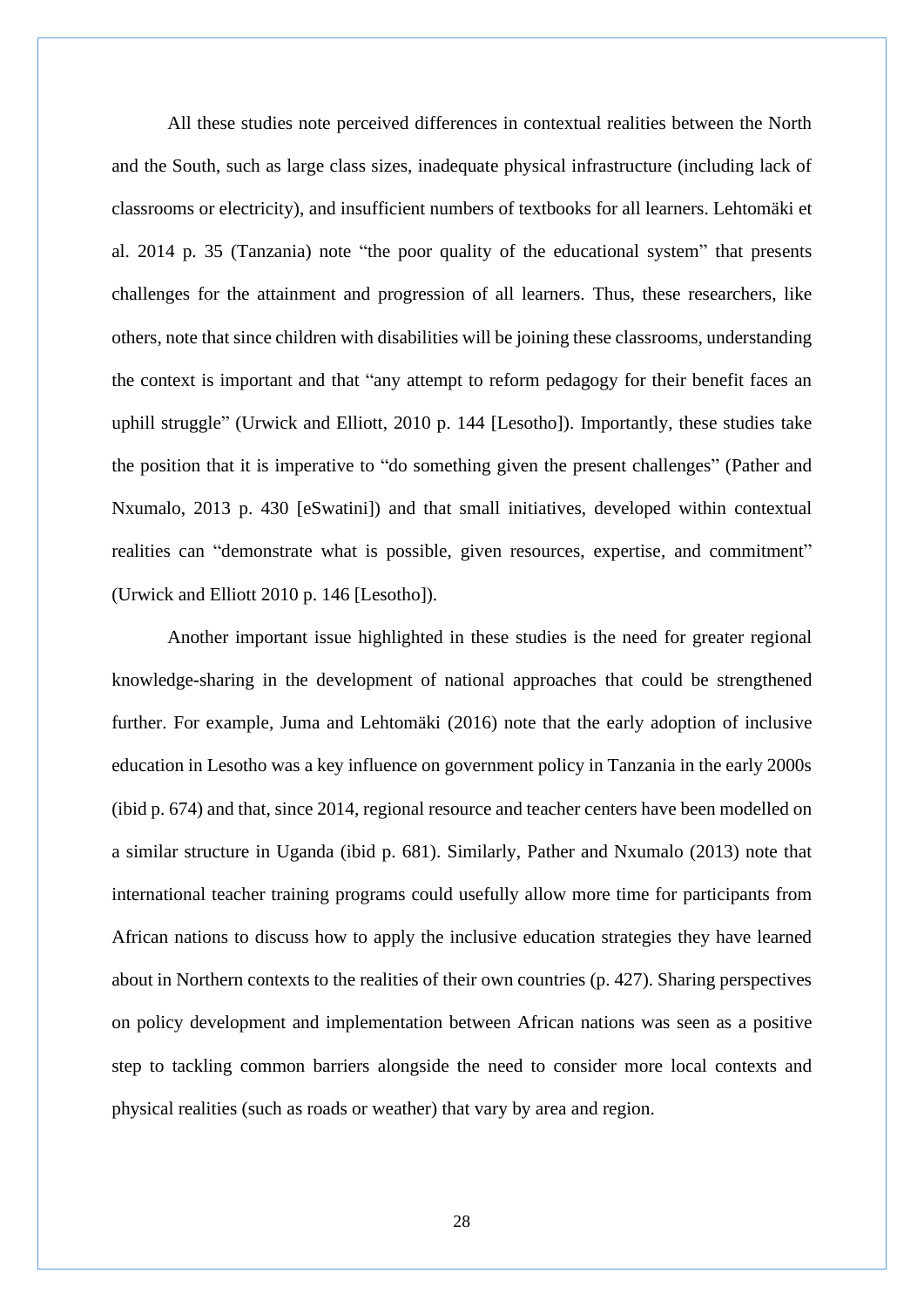All four studies noted that "pragmatic and contextualized knowledge is necessary for schools, teachers, and decision-makers" (Lehtomäki et al. 2014 p. 38 [Tanzania]). A "holistic approach" (Juma and Lehtomaki 2016 p. 682) to inclusive education alongside economic, social, environmental, and youth policies was needed to tackle the complexities and realities faced by Sub-Saharan African countries. For example, in Lesotho, the education system needs to respond to the impact of the HIV/AIDS pandemic, which has further strained government and education resources. "Orphans and other bereaved children have become the largest category of students likely to have special needs" (Urwick and Elliott 2010 p. 144 [Lesotho]). These researchers note that poverty (and the HIV/AIDS epidemic in Lesotho, where their review was based) is not a backdrop to inclusive education policy implementation but something which shapes children's lives, creating a complex environment that demands a pragmatic approach to education policy aspirations that respond to its unique context and resource-constrained system. They propose a detailed "multi-track … long-term" (ibid p. 146) strategy for inclusive education in Lesotho that takes account of these realities for all learners in both special and mainstream schools. Economic and social policy should therefore also respond to the realities in which inclusive education policies are implemented.

The idea of a holistic approach to inclusive education extends to the involvement of a broad range stakeholders, including parents, teachers, educational officers, teacher training organizations, communities, and so on. The involvement of such a wide group of stakeholders emphasized the need for improvements in communicating "policy objectives and strategies to all stakeholders" (Juma and Lehtomaki 2016 p. 682 [Tanzania]). It was not only teachers whose awareness of policy and inclusive strategies could be strengthened, but the wider community. Thus, policies should investigate local, situated complex interactions between poverty, disability, and education (for example, Lehtomäki et al. 2014 p. 38 [Tanzania]) and solutions need to respond with situated and pragmatic solutions drawing on knowledge that is locally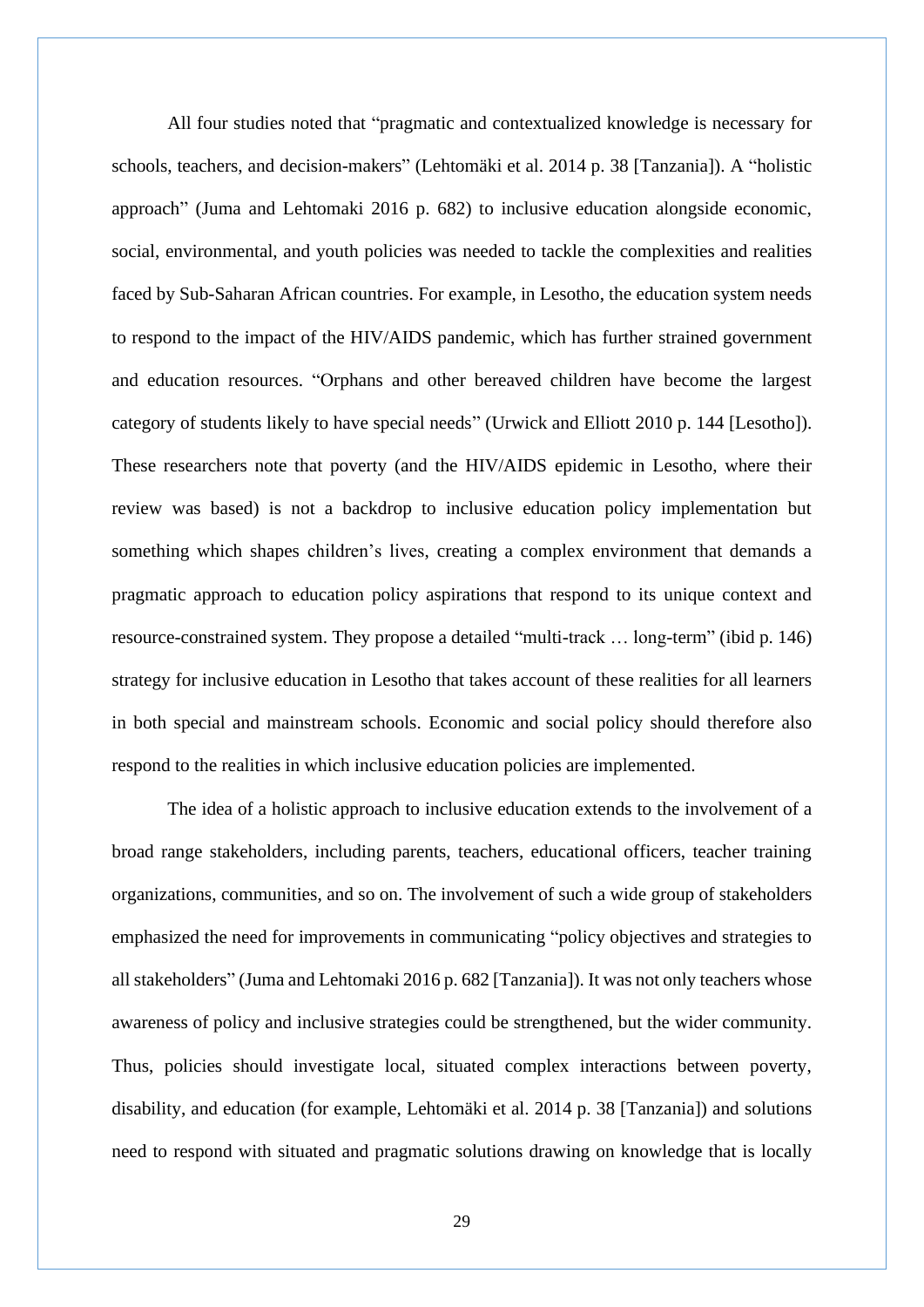produced. There is also an acknowledgement that exchange of knowledge should not only flow from central policymakers to practitioners and parents (to raise awareness of policies of inclusive education) but should also flow from communities and research evidence to policymakers. In strengthening this knowledge exchange, children (and adults) with disabilities are the "missing stakeholders ... [who] need a voice to show how they best gain access to education, participate, and learn" (Lehtomäki et al. 2014 p. 38 [Tanzania]). The policy reviews were also consistent in calls for improved monitoring and evaluation of policies to keep implementation on track and to ensure progress toward inclusion for all learners.

In summary, these studies demonstrate increasing awareness, debate, critique, and challenges to the ongoing process of colonization via ideas, concepts, and policy expectations, increasing calls for the development of Sub-Saharan Africa-specific policies and programs of implementation. They unequivocally argue for the need to engage directly with the practical realities of context, improved communication, and information sharing between government, policymakers, education practitioners, teachers, parents, communities, and children with disabilities.

## <span id="page-29-0"></span>Moving Forward

#### <span id="page-29-1"></span>Developing deeply contextualized understandings

A recurrent issue in these studies is that of definition. Less than half the qualitative studies (8 studies or 47 percent) provide a definition of disability or refer to a specific model of disability. Several researchers (for example, Bannink, Idro, and van Hove 2016 p. 128 [Uganda]) note the difficulties in translating the English term "disability" into local languages in which there may be no single-word equivalent that groups diverse states of human physical and mental embodiment. Rather, a range of different terms for disabilities are used, most often in relation to the physical appearance or level of functioning of the child. For example, "in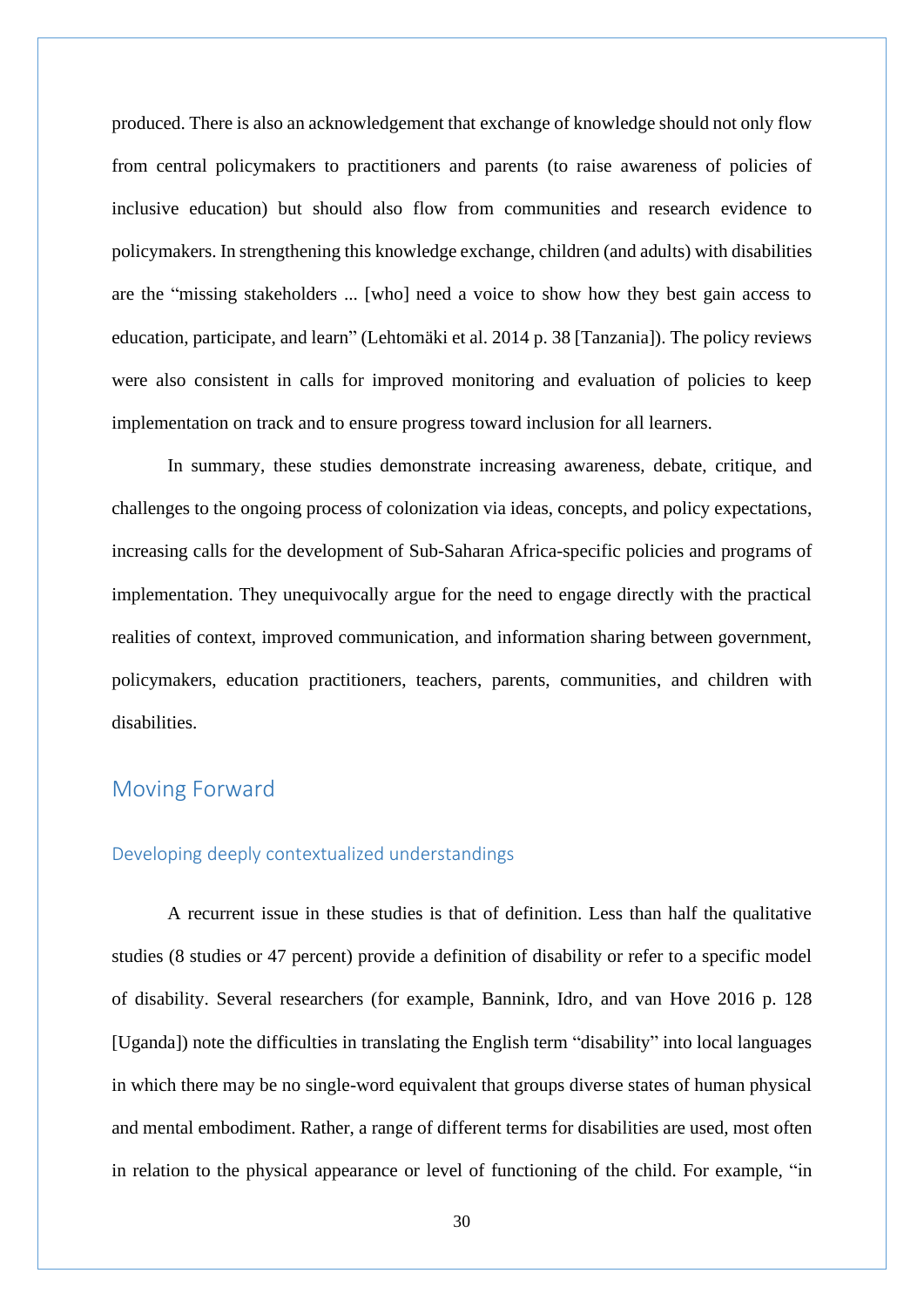Uganda, concepts describing children with spina bifida vary by region. Descriptions often refer to the physical appearance of the child" (ibid, p. 128). The studies also mention that local terms are often derogatory and objectifying for the children with disabilities, reflecting their lower status such that the "level of functioning designates his or her place within the family and the general community" (Karangwa et al. 2010 p. 272 [Rwanda]). Local terms that "symbolize uselessness and/or inhumanity" (Haihambo and Lightfoot, 2010 p. 8 [Namibia]) are likely to reproduce stigmatizing attitudes and abuses of children with disabilities.

It is also noteworthy that positive and inclusive attitudes toward disability were found within the same cultural and/or belief systems that could frame negative and stigmatizing attitudes. For example, when interviewed about their beliefs regarding albinism, different parents in the same study interpreted the condition as either a curse or a gift from god (Lynch, Lund, and Massah 2014 p. 230 [Malawi]). "Understanding disability in a cultural context is critically important" (Mantey 2017 p. 24 [Ghana]) and as such, these studies suggest drawing on cultural concepts, such as '"ubuntu" ("I am because we are")' (Bannink, Idro, and van Hove 2016 p. 127 [Uganda]); or '"botho" (common humanity) (Mukhopadhyay et al. 2014 p. 33 [Botswana]) to provide a culturally relevant system to support the inclusion of people with disabilities in Sub-Saharan Africa. These concepts were seen as particularly important as they were not based on Northern ideologies of individualism and rights-based approaches as "inclusion does not and cannot exist in a dysfunctional system of services based on right-based policies which are not implemented" (Bannink et al., 2016 p. 138 [Uganda]). Researchers therefore note that changing negative and stigmatizing attitudes requires careful consideration of cultural contexts, because the imposition of Northern and/or medical definitions of disability is undesirable.

In light of the complexities of defining "disability" across different languages and cultures, few studies made use of models of disability in their research. Discussion of models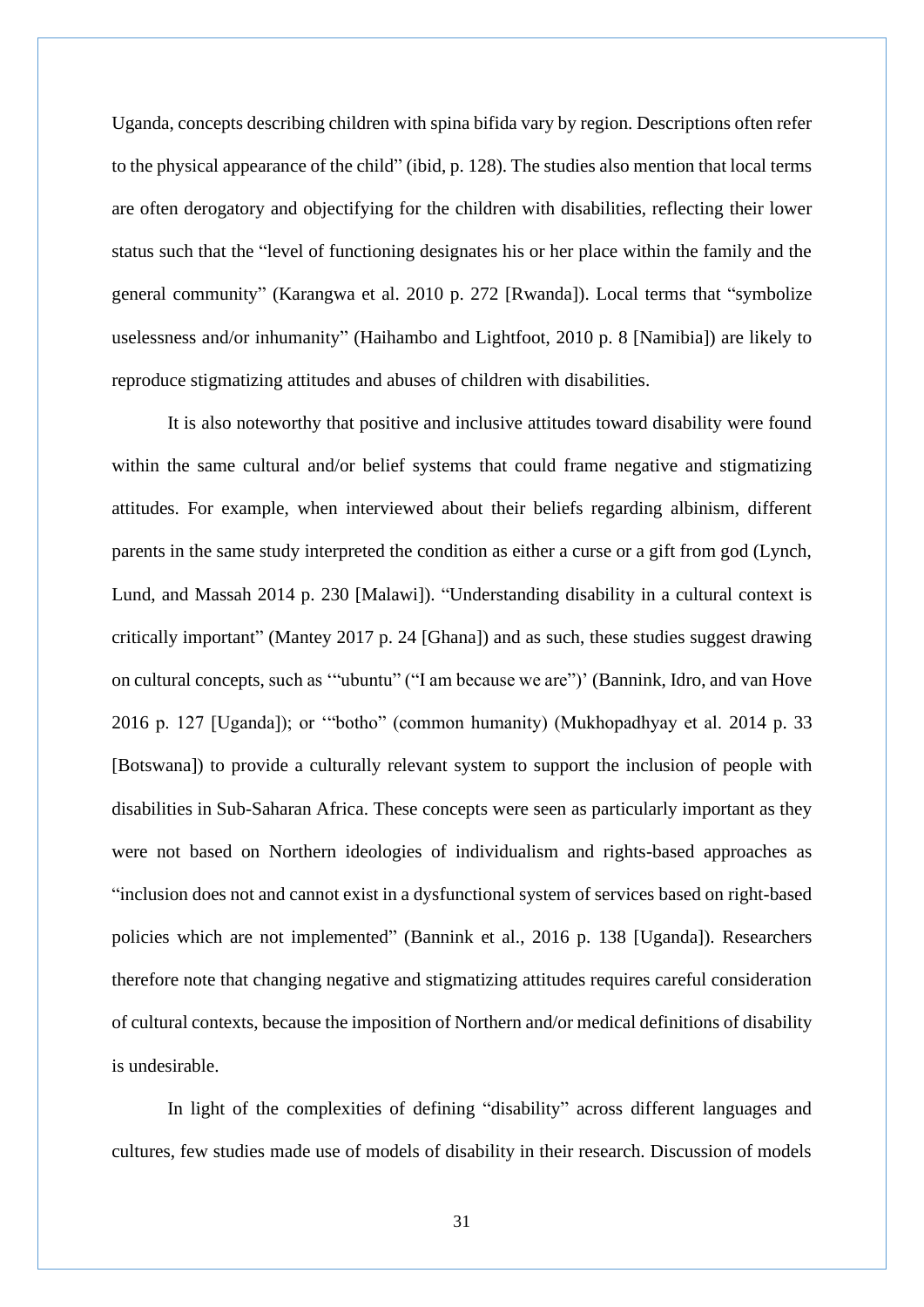was frequently limited to a rejection of the medical model, but without putting forward alternatives (for example, Mosia 2014 [Lesotho]; Mpuang, Mukhopadhyay, and Malatsi 2015 [Botswana]; Lynch, Lund, and Massah 2014 [Malawi]). Three qualitative studies are explicitly grounded in a social model of disability (for example, Mantey, 2017 [Ghana]). Others are implicitly so, highlighting the disabling conditions created at school and in the wider community (for example, Lynch et al. 2013 [Malawi]). For example, reference to school infrastructure that lacks "accessible toilets, libraries, and playgrounds" (Mukhopadhyay, 2014 p. 30 [Botswana]) is identified as a barrier to inclusive education, alongside negative social attitudes. The social model of disability constructed by barriers in society was noted as particularly complicated in the Sub-Saharan Africa context where, for example, access to schools for children with mobility challenges is not necessarily improved through assistive devices such as wheelchairs, which may be of limited use in a "rural hilly area without roads" (Bannink et al. 2016 p. 137 [Uganda]). As such, this study draws attention to the wider context of an area where the population "lives in poverty, with limited access to health care, education, and has no running water" (ibid, 137) to propose that rights-based approaches and arguments alone may not always be sufficient in these contexts, for example when arguing for the right to assistive devices was incommensurate with the practical realities that prevented their use.

Finally, it is worth noting that none of the 39 studies explicitly mention the biopsychosocial model of disability that provides the basis for the World Health Organization's (WHO) International Classification of Functioning, Disability, and Health (WHO, 2002). The biopsychosocial model is WHO's effort at integrating the medical and social models by incorporating health conditions, contextual and environmental factors, and personal characteristics as interacting factors that influence impairment and disabling experiences of the individual (WHO p. 10). Several studies look at inclusion within contexts of lower enrollment, participation, and achievement of children with disabilities in the primary school phase, paying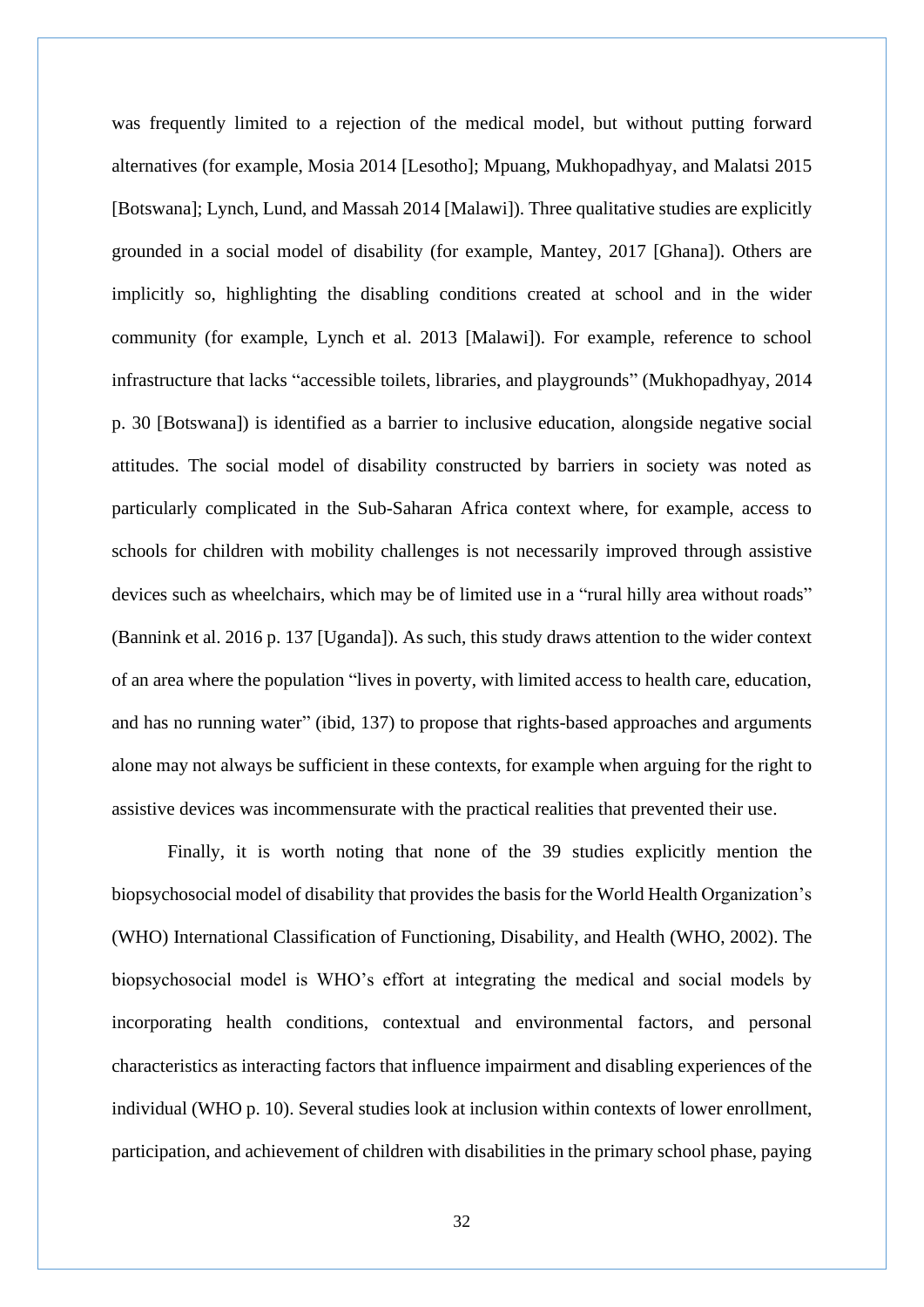attention to teacher, child, parent, and community attitudes, physical infrastructure barriers, and lack of adjustment in teaching strategies and resources (for example, McConkey and Mariga 2011 [Tz]). Studies taking these more comprehensive approaches might seem amenable to conceptual discussions of disability through the biopsychosocial model, encompassing a broad range of physical, social, environmental, and other barriers. It has not been possible to reach a conclusion about why the biopsychosocial model has not been used as a framework (or even mentioned as a point of discussion) in these studies.

In parallel, considerable confusion surrounds "inclusive education." However, in addition to the challenges of translating concepts developed in Northern contexts to Sub-Saharan African languages and contexts (for example, Karangwa, Miles and Lewis 2010, p. 275 [Rwanda]; and Mukhopadhyay 2015 p. 28 [Botswana]), the lack of clarity is further complicated by an apparent disconnect between stated policy ambitions and the practical realities faced by schools charged with making inclusion a reality.

Lack of interrogation about how education policies developed at the urging of international organizations are to be implemented in practice "raises critical questions about the ways in which inclusive education is conceptualized and contextualized and invites debate about the complexity of the inclusion of learners with SENs (special educational needs)" (Mukhopadhyay, et al. 2012 p. 24 [Botswana]). The development of education policy in response to international frameworks without further development of the ways in which concepts could be made meaningful, implemented, or resourced in country-specific contexts has added pressure on unprepared education systems, leaving schools "straining" (Lynch et al. 2011a. 486 [Kenya]) and adopting measures such as "the increased use of unqualified teachers, large classes, and inadequate physical facilities and supervisory support" (Urwick and Elliott, 2010 p. 144 [Lesotho]). The confusion created for practitioners by shifting policy terminology (for example, from integrated to inclusive education) is compounded by the lack of a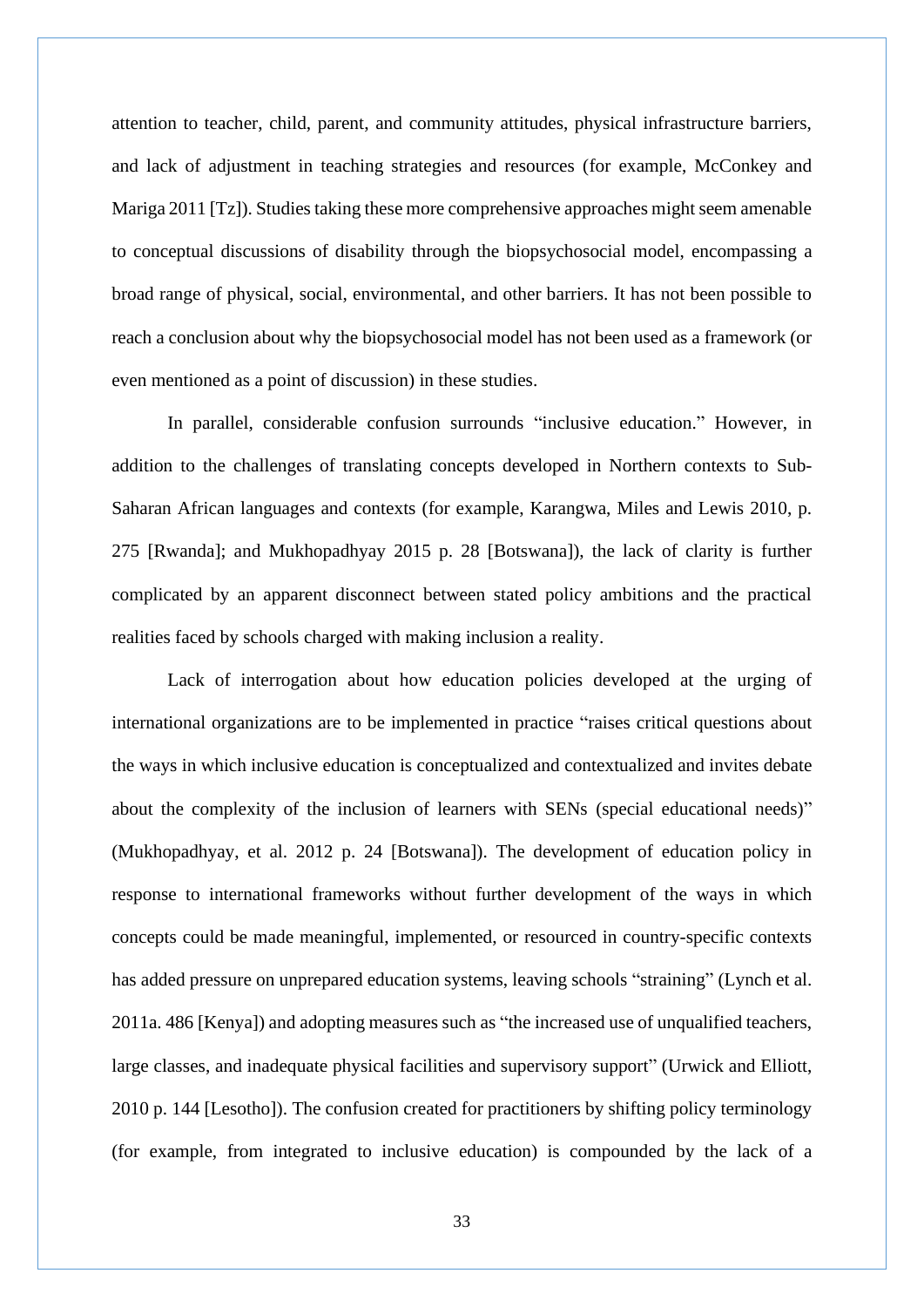commensurate shift in resourcing, training, and clarity on policy implementation, suggesting "a rift between the practitioners and policymakers" (Mukhopadhyay, 2014 p. 33 [Botswana]) that is inhibiting progress toward making inclusive education a reality.

Several studies revealed confusion and complexity in teachers' understanding of inclusive education as a concept and a policy framework. For example, two studies based in Ghana found that "teachers had no knowledge of the disability law" (Mantey 2017 p. 22), while a similar study of head teachers found that "most basic schoolteachers are unaware of the policy of inclusive education in Ghana" (Subbey 2020 p. 2 [Ghana]). Despite national policies for inclusive education and the placement of (some) children with disabilities in mainstream classrooms, head teachers "could not spell out any policy framework that guides the education of such children in their schools" (ibid, p. 8). Similarly, in a study in Lesotho "teachers understood inclusive education theoretically but …they could not explain their practice within any policy framework" (Mosia 2014 p. 303). Several studies (for example, Urwick and Elliott 2010 [Lesotho]) draw attention to the differences between inclusive education policy goals and the reality where students with disabilities are simply placed in mainstream schools with little adjustment to teaching practices, learning materials and resources, or physical infrastructure such that "educational policies that have been in existence have not been able to address the needs of children with disabilities in mainstream schools" (Mantey 2017 p. 23 [Ghana]). Furthermore, policy coherence is needed across education policies that charge schools with implementing inclusive education simultaneously with demands to achieve a further range of potentially conflicting objectives. For example, Juma and Lehtomäki (2016) note that other education policies in Tanzania, such as English as the official Language of Instruction (p. 679) and an emphasis on testing and school rankings (p. 681) may work against stated policy goals of inclusive education. As such, even when teachers understood the concept and supported inclusion in their schools and classrooms, the lack of a clear policy framework and adequate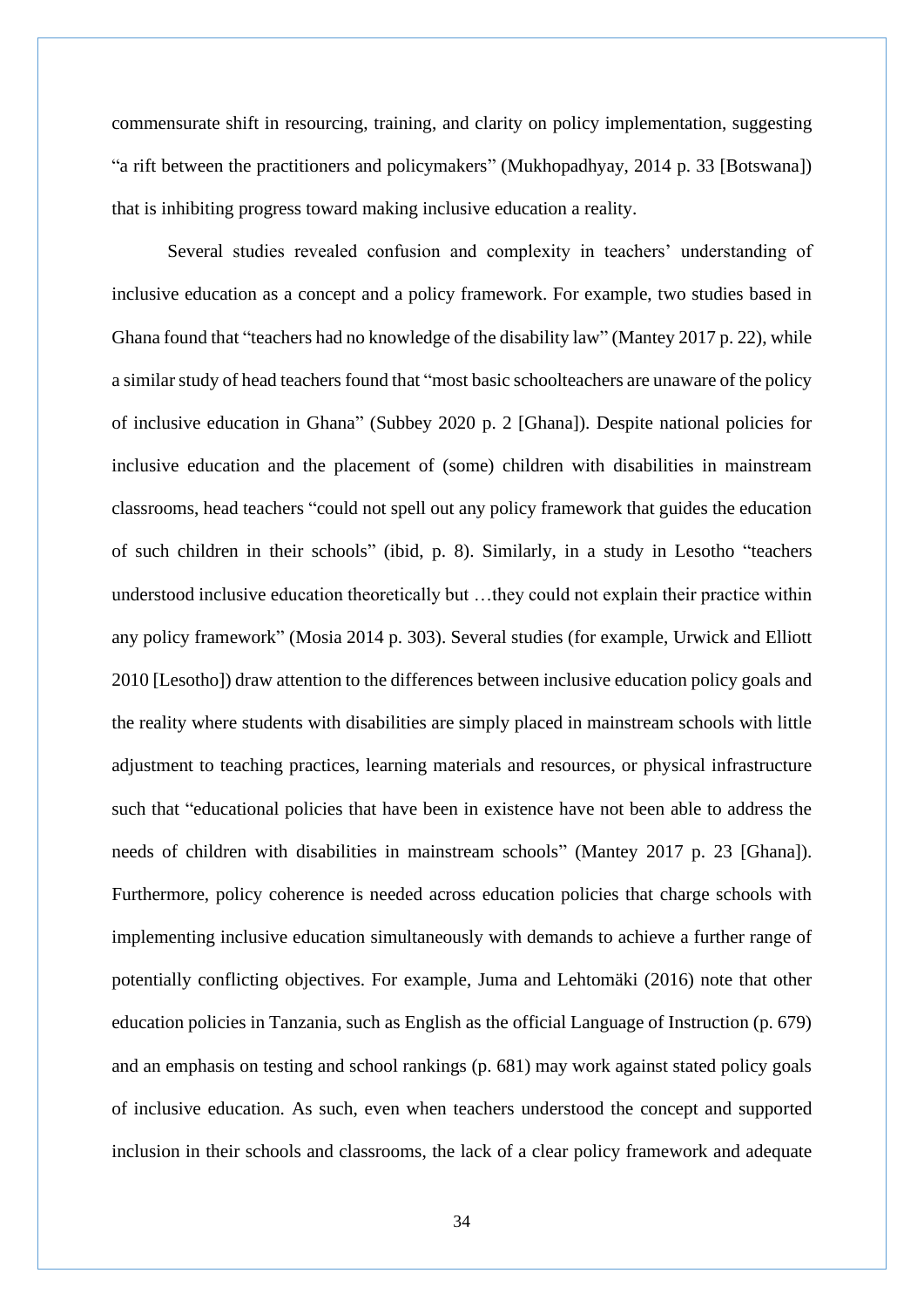resources and teaching training to implement any education policy, served as a further barrier to inclusion.

In summary, there is no single national or "African concept" or term for "disability" although African notions of *ubuntu* and *botho* may provide a broader framework for conceptualizing these terms (Takyi-Amoako and Assie-Lumumba 2018). The studies reject medical model definitions and approaches to disability, as well as local language terms that stigmatize people with impairments or disabilities. The significant challenges of applying the terminology and concepts of disability developed in Northern contexts to Sub-Saharan African contexts suggests that by not adhering to the medical and social (or biopsychosocial) models, these studies perform decolonizing work. Additionally, in doing so, it enables researchers to focus on the context of inclusive education policy development and implementation, rather than attempting to compare, adjust, and qualify Northern concepts for Sub-Saharan African realities. Definitions of disability remain imperfect globally and responses that support inclusive education are complex but best developed in response to local sociocultural and practical realities.

#### <span id="page-34-0"></span>Systems level change

The barriers to inclusive education found in many of the studies, including a lack of teacher skills and strategies for inclusive classrooms in combination with a lack of appropriate or adequate materials, are products of the incoherence of systems that have introduced education policies without adequate resources or implementation plans developed in response to local contexts. All of the review studies and several implementation studies mention the introduction of national free education for all and free primary education policies "without investigating whether or not they would be achievable" (Mukhopadhyay 2015 p. 24 [Botswana]). These policies resulted in a rapid increase in enrollments into unprepared education systems, leaving schools "straining" (Lynch et al. 2011a p. 486 [Kenya]) and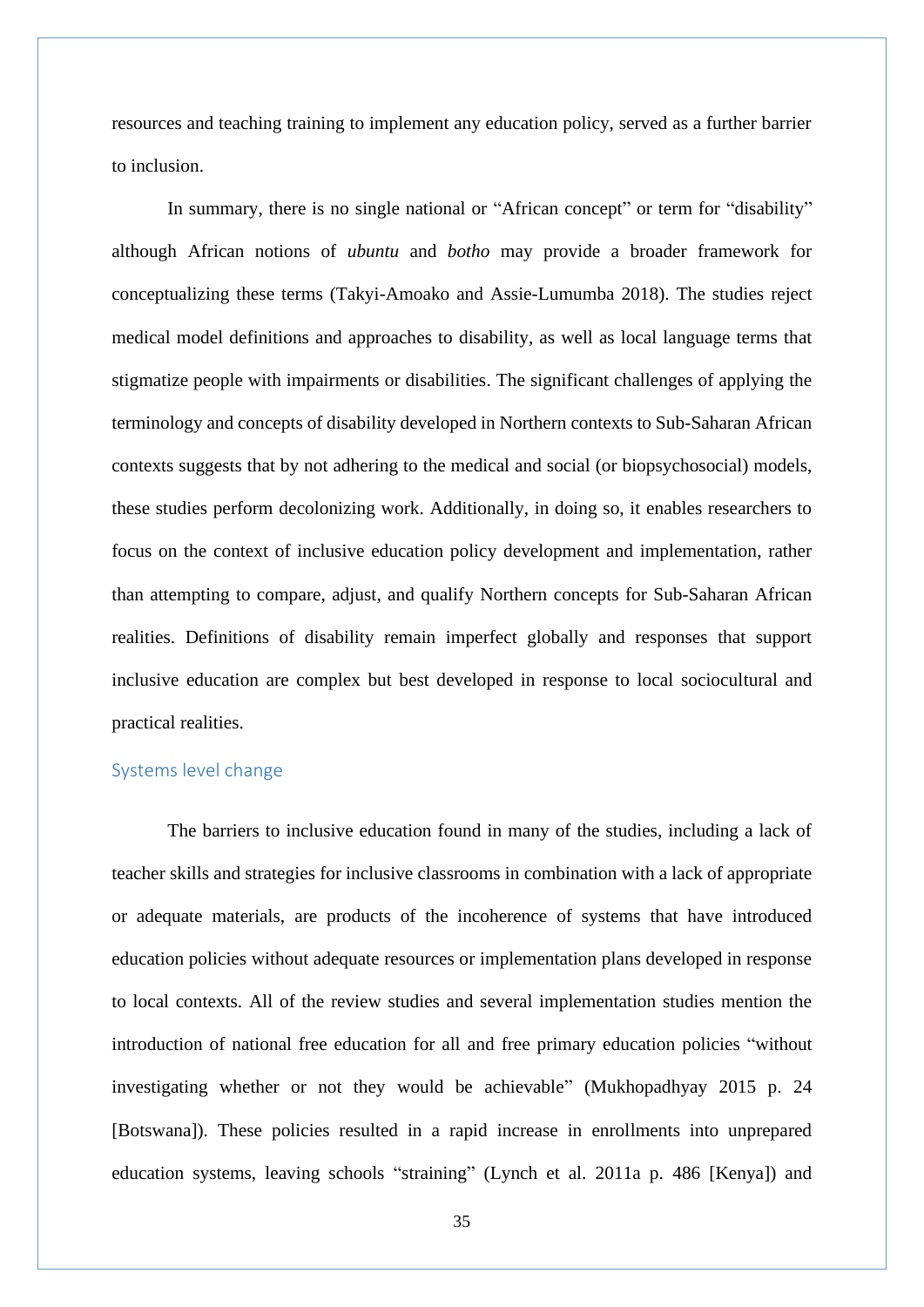adopting measures such as "the increased use of unqualified teachers, large classes, and inadequate physical facilities and supervisory support" (Urwick and Elliott 2010 p. 144 [Lesotho]). Planning and preparation for the future in the school system also needs to respond to the increasing numbers of children progressing from primary school that "will increase the demand for a system of support in local secondary schools" (Lynch et al. 2011a p. 485 [Kenya]). This call to look ahead to the future provision and resilience of the school system at national, regional/local, and school levels—is essential to sustain successful inclusive practices and experiences throughout children's schooling.

It is not only lack of planning and resources and/or incoherent systems that have generated many barriers to inclusive education but also the prevalence of international systems that are seen to urge Sub-Saharan African nations to adopt international goals, concepts, and policies that have been developed in Northern contexts. Developing contextualized policies, implementation plans, guidance, and monitoring and evaluation programs, all take time, particularly while many aspects of inclusive education implementation and experiences of children with disabilities are significantly under-researched. At all levels, consideration must be given to "the uniqueness of the cultures that influence the local education system" (Pather and Nxumalo 2013 p. 432 [eSwatini]), rather than emerging ideas developed in Northern contexts. To reconcile fragmented and incoherent systems, changes at all levels must be part of an overall program and policy framework, supported by exchanges of knowledge between government, policymakers, and local practitioners, parents, and adults and children with disabilities.

#### <span id="page-35-0"></span>Voices of children with disabilities

This section considers the absence of the voices of children with disabilities in the studies on disability and education located in the AERD. Figure 6 demonstrates the dominance of teachers as participants and the relative paucity of studies focused on inclusive education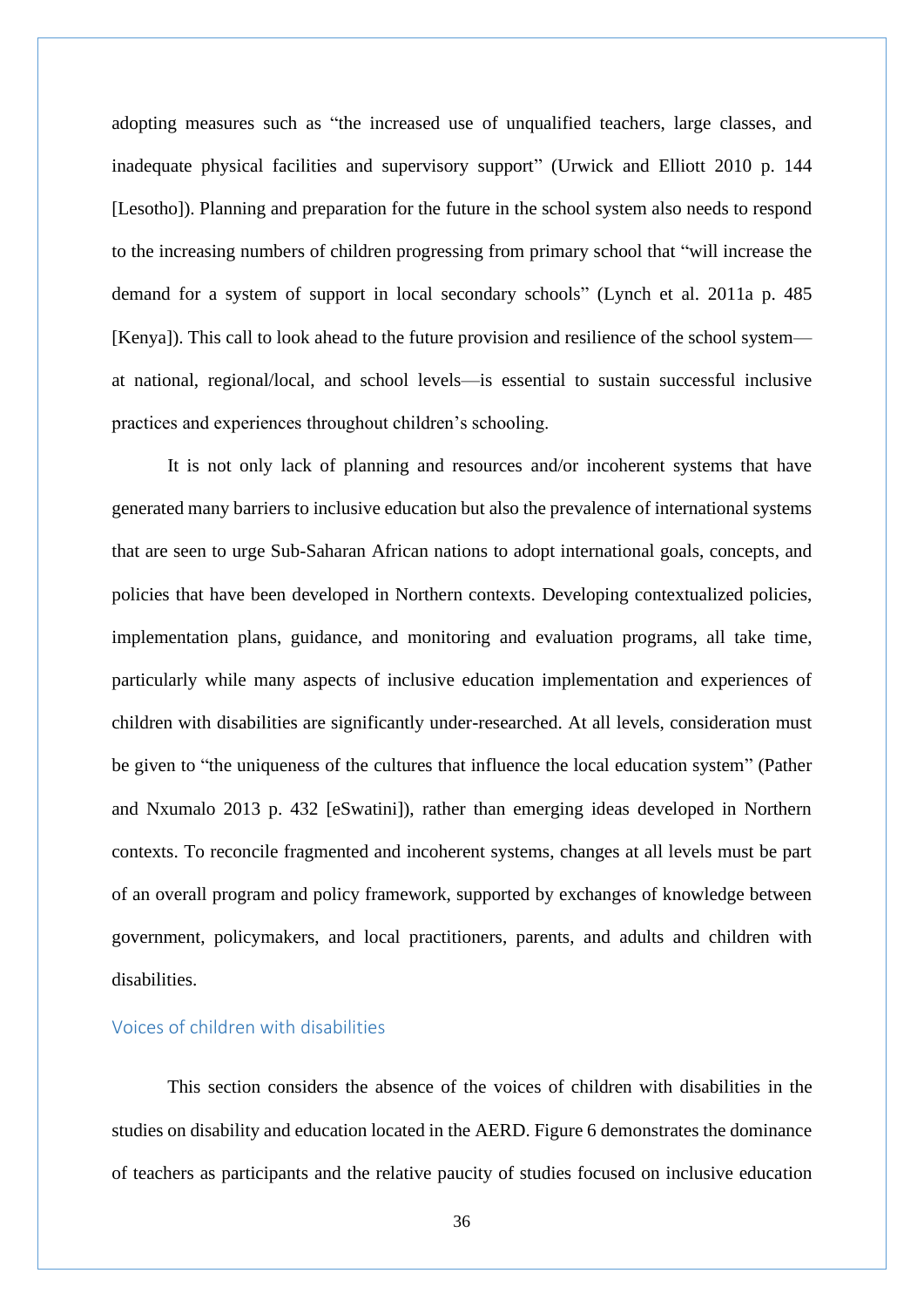implementation that involved children. This, perhaps, suggests that parents, teachers, and community members are responsible for changing attitudes and adopting inclusive practices and strategies that will impact on the lived experiences of children with disabilities, without considering those children's perceptions and experiences. Figure 7 also shows that studies solely by Sub-Saharan Africa-based authors were more likely to use participants from one stakeholder group, most often teachers. No studies solely by Sub-Saharan Africa-based researchers had children as the only research participants.





Across the full sample of 39 studies, less than half (41 percent or 16 papers) included children as participants. This total of 16 papers includes the six studies that tested the efficacy of interventions, none of which presented the voices of the children with disabilities that were used as the participants. In the remaining 10 studies (34 percent) that included children as participants, two were the large-scale quantitative surveys that did not present children's voices. The remaining eight studies that had children as participants were qualitative studies. However, not all of these reported the voices of the children.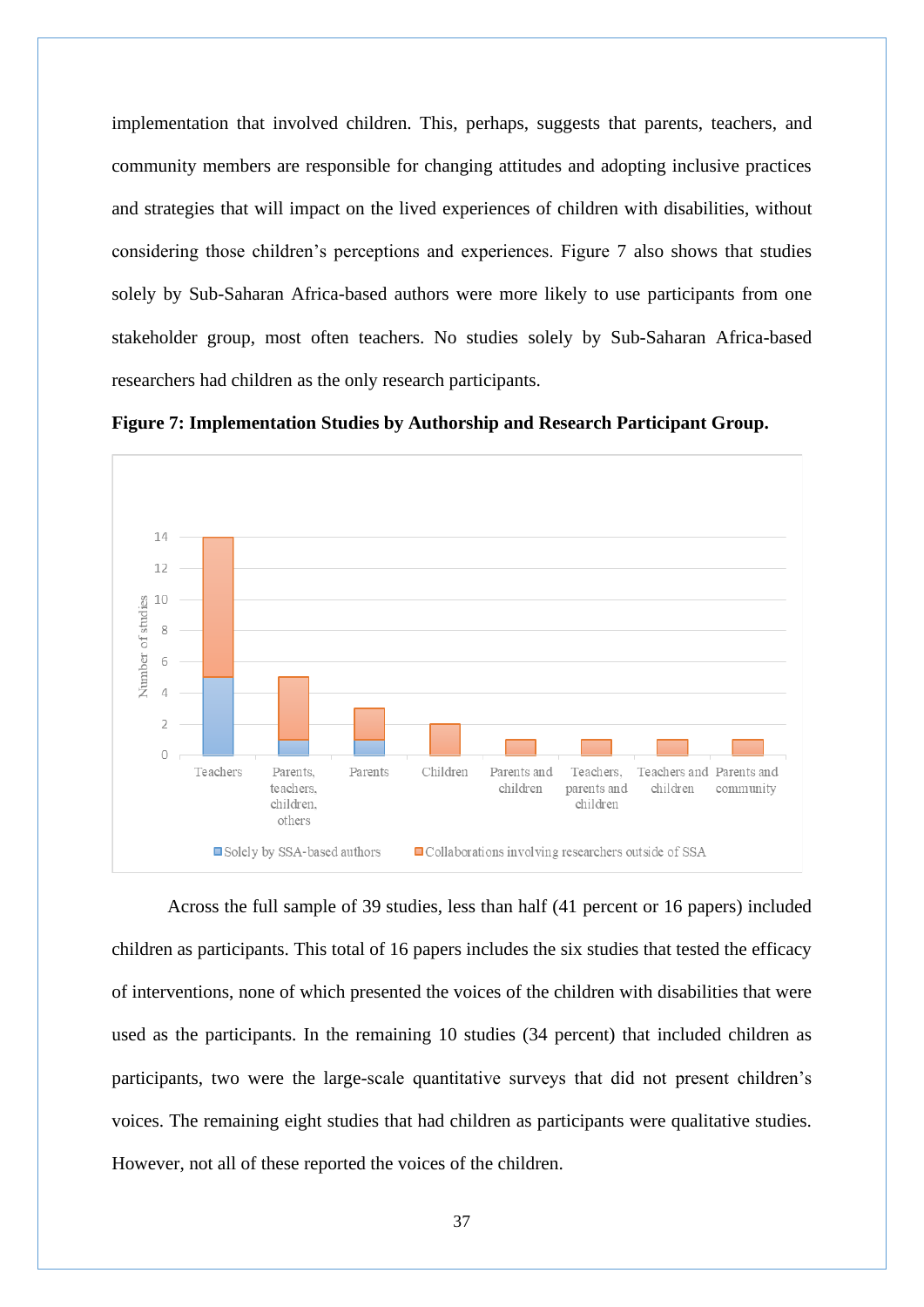Three qualitative studies interviewed children with disabilities yet did not include their voices in the research paper (Table 8). Karangwa, Miles, and Lewis (2010 [Rwanda]) note the use of "in-depth interviews" (p. 271) with children, but do not present any data from these participants. The other qualitative studies that included children with disabilities but did not present their voices are two papers published on the same research project conducted in Kenya: Elder and Odoyo (2018) and Elder and Kuja (2019).

These papers show (in the same table copied in both research articles) that eight students with disabilities participated in the school inclusion committees established by the researchers (Elder and Odoyo 2018 p. 301; Elder and Kuja 2018 p. 266). Yet, despite listing the "written/dictated participant feedback" (Elder and Odoyo 2018 p. 302) collected from these committee meetings, in addition to "small group interviews for students at the end of each cycle", there is no reporting of the voices of students with disabilities in either paper. As such, Elder and Odoyo's (2018 [Kenya]) review of the participatory research approach (as outlined above) did not include comments from any children (with or without disabilities) about their role, experiences, or views of the inclusion committees. Elder and Kuja (2019) present the voice of a student without disabilities who was tasked with sensitizing other children at the school to inclusive education but silences the children with disabilities who participated in the research, despite having a key aim of the research to increase enrollment of children with disabilities. The silencing of children's voices about their experiences of disability and inclusive education—even when children with disabilities are interviewed about these topics as part of the research—is a striking feature of these papers.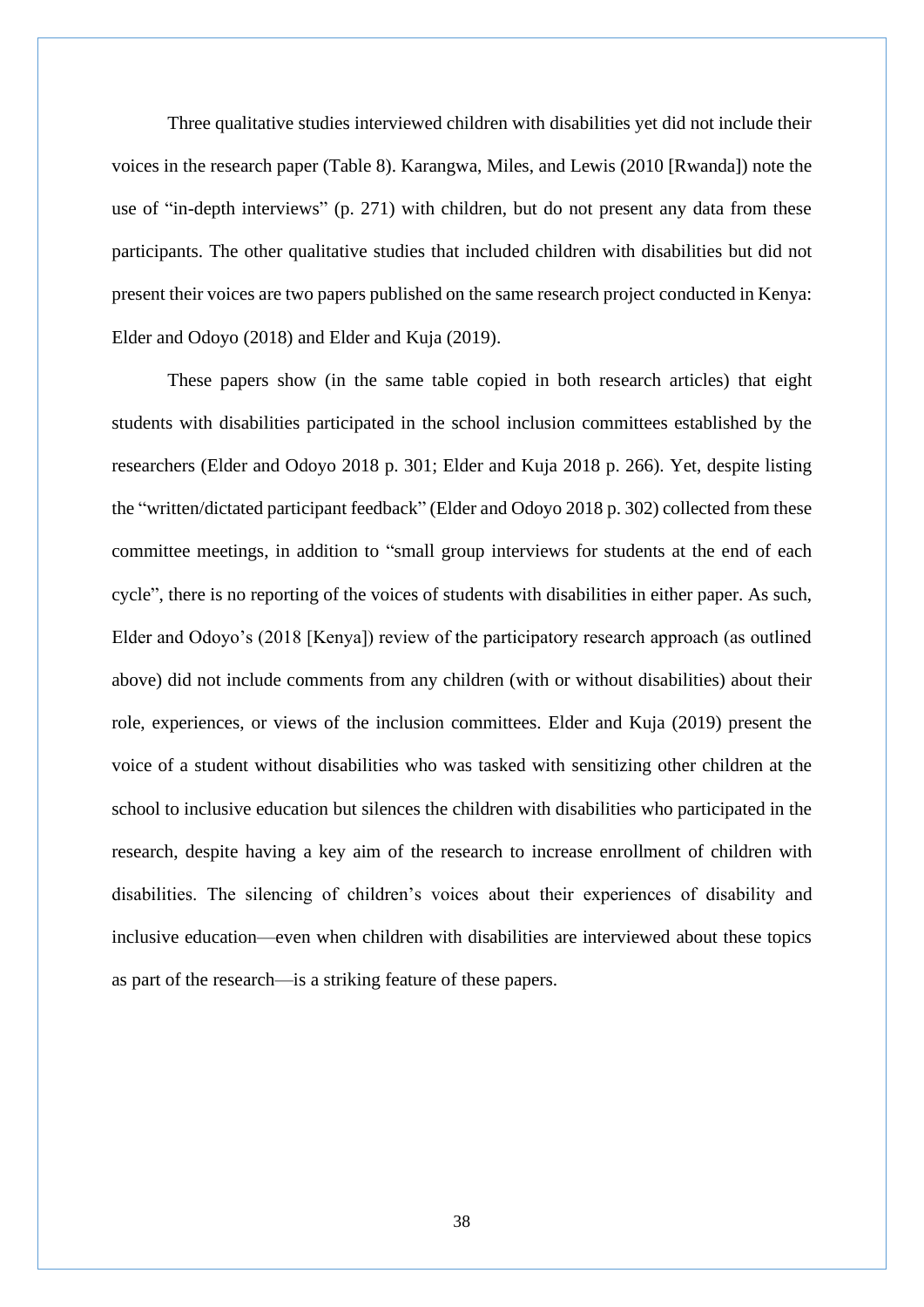| <b>Study</b>                                    | Country         | Aim                                                                              | Sample size                                                                 | Age of<br>children   | Children's<br>voices |
|-------------------------------------------------|-----------------|----------------------------------------------------------------------------------|-----------------------------------------------------------------------------|----------------------|----------------------|
| <b>Elder</b> and<br>Odoyo<br>2018               | Kenya           | Strategies and<br>practices of<br>inclusive<br>education                         | 51 (total<br>participants)<br>8 (children with<br>disabilities)             | $10-13$ years<br>old | N <sub>o</sub>       |
| <b>Elder and Kuja</b><br>2018                   | Kenya           | Strategies and<br>practices of<br>inclusive<br>education                         | 51 (total<br>participants)<br>8 (children with<br>disabilities)             | $10-13$ years<br>old | N <sub>o</sub>       |
| Karangwa,<br><b>Miles and Lewis</b><br>2010     | Rwanda          | Social inclusion<br>- perceptions of<br>disability and<br>community              | 325 (total<br>participants)<br>97 (children with<br>disabilities)           | Not given            | N <sub>o</sub>       |
| <b>Mantey</b><br>2017                           | Ghana           | Perceptions of<br>inclusive<br>education and<br>social inclusion                 | 19 (total<br>participants)<br>4 (children with<br>disabilities)             | Class 3 to 6         | Yes                  |
| Lynch, Lund<br>and Massah<br>2014               | Malawi          | Strategies and<br>practices of<br>inclusive<br>education and<br>social inclusion | 106 (total<br>participants)<br>60 (children with<br>disabilities)           | Not given            | Yes                  |
| Mukhopadhyay,<br><b>Nenty and Abosi</b><br>2012 | <b>Botswana</b> | Strategies and<br>practices of<br>inclusive<br>education                         | 96 (total<br>participants)<br>60 (children with or<br>without disabilities) | Not given            | Yes                  |
| <b>McConkey</b> and<br><b>Mariga</b><br>2011    | Tanzania        | Strategies and<br>practices of<br>inclusive<br>education                         | 31 (total<br>participants)<br>3 (children;<br>disability not stated)        | Not given            | Yes                  |
| <b>Bannink</b> , Idro<br>and van, Hove<br>2016  | Uganda          | Social inclusion<br>- experiences of<br>belonging                                | 271 (total<br>participants)<br>97 (children with<br>disabilities)           | 4 to 14 years<br>old | Yes                  |

#### **Table 8: Qualitative Implementation Studies With Children as Participants**

In contrast, five studies (13 percent) did include the voices of children with disabilities. Two of the studies focused on children with specific impairments: Lynch et al. (2014 [Malawi]) investigated experiences of children with albinism and associated low vision; and Bannink et al. (2016 [Uganda]) investigated experiences of belonging for families and children with spina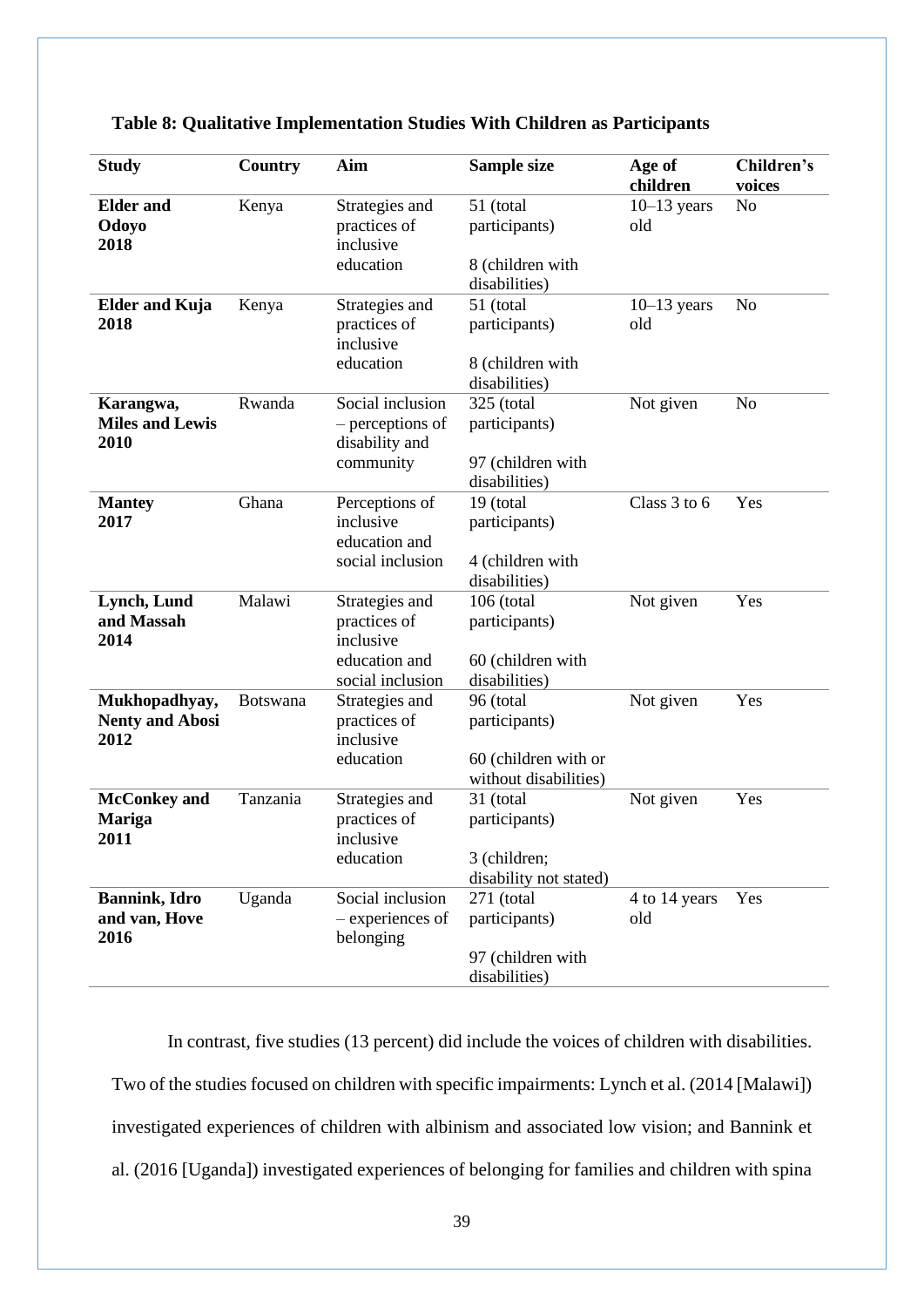bifida. The studies took place in five countries: Botswana Ghana, Malawi, Tanzania and Uganda (Table 8). The full sample of 39 studies covered 14 Sub-Saharan African countries, meaning that in nine of the countries (or 64 percent) in the full sample, no research into disability and the primary phase of education took place that presented the voices of children with disabilities.

These five studies identified several barriers faced by children with disabilities: lack of general classroom resources (for example, not enough textbooks for each child, Lynch et al. [Malawi] p. 230); lack of specialist resources and assistive devices; lack of teacher knowledge and access to special educators; and lack of adjustments to school infrastructure and practices to accommodate children with disabilities. Children, parents, teachers, and community leaders often presented a consistent view of these barriers across the studies. One point of difference can be noted in McConkey and Mariga's (2011 [Tanzania]) study that evaluated a two-year long program to implement inclusive education, including the steps that had been taken and their efficacy in addressing these barriers.

Interestingly, the children's voices and experiences differ markedly, both from the perceptions of adult participants and between studies in different countries. In three of the studies, both adult and child participants stated being aware of discriminatory and stigmatizing attitudes toward disability. The child participants report experiences of discrimination and bullying, including at school (Bannink et al. 2016, p. 133 and p. 136; Lynch et al. 2014, p. 229; and Mantey 2017, p. 23). However, experiences of bullying or discrimination from other children in school were not universal. Bannink et al. (2016 [Uganda]) find that, although children with disabilities had experienced discrimination and were aware of negative attitudes, they usually had friends in the community and/or at school (p. 133 and 135). Furthermore, the voices of children with disabilities in two studies (Mukhopadhyay et al. (2012), p. 6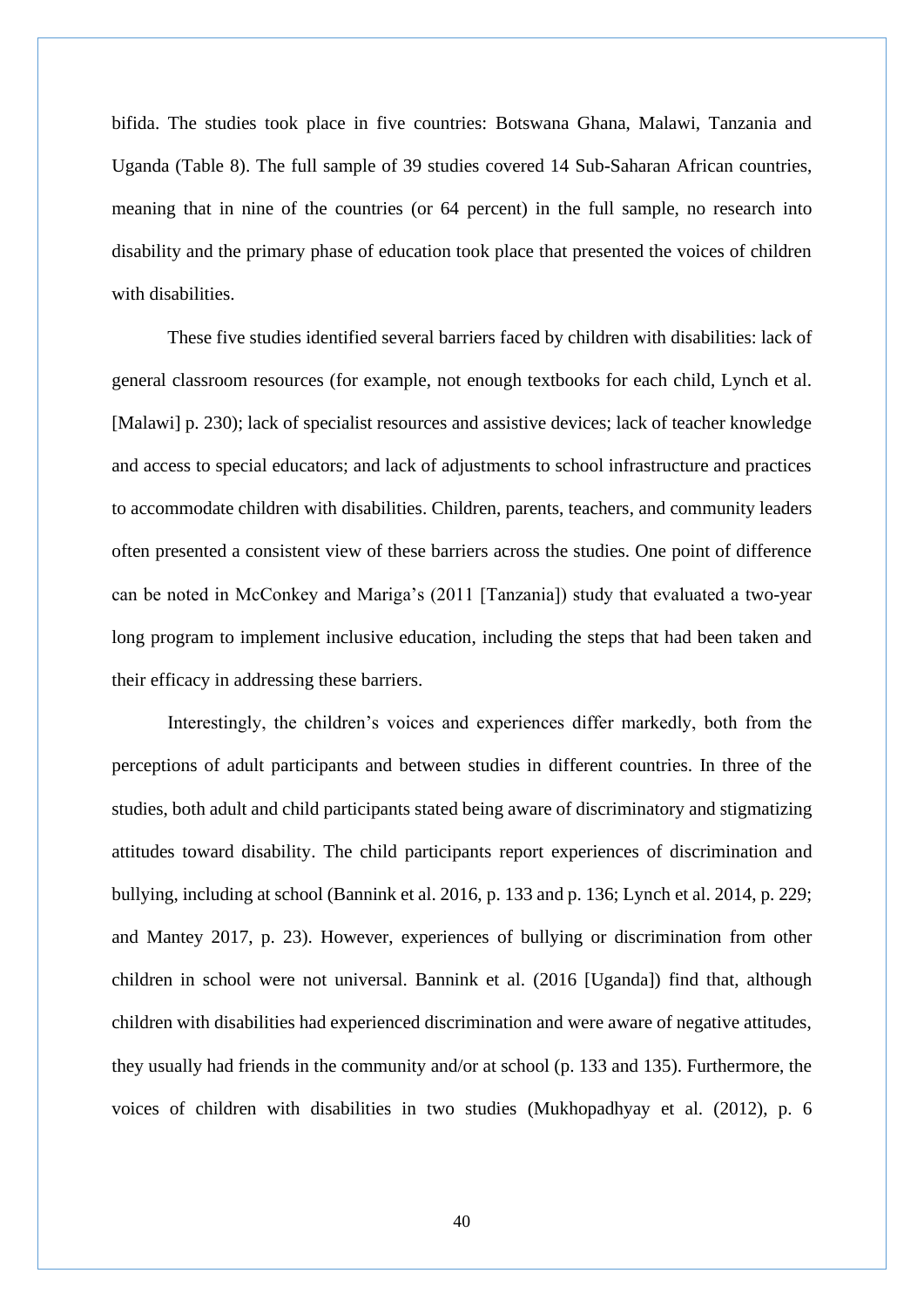[Botswana]; and McConkey and Mariga (2011) p. 17 [Tanzania]) reported positive experiences of peer acceptance and friendships in school.

Importantly, in terms of considering the continued presence and progression of children with disabilities, children's reported experiences of discrimination and/or lack of adjustments in school did not seem to affect their desire to attend school (Mantey 2017 [Ghana] and Bannink et al. 2016 [Uganda]). Furthermore, some children with disabilities were "strong self-advocates and were able to voice their needs and concerns" (Lynch et al. 2014 224). Despite negative attitudes toward their impairment or disability and the challenges they faced in school, "children themselves had dreams about what they would to be [sic] in future" (Bannink et al. 2016 p.135 [Uganda]), such as lawyers, doctors, or teachers who could be positive agents of change for children like themselves.

As such, even though the list of barriers to inclusive education is notably uniform across schools, geographical regions, and countries, the experiences of the children with disabilities attending primary school are far from homogeneous. This demonstrates the importance of children with disabilities as participants in research, and the value of including their voices to inform the development of strategies and practices in schools, as well as future policy directions that will directly affect their experiences of education and the potential to fulfil their ambitions.

#### <span id="page-40-0"></span>Identify and adopt local strategies

While all 39 studies emphasize the differences from Northern contexts and barriers to inclusive education, they also highlight the possibilities of developing and implementing local (and national) strategies. Here the authors identify examples that are discussed in some studies, while being mindful that these cannot be generalized across African contexts.

In several studies, the potentially positive role of parents and the community in making inclusive education a reality is mentioned. For example, Elder and Kuja (2019 [Kenya])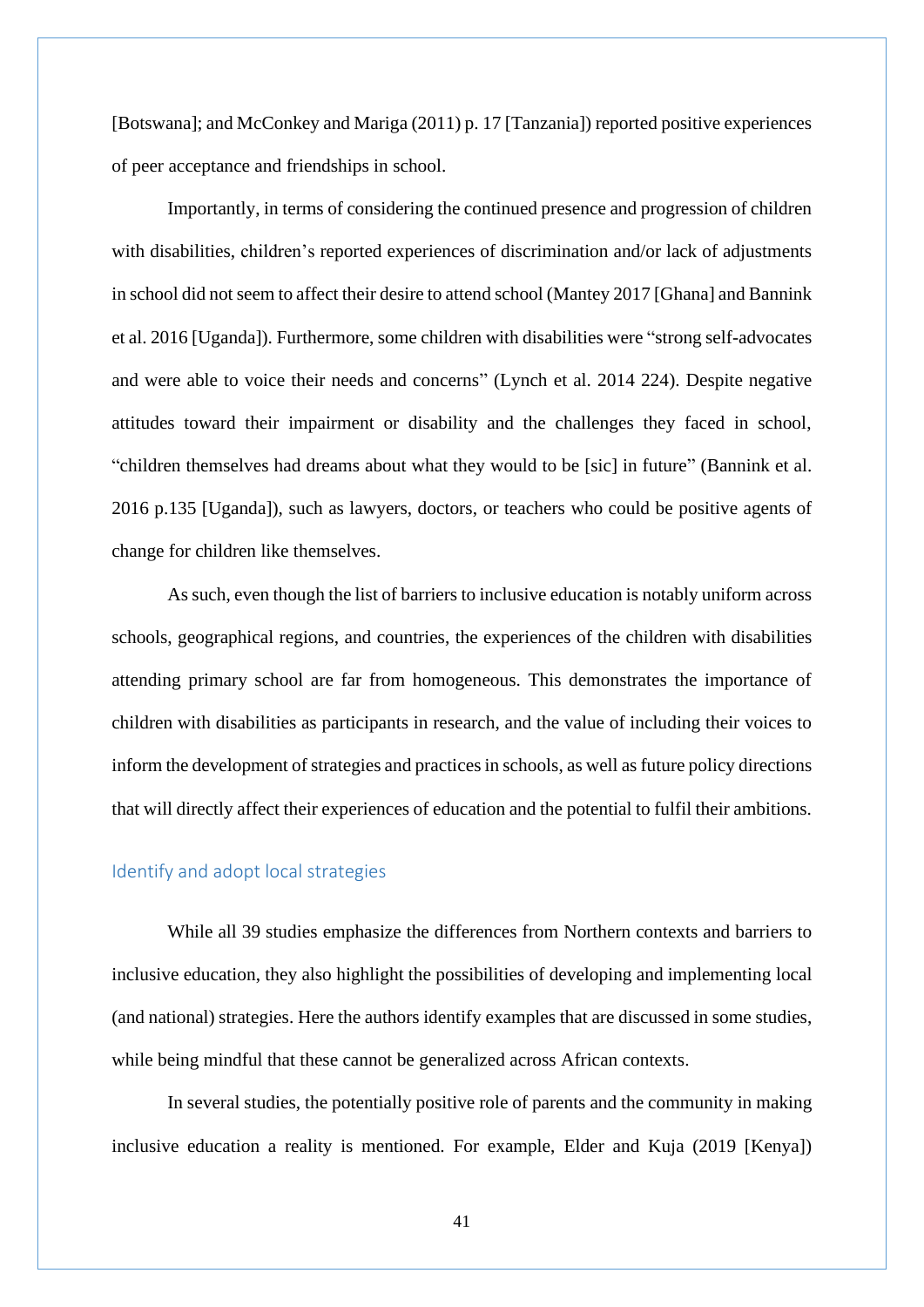propose the formation of school inclusion committees as a low-resource and contextually sensitive method for increasing access and enrollment, by sensitizing local parents and the community to the benefits of inclusive education for children with disabilities. Similarly, in their review of an inclusive education program in Tanzania, McConkey and Mariga (2011) found that "volunteers were sought to build or refurbish classrooms … or to make the school grounds and toilets more accessible for wheelchair users" (p. 15). As such, these studies note that in Sub-Saharan African countries in which government resources to support inclusion in schools are limited, community resources may be drawn on instead. However, Urwick and Elliott (2010) urge caution in assuming that this strategy will work across the entire region. They note that, "in Lesotho, the necessary social capital and fund-raising capacity may not exist at the local level" (ibid, p. 141), mainly because of the devastating impact of the HIV/AIDS epidemic and the prevalence of child-headed households.

Other studies note that there is "…a pressing need to go beyond enrollment and sensitization now" (Juma and Lehtomäki 2016 p. 679 [Tanzania]). As such, several studies focus on teacher knowledge, practice, and training in inclusive education strategies. For example, Elder, Damiani, and Oswago (2016) present positive results from their small-scale study in that the teachers "had highly positive reflections on the effectiveness of the training and the use of inclusive instructional strategies" (427). Similarly, Main, Chambers, and Sarah (2016) provide in-service training to teachers in the Seychelles and find that the training "was successful in developing more positive attitudes among the teachers toward including children with disabilities in their classroom" (p. 1280). Not surprisingly, both studies note issues around changing teacher practices not only immediately following the training but over a sustained period. However, an over emphasis on teacher training can obscure "the difficulties that even the most skilled teacher would encounter in the poorer parts of Africa" (Urwick and Elliott 2010 p. 141 [Lesotho]), such as large class sizes and a lack of teaching materials. In other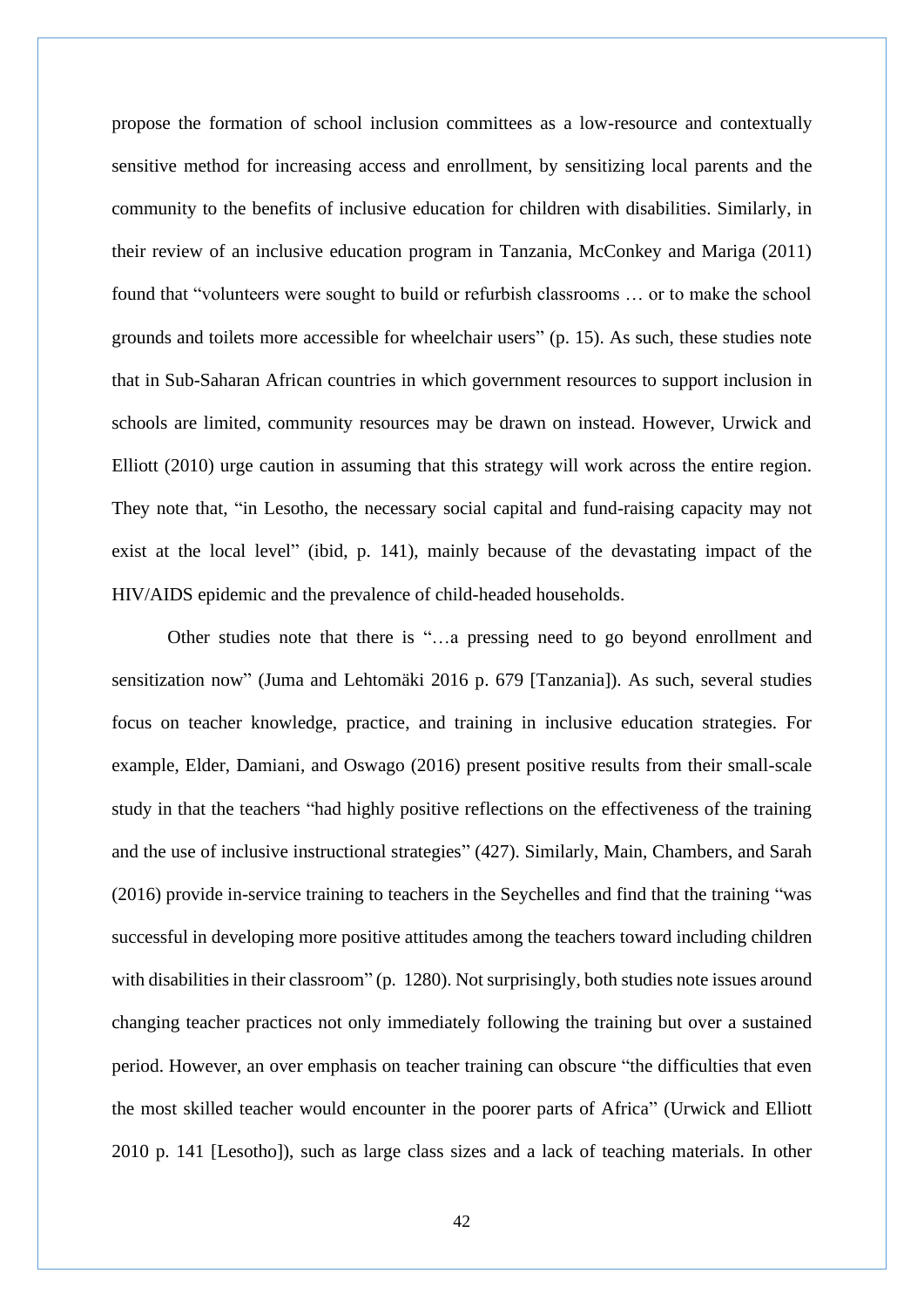words, although teacher training may improve an individual teacher's confidence in using inclusive strategies in the classroom, this can only be one measure among the many needed to tackle the multiple barriers to inclusive education.

Similarly, several other studies are critical of the commonly adopted one-off workshop approach to professional development (in many cases these are mentioned as being primarily delivered by Northern consultants). Here issues of infeasibility, wastefulness, and over optimism in the hope that knowledge of inclusive classroom strategies can be cascaded through the school (for example Mosia 2014 p. 300 [Lesotho]) are highlighted. These studies suggest that a model of ongoing teacher training that addresses inclusive skills and strategies within the local context, taking place with teachers within their own school settings and as part of a wider program of continuous professional development (for example Kuyini et al. 2016 p. 1020 [Ghana]) would have a greater impact on the use of inclusive teaching strategies and support the achievement of all students.

#### **Concluding remarks**

This report is not without its limitations and findings are presented as a snapshot of scholarship on disability and primary education in Sub-Saharan African contexts that continues to make progress in understanding and addressing the complexities and constraints on inclusive education [that is, we acknowledge that more recent work has been published that is not included here, and that the AERD has limited coverage of publications in languages other than English]. Very notably the AERD excludes South Africa, which has been central in knowledge production in this region.

The report has identified some areas of broad consensus, for example, the need to consider context and practical realities in both policy development and implementation, as well as some sites of innovation (for example, the development of sign-language-based computer programs,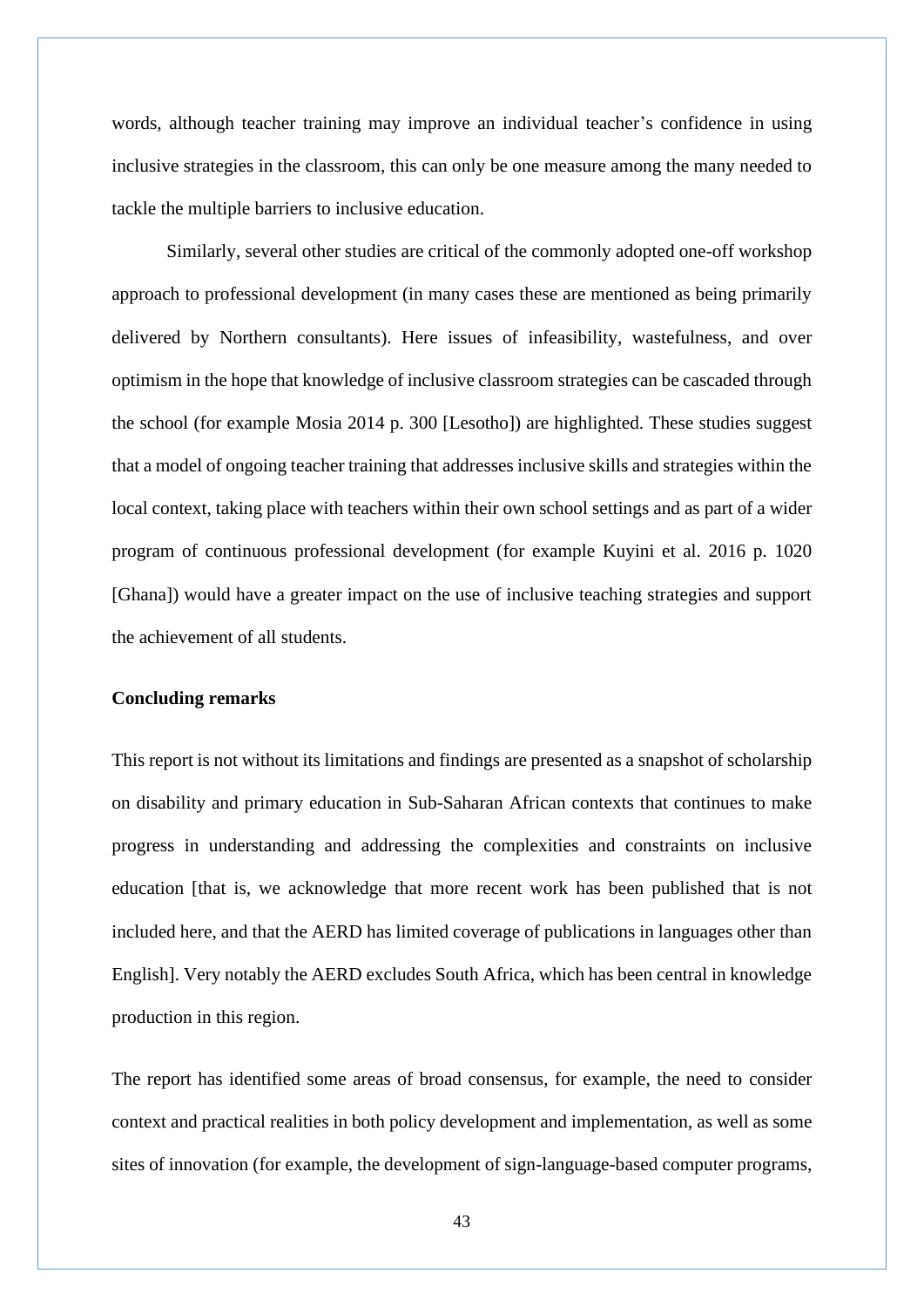Kiboss 2012). But more importantly, a closer examination of the articles has provided insights into how knowledge and evidence in the field of disability and primary education is being produced, questions such as:

- Whose voice counts—both in relation to the focus of the research and within the research process itself?
- Where and how do partnerships manifest?
- What are the theoretical and ethical underpinnings of current scholarship?

All these are important questions that need to be engaged in with humility and honesty as the discussion moves forward.

A notable limitation of this review is that it has been undertaken by three individuals based in Northern settings and, as such, this work remains incomplete without the engagement of Sub-Saharan African scholars. The authors deeply value and invite reflections from scholars who are undertaking this important work in Sub-Saharan Africa, since they at the forefront of knowledge generation in this field in their region.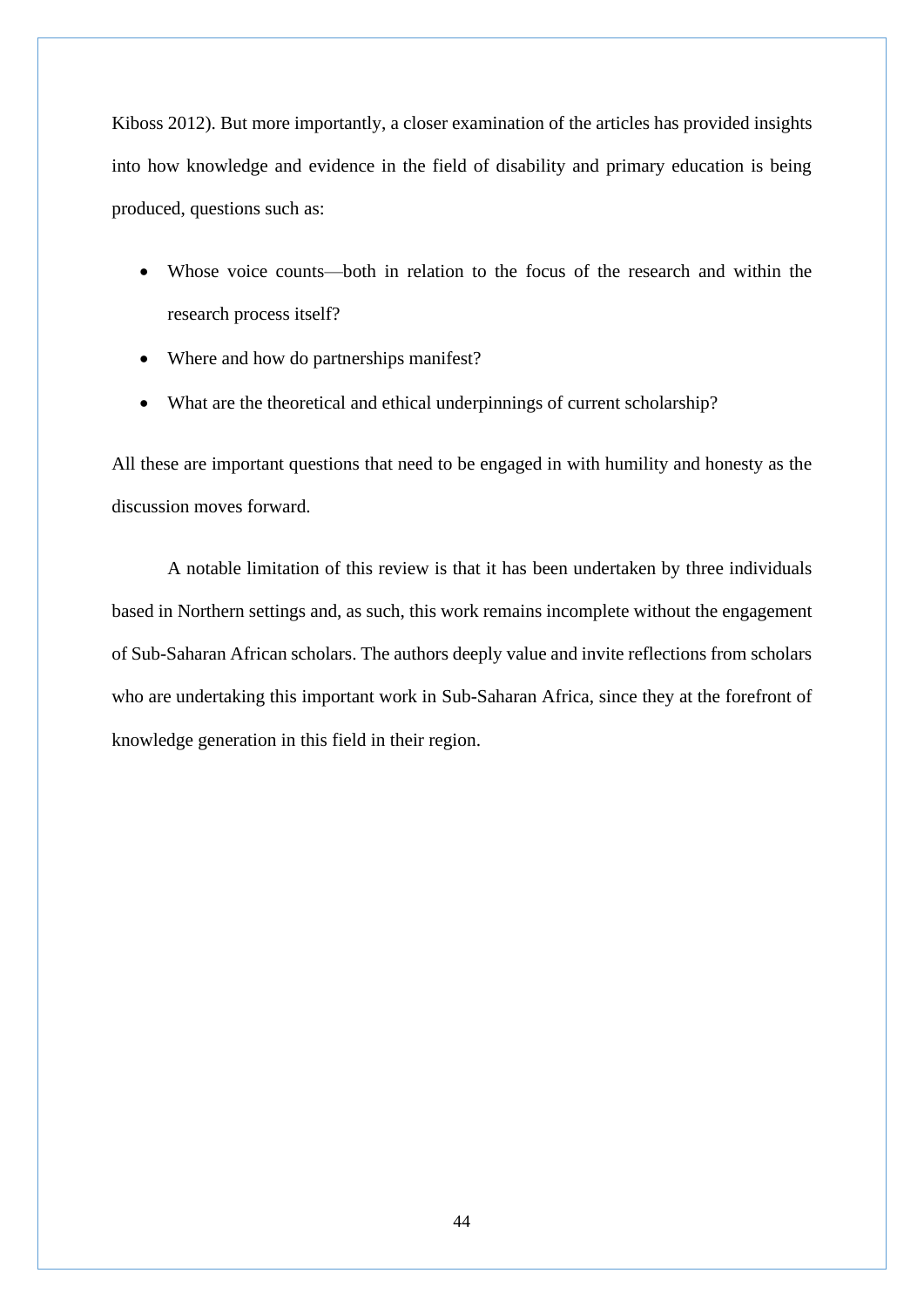## <span id="page-44-0"></span>References

Asare, S., Mitchell, R. & Rose, P. (2020) "How equitable are South-North partnerships in education research? Evidence from sub-Saharan Africa." *Compare: A Journal of Comparative and International* 

*Education*. <https://doi.org/10.1080/03057925.2020.1811638>

- Asare, S., Mitchell, R., Rose, P. (2021) "How accessible are journal articles on education written by sub-Saharan Africa-based researchers?" *Development and Change*. <https://doi.org/10.1111/dech.12639>
- Aura, L. J., Venville, G., & Marais, I. (2016). The relationship between Kenyan Sign Language and English literacy. *Issues in Educational Research*, *26*(2), 165–181.
- Bannink, F., Idro, R., & Van Hove, G. (2016). "I Like to Play with My Friends": Children with Spina Bifida and Belonging in Uganda. *Social Inclusion*, *4*(1), 127. <https://doi.org/10.17645/si.v4i1.630>
- Bunning, K., Gona, J. K., Buell, S., Newton, C. R., & Hartley, S. (2013). Investigation of practices to support the complex communication needs of children with hearing impairment and cerebral palsy in a rural district of Kenya: A case series: Practices to support communication needs in Kenya. *International Journal of Language & Communication Disorders*, *48*(6), 689–702.<https://doi.org/10.1111/1460-6984.12042>
- Chhabra, S., Srivastava, R., & Srivastava, I. (2010). Inclusive Education in Botswana: The Perceptions of School Teachers. *Journal of Disability Policy Studies*, *20*(4), 219–228. <https://doi.org/10.1177/1044207309344690>
- Devries, K. M., Kyegombe, N., Zuurmond, M., Parkes, J., Child, J. C., Walakira, E. J., & Naker, D. (2014). Violence against primary school children with disabilities in Uganda: A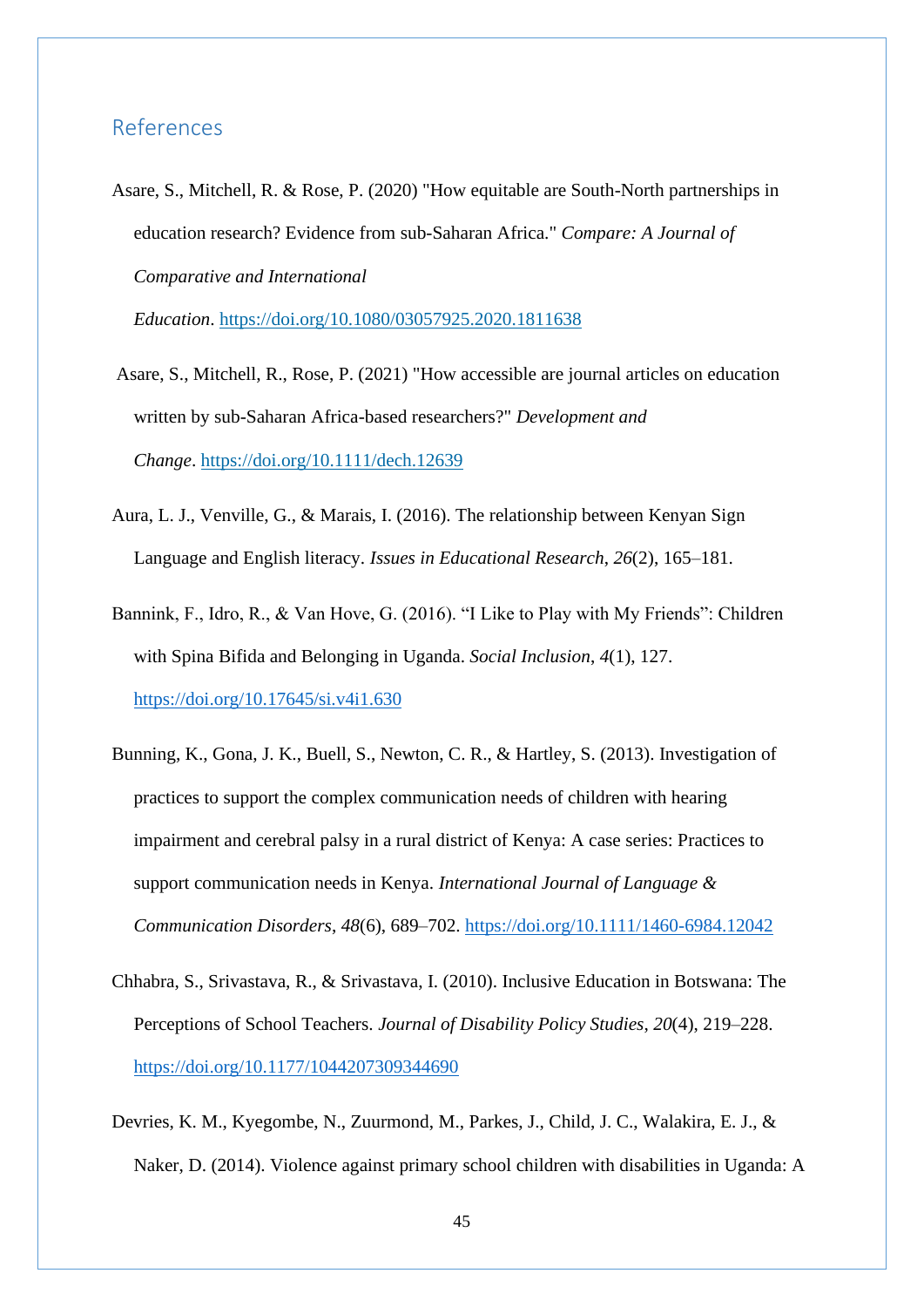cross-sectional study. *BMC Public Health*, *14*(1). [https://doi.org/10.1186/1471-2458-14-](https://doi.org/10.1186/1471-2458-14-1017) [1017](https://doi.org/10.1186/1471-2458-14-1017)

- Elder, B. C., Damiani, M. L., & Oswago, B. O. (2016). From attitudes to practice: Utilising inclusive teaching strategies in Kenyan primary schools. *International Journal of Inclusive Education*, *20*(4), 413–434.<https://doi.org/10.1080/13603116.2015.1082648>
- Elder, B. C., & Kuja, B. (2019). Going to school for the first time: Inclusion committee members increasing the number of students with disabilities in primary schools in Kenya. *International Journal of Inclusive Education*, *23*(3), 261–279. <https://doi.org/10.1080/13603116.2018.1432082>
- Elder, B. C., & Odoyo, K. O. (2018). Multiple methodologies: Using community-based participatory research and decolonizing methodologies in Kenya. *International Journal of Qualitative Studies in Education*, *31*(4), 293–311. <https://doi.org/10.1080/09518398.2017.1422290>
- Haihambo, C., & Lightfoot, E. (2010). Cultural beliefs about disabilty in Namibia: Implications for inclusion of people with disabilities. *International Journal of Special Education*, *25*(3), 76–87.
- Juma, S., & Lehtomäki, E. (2016). Moving towards inclusion: How Zanzibar succeeds in transforming its education system? *International Journal of Inclusive Education*, *20*(6), 673–684.<https://doi.org/10.1080/13603116.2015.1111442>
- Karangwa, E., Miles, S., & Lewis, I. (2010). Community‐level Responses to Disability and Education in Rwanda. *International Journal of Disability, Development and Education*, *57*(3), 267–278.<https://doi.org/10.1080/1034912X.2010.501183>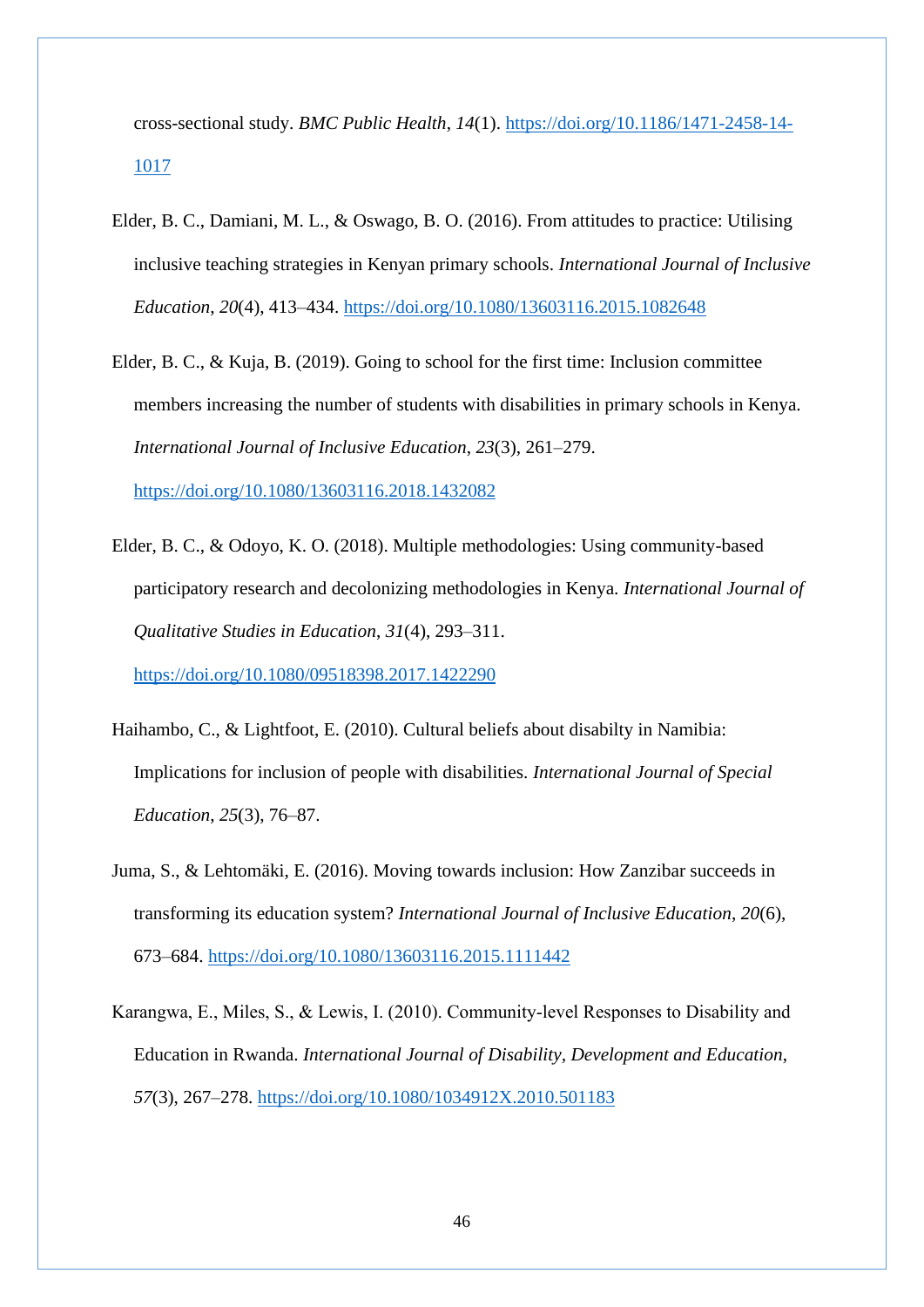- Kiboss, J. K. (2012). Effects of Special E-Learning Program on Hearing-Impaired Learners' Achievement and Perceptions of Basic Geometry in Lower Primary Mathematics. *Journal of Educational Computing Research*, *46*(1), 31–59.<https://doi.org/10.2190/EC.46.1.b>
- Kurawa, G. (2010). Teaching diversity in a primary school: Examining teachers classroom strategies for inclusion. *Procedia - Social and Behavioral Sciences*, *5*, 1585–1591. <https://doi.org/10.1016/j.sbspro.2010.07.329>
- Kuyini, A. B., Yeboah, K. A., Das, A. K., Alhassan, A. M., & Mangope, B. (2016). Ghanaian teachers: Competencies perceived as important for inclusive education. *International Journal of Inclusive Education*, *20*(10), 1009–1023.

<https://doi.org/10.1080/13603116.2016.1145261>

- Lehtomäki, E., Tuomi, M. T., & Matonya, M. (2014). Educational research from Tanzania 1998–2008 concerning persons with disabilities: What can we learn? *International Journal of Educational Research*, *64*, 32–39.<https://doi.org/10.1016/j.ijer.2013.10.005>
- Lynch, P., Lund, P., & Massah, B. (2014). Identifying strategies to enhance the educational inclusion of visually impaired children with albinism in Malawi. *International Journal of Educational Development*, *39*, 216–224.<https://doi.org/10.1016/j.ijedudev.2014.07.002>
- Lynch, P., McCall, S., Douglas, G., McLinden, M., & Bayo, A. (2011). Inclusive educational practices in Uganda: Evidencing practice of itinerant teachers who work with children with visual impairment in local mainstream schools. *International Journal of Inclusive Education*, *15*(10), 1119–1134.<https://doi.org/10.1080/13603116.2011.555070>
- Lynch, P., McCall, S., Douglas, G., McLinden, M., Mogesa, B., Mwaura, M., Muga, J., & Njoroge, M. (2011). Inclusive educational practices in Kenya: Evidencing practice of itinerant teachers who work with children with visual impairment in local mainstream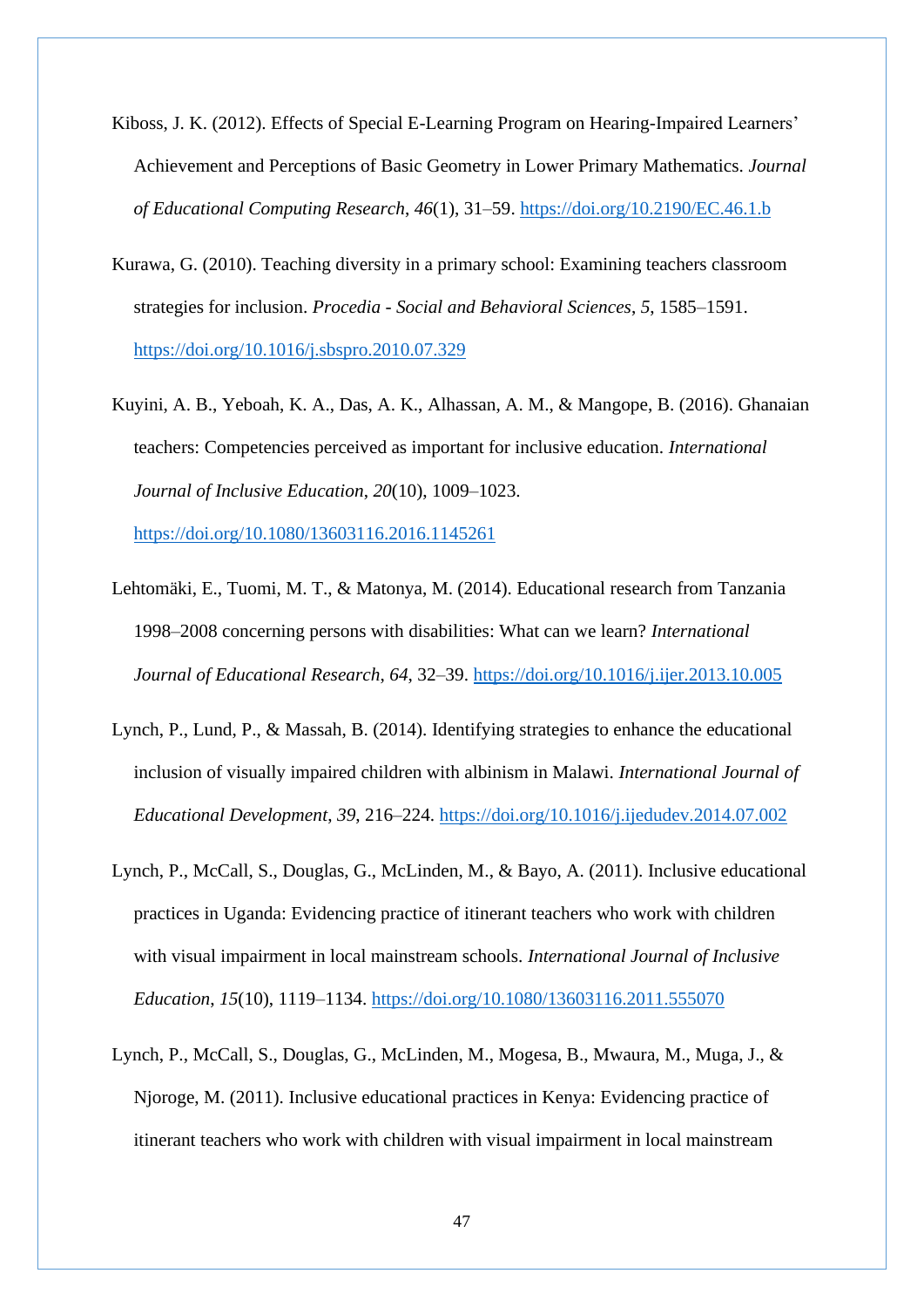schools. *International Journal of Educational Development*, *31*(5), 478–488. <https://doi.org/10.1016/j.ijedudev.2010.08.006>

- Lynch, P., McLinden, M., Douglas, G., McCall, S., Muturi, M., Bayo, A., Mwaura, M., & Muga, J. (2012). Developing Participatory Approaches for Use in an Action Research Project with Teachers Who Support Children with Visual Impairment in Kenya and Uganda: Reflections on the Relational Praxis between Participants and Research Institutions. *Research in Comparative and International Education*, *7*(3), 282–295. <https://doi.org/10.2304/rcie.2012.7.3.282>
- Main, S., Chambers, D. J., & Sarah, P. (2016). Supporting the transition to inclusive education: Teachers' attitudes to inclusion in the Seychelles. *International Journal of Inclusive Education*, *20*(12), 1270–1285.<https://doi.org/10.1080/13603116.2016.1168873>
- Mantey, E. E. (2017). Discrimination against children with disabilities in mainstream schools in Southern Ghana: Challenges and perspectives from stakeholders. *International Journal of Educational Development*, *54*, 18–25.<https://doi.org/10.1016/j.ijedudev.2017.02.001>
- McConkey, R., & Mariga, L. (2011). Building social capital for inclusive education: Insights from Zanzibar. *Journal of Research in Special Educational Needs*, *11*(1), 12–19. <https://doi.org/10.1111/j.1471-3802.2010.01174.x>
- Mitchell, R., & Rose, P. (2018) *Literature search protocol for the African Education Research Database*. REAL Centre Methodological Note. <http://doi.org/10.5281/zenodo.1245521>
- Mitchell, R., Rose, P., Asare, S. (2020) "Education research in sub-Saharan Africa: Quality, visibility and agendas." *Comparative Education Review* 64 (3), 363- 383. <https://doi.org/10.1086/709428>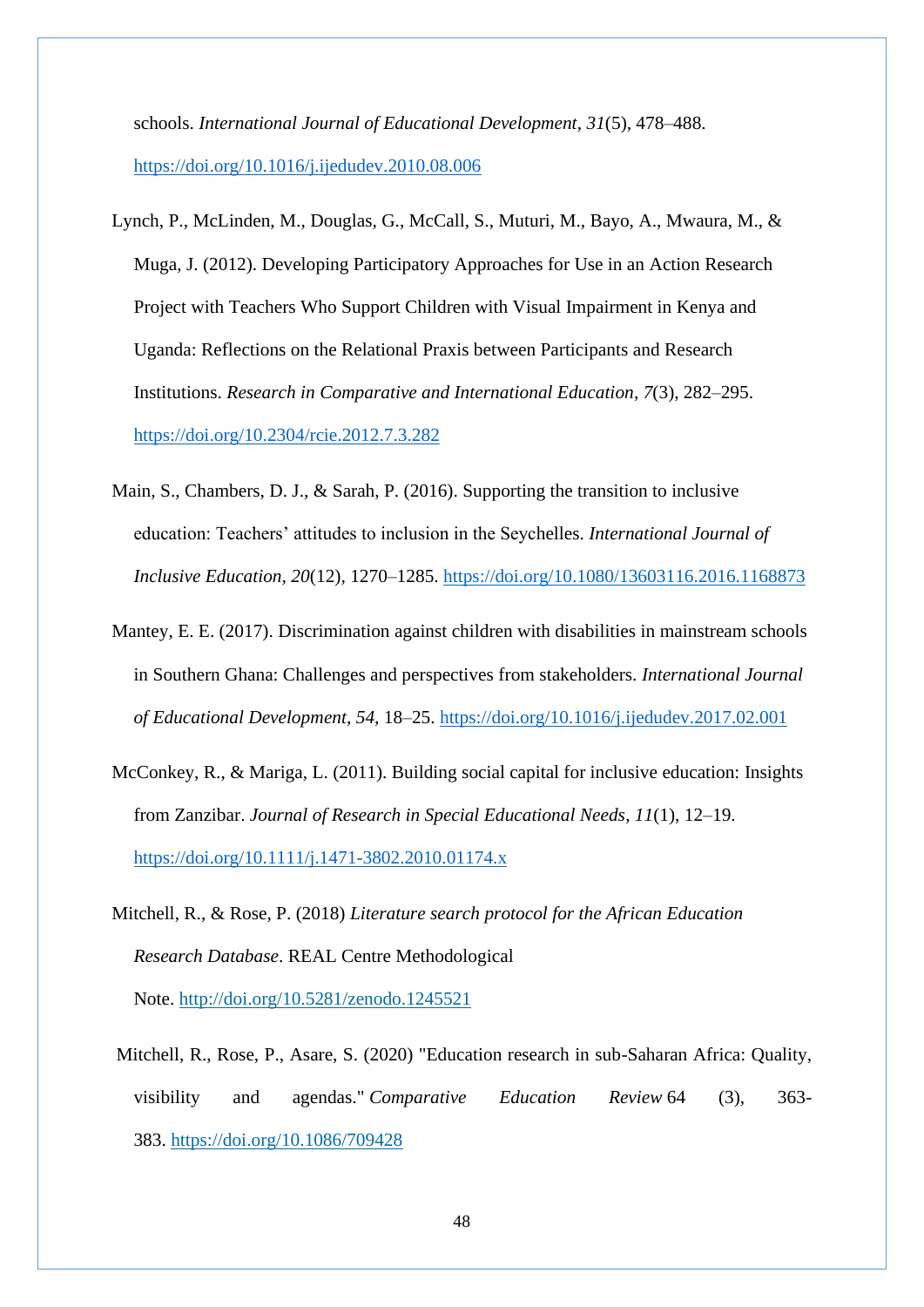- Mosia, P. A. (2014). Threats to inclusive education in Lesotho: An overview of policy and implementation challenges. *Africa Education Review*, *11*(3), 292–310. <https://doi.org/10.1080/18146627.2014.934989>
- Mpuang, K. D., Mukhopadhyay, S., & Malatsi, N. (2015). Sign Language as Medium of Instruction in Botswana Primary Schools: Voices from the Field. *Deafness & Education International*, *17*(3), 132–143.<https://doi.org/10.1179/1557069X14Y.0000000047>
- Mukhopadhyay, S. (2014). Botswana primary schools teachers' perception of inclusion of learners with special educational needs: Journal of Research in Special Educational Needs. *Journal of Research in Special Educational Needs*, *14*(1), 33–42. <https://doi.org/10.1111/j.1471-3802.2012.01269.x>
- Mukhopadhyay, S. (2015). West is best? A post-colonial perspective on the implementation of inclusive education in Botswana. *Korean Journal of Educatoinal Policy*, *12*(1), 19–39.
- Mukhopadhyay, S., Nenty, H. J., & Abosi, O. (2012). Inclusive Education for Learners With Disabilities in Botswana Primary Schools. *SAGE Open*, *2*(2), 215824401245158. <https://doi.org/10.1177/2158244012451584>
- Ndetei, D. M., Mutiso, V., Maraj, A., Anderson, K. K., Musyimi, C., & McKenzie, K. (2016). Stigmatizing attitudes toward mental illness among primary school children in Kenya. *Social Psychiatry and Psychiatric Epidemiology*, *51*(1), 73–80. <https://doi.org/10.1007/s00127-015-1090-6>
- Ojok, P., & Wormnæs, S. (2013). Inclusion of pupils with intellectual disabilities: Primary school teachers' attitudes and willingness in a rural area in Uganda. *International Journal of Inclusive Education*, *17*(9), 1003–1021.<https://doi.org/10.1080/13603116.2012.728251>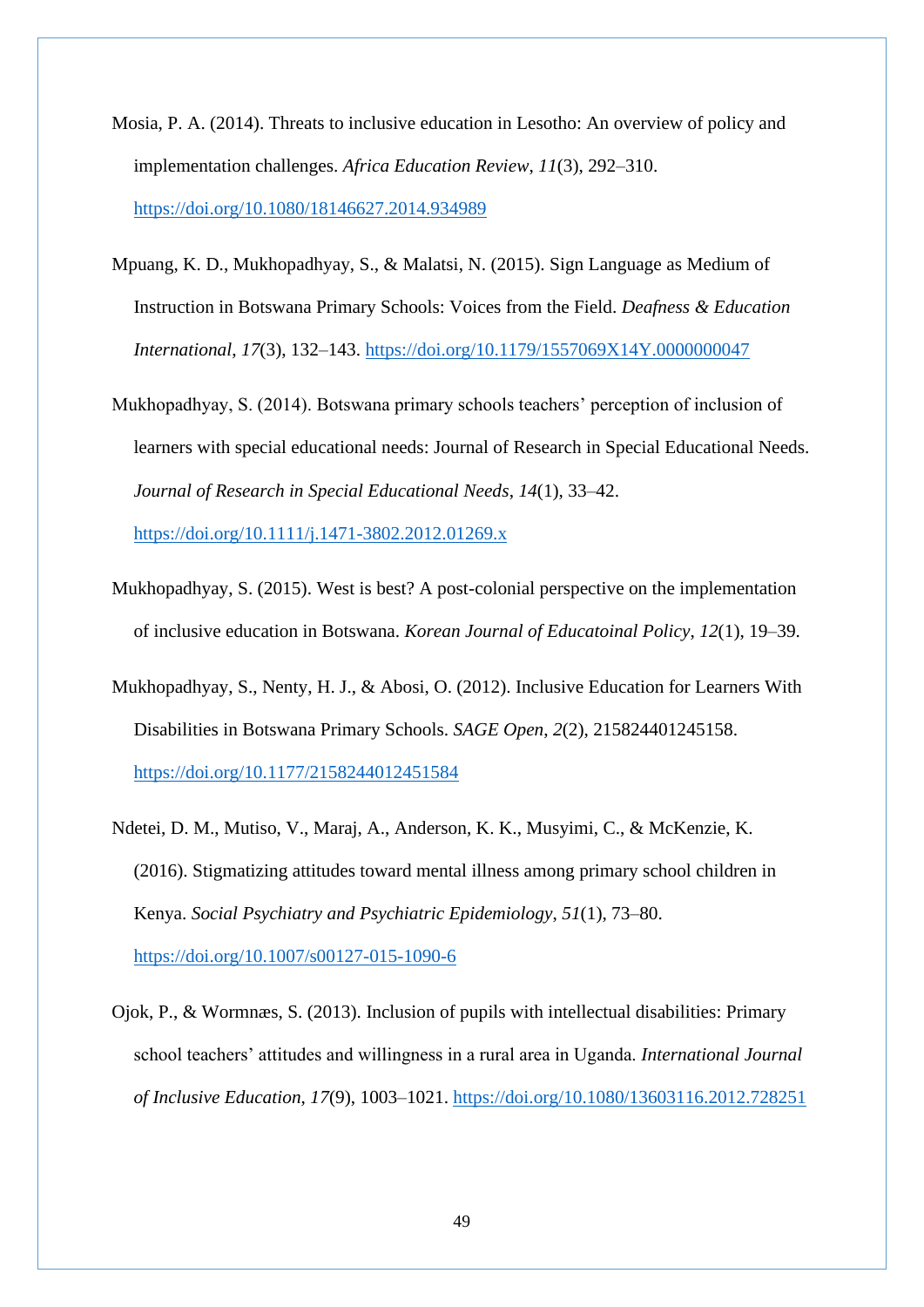- Osisanya, A., & Adewunmi, A. T. (2018). Evidence-based interventions of dichotic listening training, compensatory strategies and combined therapies in managing pupils with auditory processing disorders. *International Journal of Audiology*, *57*(2), 115–123. <https://doi.org/10.1080/14992027.2017.1386331>
- Otukile-Mongwaketse, M., Mangope, B., & Kuyini, A. B. (2016). Teachers' understandings of curriculum adaptations for learners with learning difficulties in primary schools in Botswana: Issues and challenges of inclusive education. *Journal of Research in Special Educational Needs*, *16*(3), 169–177.<https://doi.org/10.1111/1471-3802.12069>
- Pather, S., & Nxumalo, C. P. (2013). Challenging understandings of inclusive education policy development in Southern Africa through comparative reflection. *International Journal of Inclusive Education*, *17*(4), 420–434.

<https://doi.org/10.1080/13603116.2011.651821>

- Simo Fotso, A., Solaz, A., Diene, M., & Tsafack Nanfosso, R. (2018). Human capital accumulation of children in Cameroon: Does disability really matter? *Education Economics*, *26*(3), 305–320.<https://doi.org/10.1080/09645292.2017.1421619>
- Sithole, E. S. (2018). An analysis of reading difficulties in isiNdebele in Grades 2 and 3 in the Plumtree District of Zimbabwe. *South African Journal of African Languages*, *38*(2), 177–187.<https://doi.org/10.1080/02572117.2018.1463709>
- Subbey, M. (2020). Awareness of basic school heads in Agona Swedru towards the policy of inclusive education in the Ghana Education Service. *International Journal of Inclusive Education*, *24*(3), 341–350.<https://doi.org/10.1080/13603116.2018.1464067>
- Torgbenu, E. L., Oginni, O. S., Opoku, M. P., Nketsia, W., & Agyei-Okyere, E. (2018). Inclusive education in Nigeria: Exploring parental attitude, knowledge and perceived